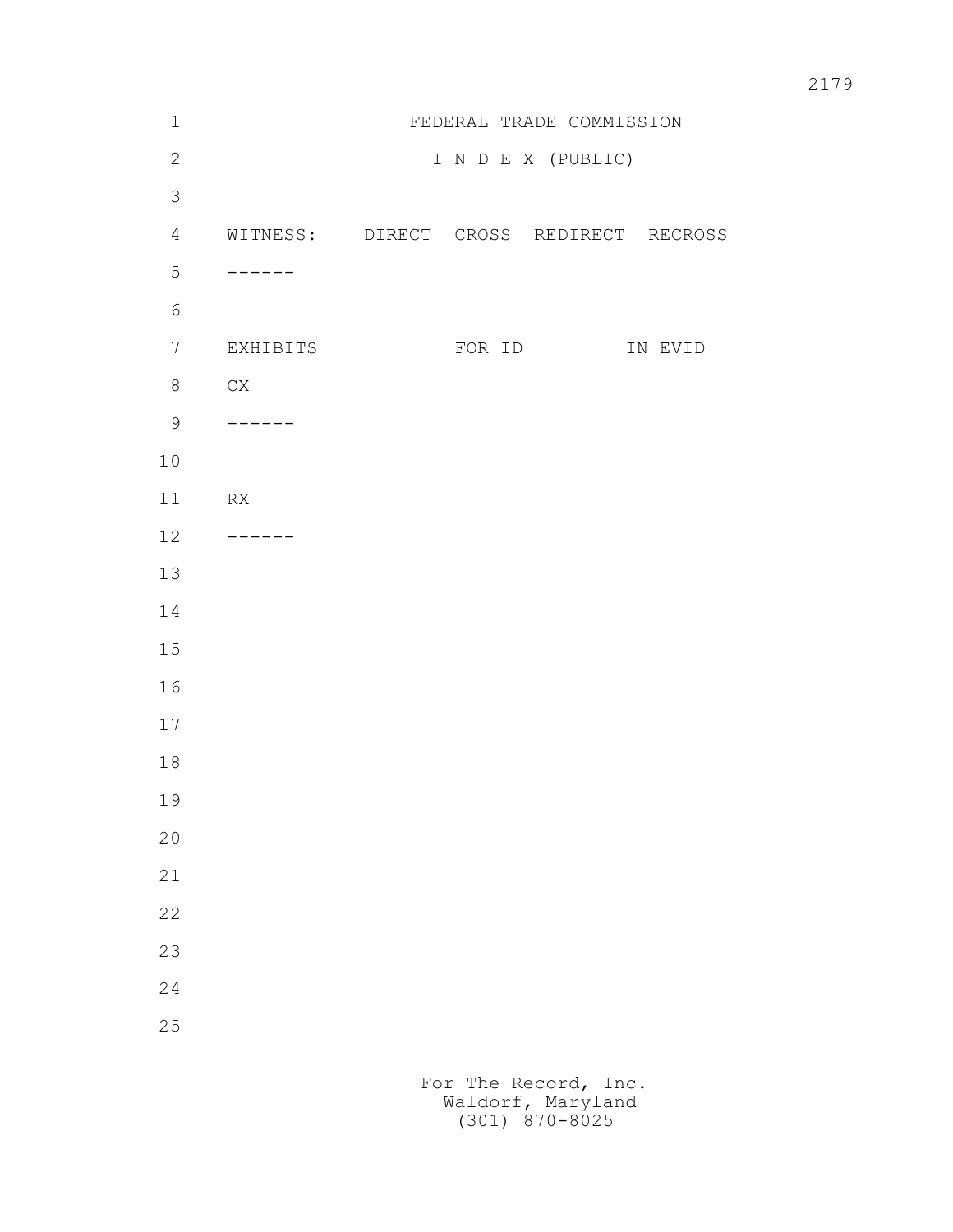| $\mathbf 1$   |                                         | UNITED STATES OF AMERICA             |  |  |  |
|---------------|-----------------------------------------|--------------------------------------|--|--|--|
| $\sqrt{2}$    |                                         | FEDERAL TRADE COMMISSION             |  |  |  |
| 3             |                                         |                                      |  |  |  |
| 4             | In the Matter of:                       | $\big)$                              |  |  |  |
| 5             | Rambus, Inc.                            | Docket No. 9302<br>$\left( \right)$  |  |  |  |
| 6             |                                         |                                      |  |  |  |
| 7             |                                         |                                      |  |  |  |
| $8\,$         |                                         |                                      |  |  |  |
| $\mathcal{G}$ |                                         | Monday, May 19, 2003                 |  |  |  |
| 10            | $10:00$ a.m.                            |                                      |  |  |  |
| 11            |                                         |                                      |  |  |  |
| 12            |                                         |                                      |  |  |  |
| 13            | TRIAL VOLUME 12                         |                                      |  |  |  |
| 14            | PART 1                                  |                                      |  |  |  |
| 15            | PUBLIC RECORD                           |                                      |  |  |  |
| 16            |                                         |                                      |  |  |  |
| 17            | BEFORE THE HONORABLE STEPHEN J. MCGUIRE |                                      |  |  |  |
| 18            | Chief Administrative Law Judge          |                                      |  |  |  |
| 19            | Federal Trade Commission                |                                      |  |  |  |
| 20            | 600 Pennsylvania Avenue, N.W.           |                                      |  |  |  |
| 21            |                                         | Washington, D.C.                     |  |  |  |
| 22            |                                         |                                      |  |  |  |
| 23            |                                         |                                      |  |  |  |
| 24            |                                         |                                      |  |  |  |
| 25            |                                         | Reported by: Josett F. Hall, RMR-CRR |  |  |  |
|               | For The Record, Inc.                    | Waldorf, Maryland                    |  |  |  |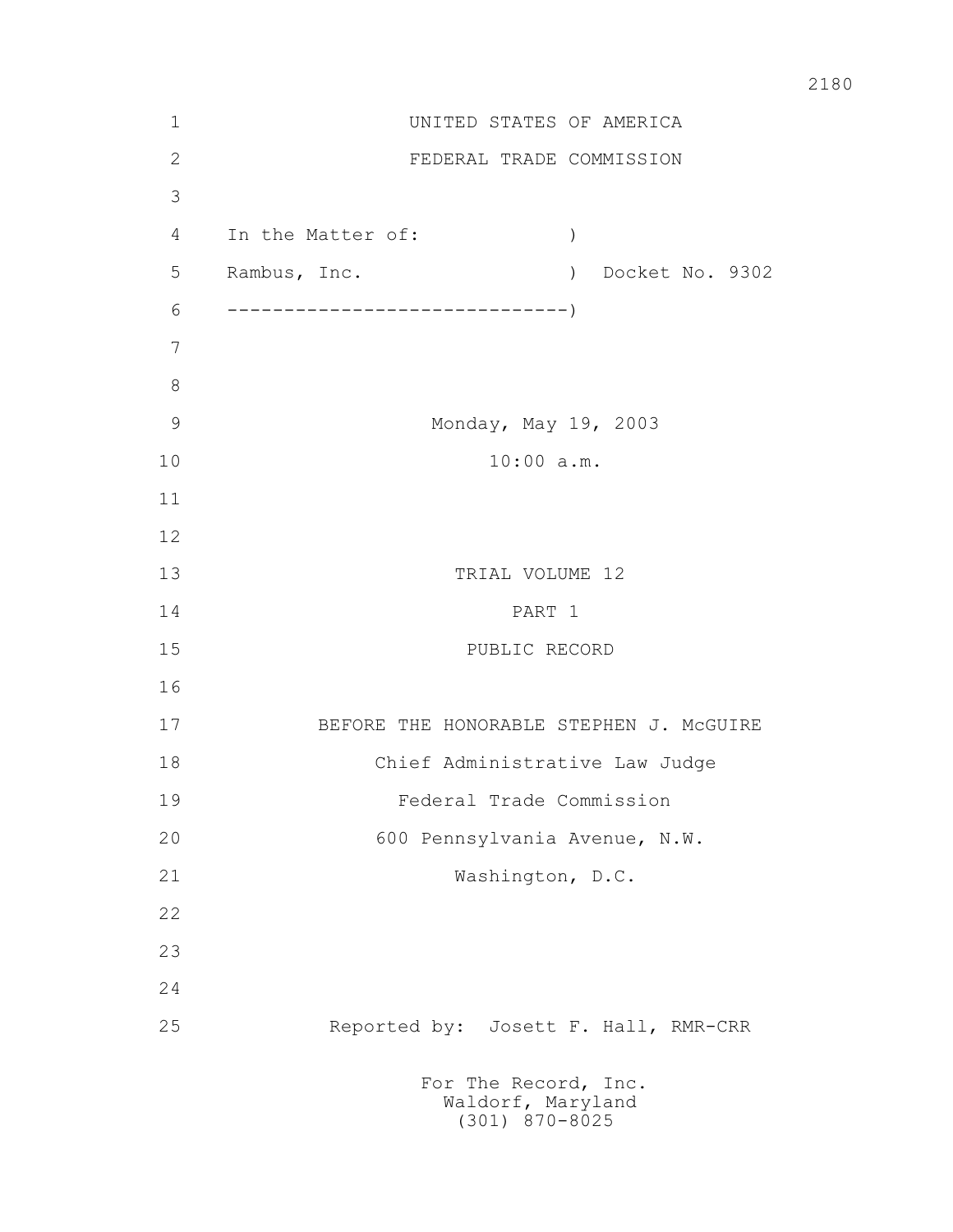2

| 3  | ON BEHALF OF THE FEDERAL TRADE COMMISSION: |
|----|--------------------------------------------|
| 4  | M. SEAN ROYALL, Attorney                   |
| 5  | GEOFFREY OLIVER, Attorney                  |
| 6  | JOHN C. WEBER, Attorney                    |
| 7  | MICHAEL FRANCHAK, Attorney                 |
| 8  | CHARLOTTE, MANNING, Attorney               |
| 9  | Federal Trade Commission                   |
| 10 | 601 New Jersey Avenue, N.W.                |
| 11 | Washington, D.C. 20580-0000                |
| 12 | $(202)$ 326-3663                           |
| 13 |                                            |
| 14 | ON BEHALF OF THE RESPONDENT:               |
| 15 | GREGORY P. STONE, Attorney                 |
| 16 | STEVEN M. PERRY, Attorney                  |
| 17 | PETER A. DETRE, Attorney                   |
| 18 | SEAN GATES, Attorney                       |
| 19 | Munger, Tolles & Olson LLP                 |
| 20 | 355 South Grand Avenue, 35th Floor         |
| 21 | Los Angeles, California 90071-1560         |
| 22 | $(213) 683 - 9255$                         |
| 23 |                                            |
| 24 |                                            |
|    |                                            |

25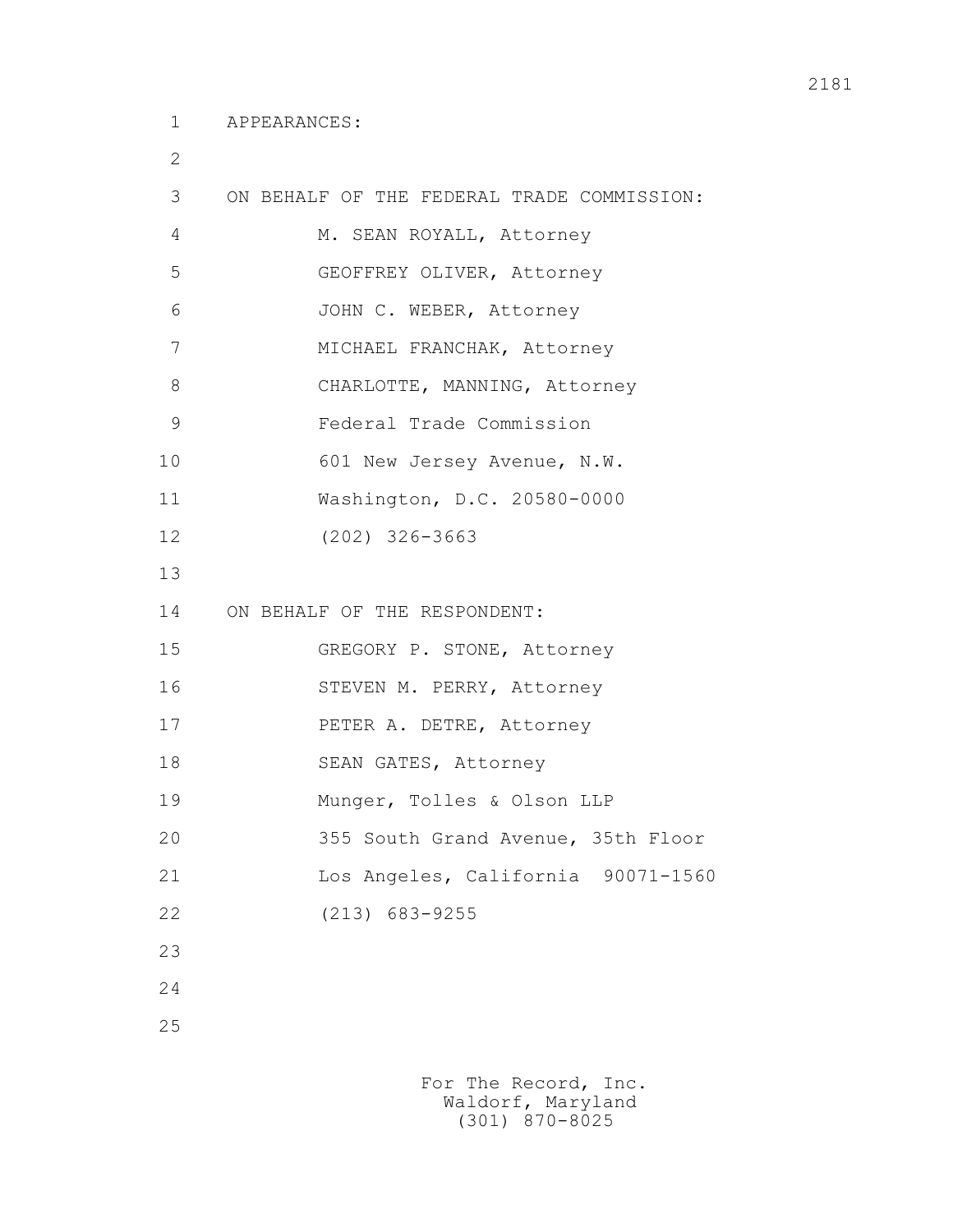```
 1 APPEARANCES:
2
        3 ON BEHALF OF THE RESPONDENT:
       4 A. DOUGLAS MELAMED, Attorney
        5 Wilmer, Cutler & Pickering
        6 2445 M Street, N.W.
        7 Washington, D.C. 20037-1420
        8 (202) 663-6090
9
       10
       11 ALSO PRESENT:
       12 MELISSA KASSIER, Honors Paralegal - FTC
       13
       14
       15
       16
       17
       18
       19
       20
       21
       22
       23
       24
       25
```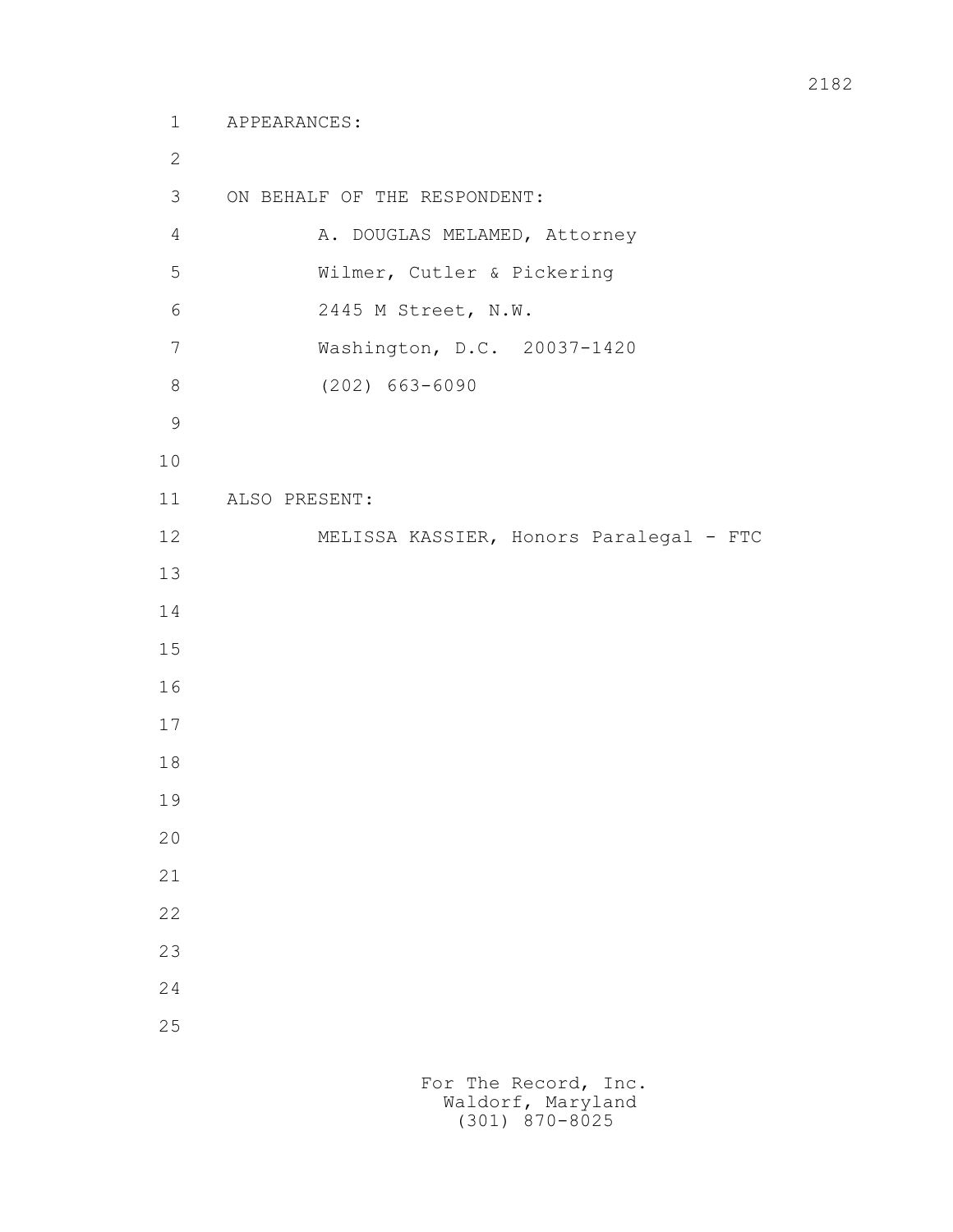1 P R O C E E D I N G S  $2$  - - - - - 3 JUDGE McGUIRE: This hearing is now in order. 4 Good morning, counsel. How are you doing this 5 morning? 6 Anything we need to take up before the start of 7 our hearing today by either side? 8 MR. OLIVER: No, Your Honor. 9 JUDGE McGUIRE: Okay. Then at this time 10 complaint counsel may proceed and call your next 11 witness. 12 Oh, I do have one thing. Going back to the 13 issue regarding the proposed testimony of Dr. Oh, I 14 have received this last week the augmented response by 15 I think respondent. I'm not sure I've received any 16 response to that opposition by I guess complaint 17 counsel. I'm just curious when you intend to have that 18 filed, Mr. Oliver. 19 MR. OLIVER: You are correct, you have not. We 20 are working on that, and to be honest, I don't know 21 quite where that stands. We will get that done as soon 22 as we can. 23 JUDGE McGUIRE: Okay. Good enough. 24 Okay. Then, Mr. Oliver, you may proceed. 25 MR. OLIVER: Your Honor, today we are going to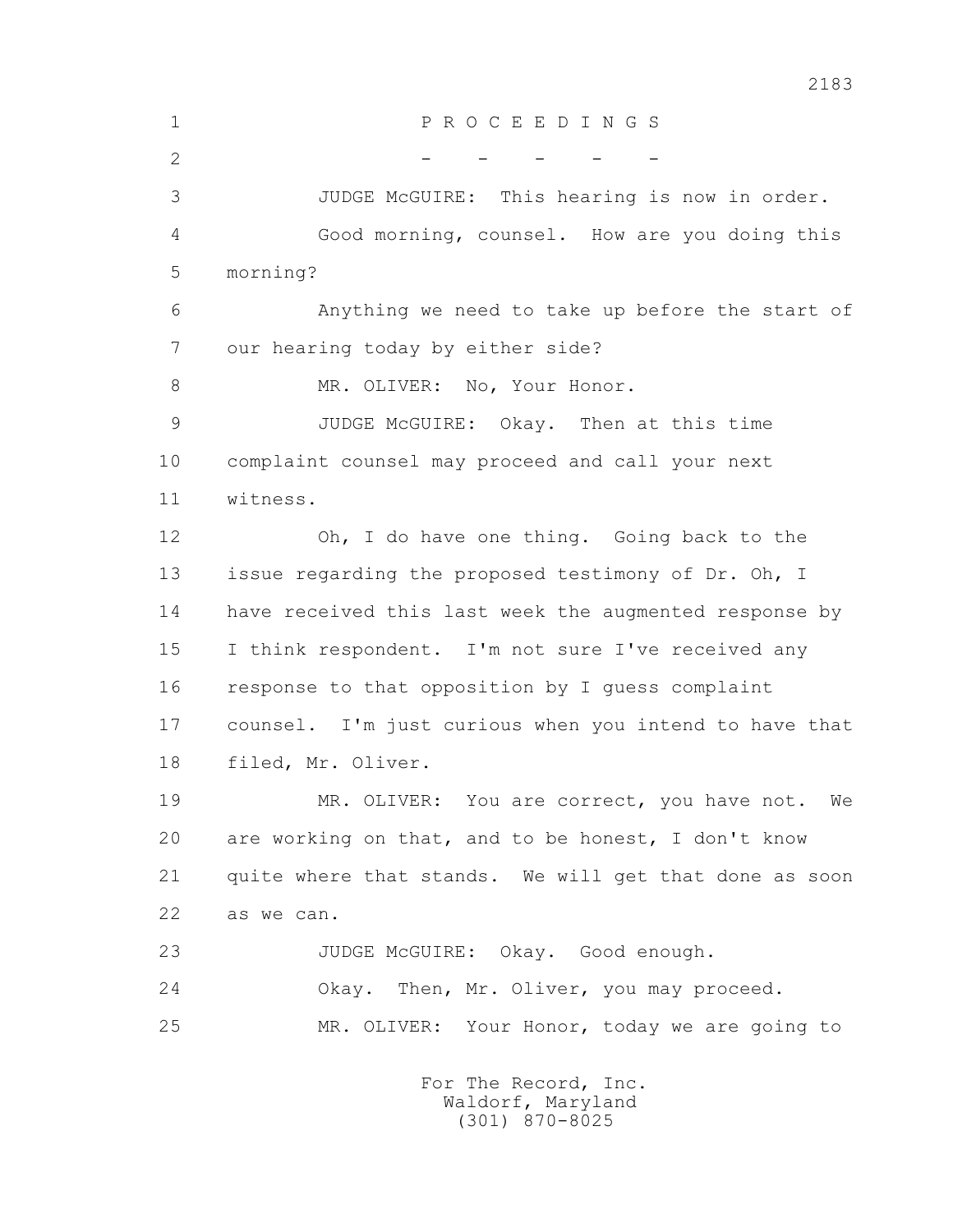1 proceed with a combination of reading and playing from 2 the deposition transcripts of Mr. Lester Vincent.

 3 If I could just say a few preliminary things. 4 First of all, we did have some proceedings 5 Thursday afternoon that were not on the record, and I 6 just wanted to let the record reflect this morning that 7 this will not allow us to ask all of the questions that 8 we had wanted to ask of Mr. Vincent and we still would 9 like to have a right to call him back.

10 JUDGE McGUIRE: That is correct. And I'll give 11 you that opportunity as I had indicated off the record 12 on Thursday.

13 MR. OLIVER: Thank you, Your Honor.

 14 And then also just to give you a bit of 15 framework of how we are going to try to proceed today, 16 because there are so many different transcripts and 17 because they're quite fragmented, what we have tried 18 to do is we have tried to piece them together more or 19 less in chronological order in order to be able to 20 tell Your Honor a story. The result is we will be 21 jumping around from transcript to transcript, but we 22 think that the sequence of events will make more 23 sense. There are a few pieces that don't necessarily 24 fit in logical order, but we'll try to present those 25 as best we can.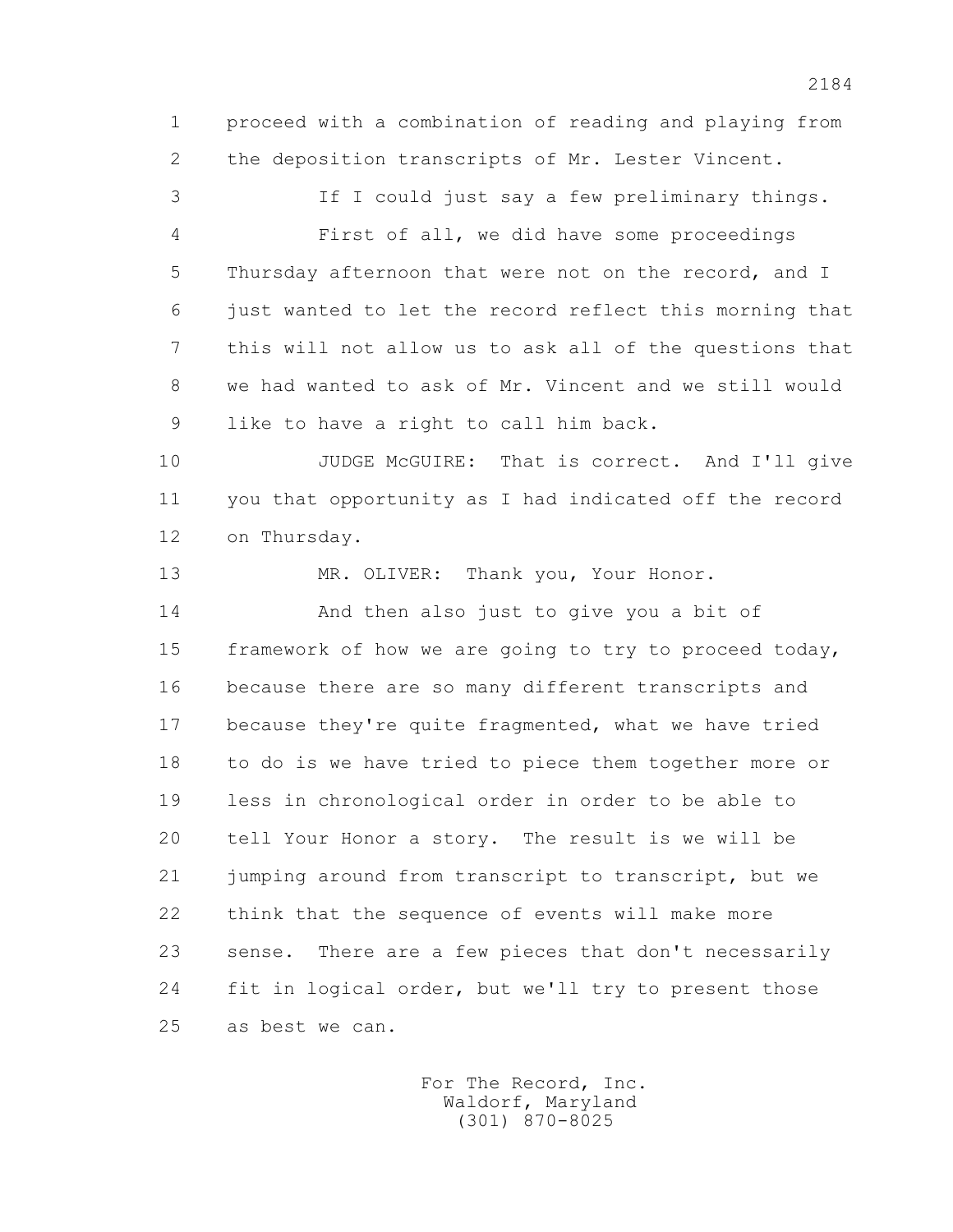1 JUDGE McGUIRE: And then at the conclusion of 2 that presentation, I assume the other side is going to 3 want to offer some counter-designations? Is that 4 true?

 5 MR. DETRE: Not exactly, Your Honor. We have 6 provided our counter-designations to complaint counsel 7 and they have put our counter-designations into their 8 presentation and --

9 JUDGE McGUIRE: Okay.

10 MR. DETRE: That will be fine with us.

11 JUDGE McGUIRE: Very good.

12 Okay. Then, Mr. Oliver, you may proceed.

 13 MR. OLIVER: As I mentioned, we do have some 14 video. There were, however, certain transcripts that I 15 do not have on video or we did not take in video, and 16 in addition, because of the press of time, we did not 17 have time to process all the video we have. We will do 18 a combination of reading and video. We have tried to 19 concentrate on videos that are portions that are less 20 document intensive where the testimony is perhaps more 21 important and will be reading you portions that will 22 focus more on documents.

 23 With respect to exhibits, again, I apologize. 24 Unfortunately, we did not have time to make multiple 25 copies of all the exhibits that will be used. We do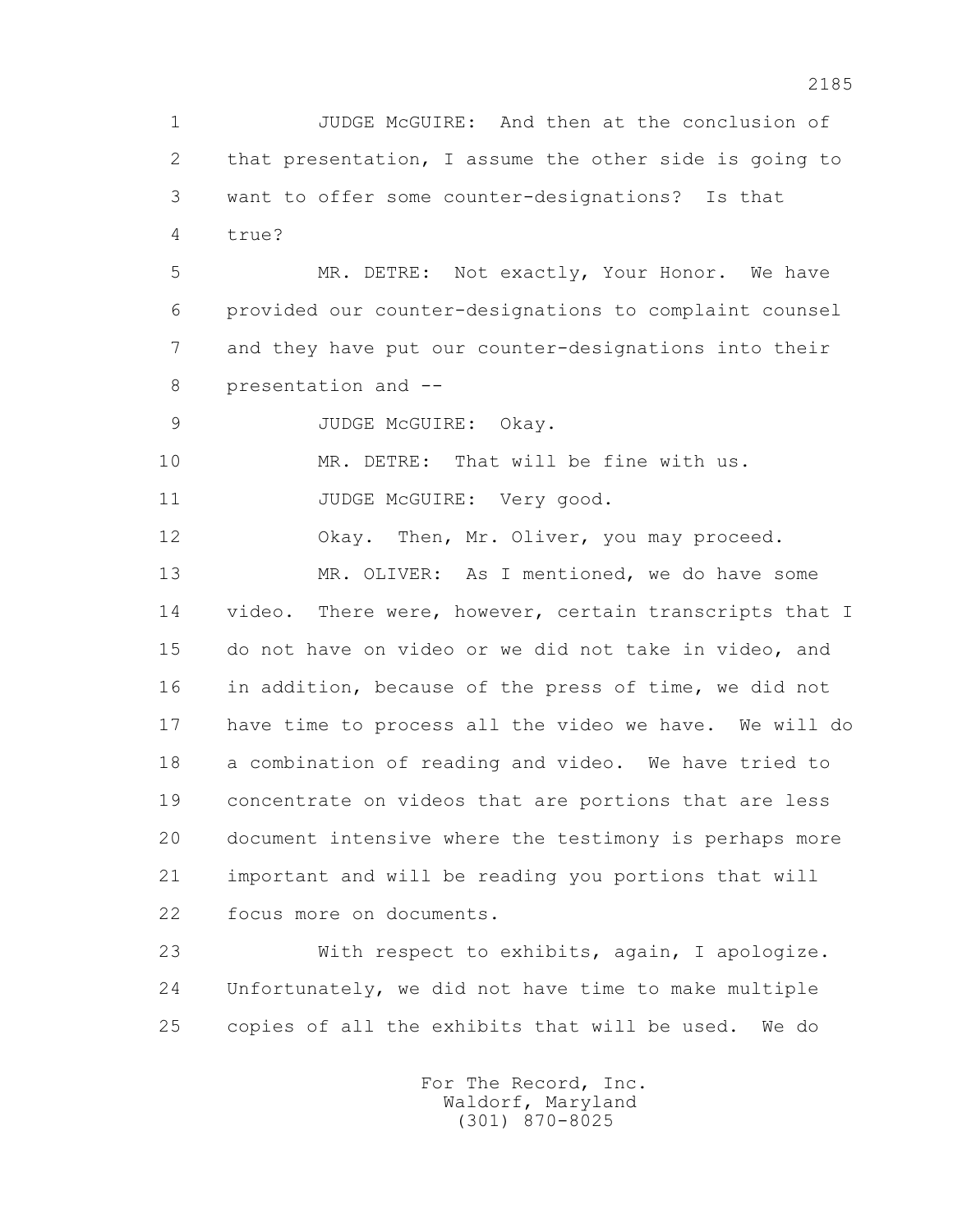1 have a set for you. To the extent we're reading them, 2 we can bring them up on the screen. When the video is 3 playing, we can give you a hard copy.

 4 JUDGE McGUIRE: Okay. That's fine. 5 MR. OLIVER: And with respect to the record, 6 what we have proposed is that rather than having the 7 court reporter try to take down the testimony as it 8 proceeds, instead, we'll simply keep a record of the 9 pages and lines that are read in as well as a record of 10 rulings on objections, and at the conclusion we will 11 then create an electronic version, if you will, of the 12 portions that are accepted and read in, subject to 13 verification from the other side, and then we'll offer 14 that to be added into the record.

 15 JUDGE McGUIRE: Do you have any comment on that 16 proposal?

17 MR. DETRE: That's fine with us.

18 JUDGE McGUIRE: Okay. Very good.

 19 MR. OLIVER: And then finally, Your Honor, I 20 did want to mention that we have we believe worked out 21 most issues with respondent, but again due to the press 22 of time, there may be a few issues that come up that we 23 have not had a chance to consult. If something comes 24 up, we may just ask for a moment or two to pause and 25 consult.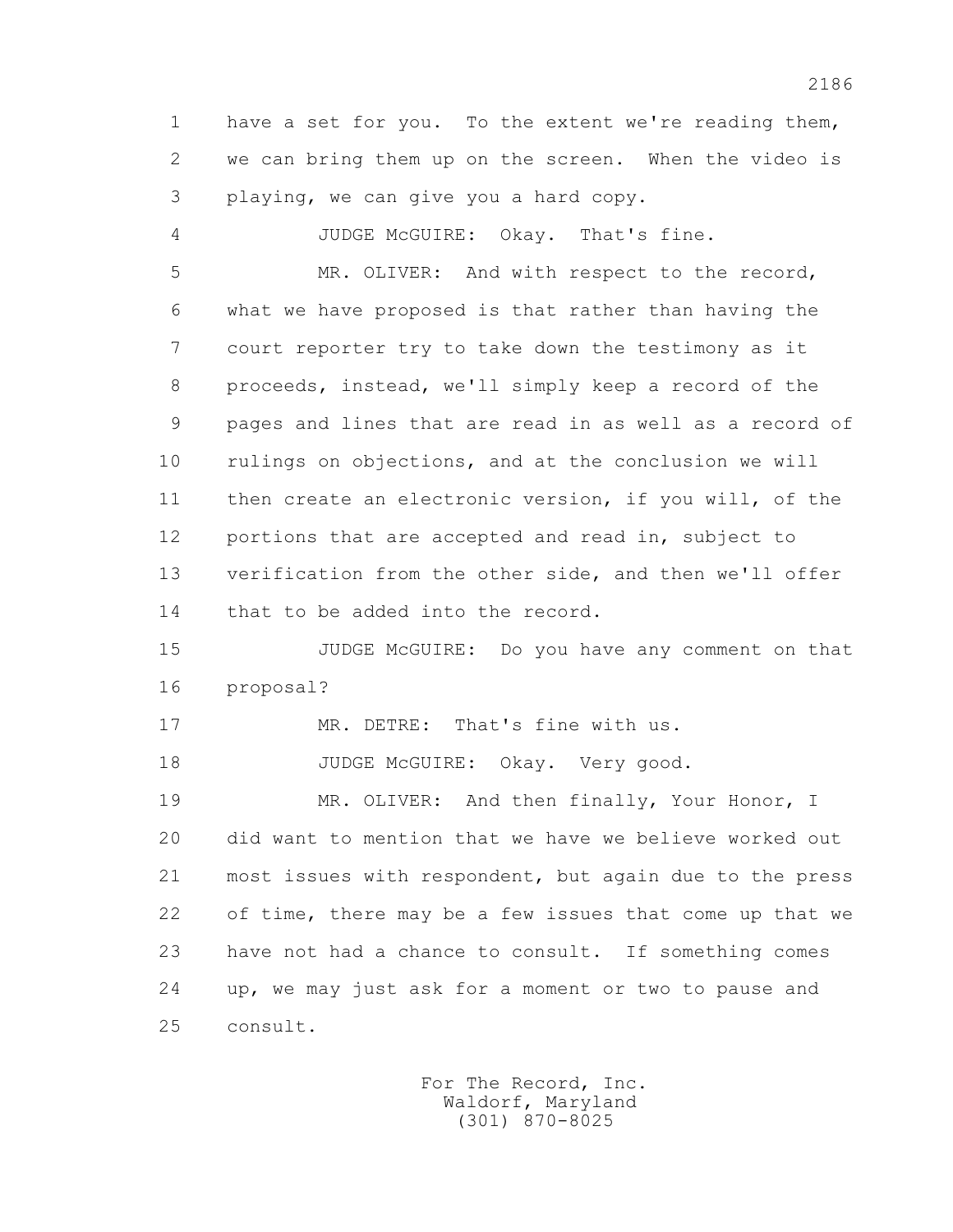1 JUDGE McGUIRE: No problem. 2 MR. OLIVER: I mentioned to you 3 Ms. Charlotte Manning has been very helpful and she has 4 actually taken a lead in putting this together, so she 5 will be doing a lot of the explanation today of what 6 we're doing and where we're going, and I'll turn it 7 over to her at this point. 8 JUDGE McGUIRE: Okay. Ms. Manning? 9 MS. MANNING: Good morning, Your Honor. 10 JUDGE McGUIRE: Good morning. 11 MS. MANNING: We'd like to offer into the 12 record the following transcripts. 13 And I would like to just say we are still 14 waiting for one copy from the copy center. However, we 15 can proceed for quite a bit without obtaining that 16 copy. 17 We're going to offer in Rambus versus Infineon 18 transcripts from January 12, 2001, March 14, 2001 -- 19 MR. OLIVER: I'm sorry. Could we have just a 20 moment, Your Honor? 21 JUDGE McGUIRE: Go ahead. 22 (Pause in the proceedings.) 23 MS. MANNING: Your Honor, I'd like to correct 24 my misconception. We're not going to offer them into 25 the record. However, we are going to give Your Honor a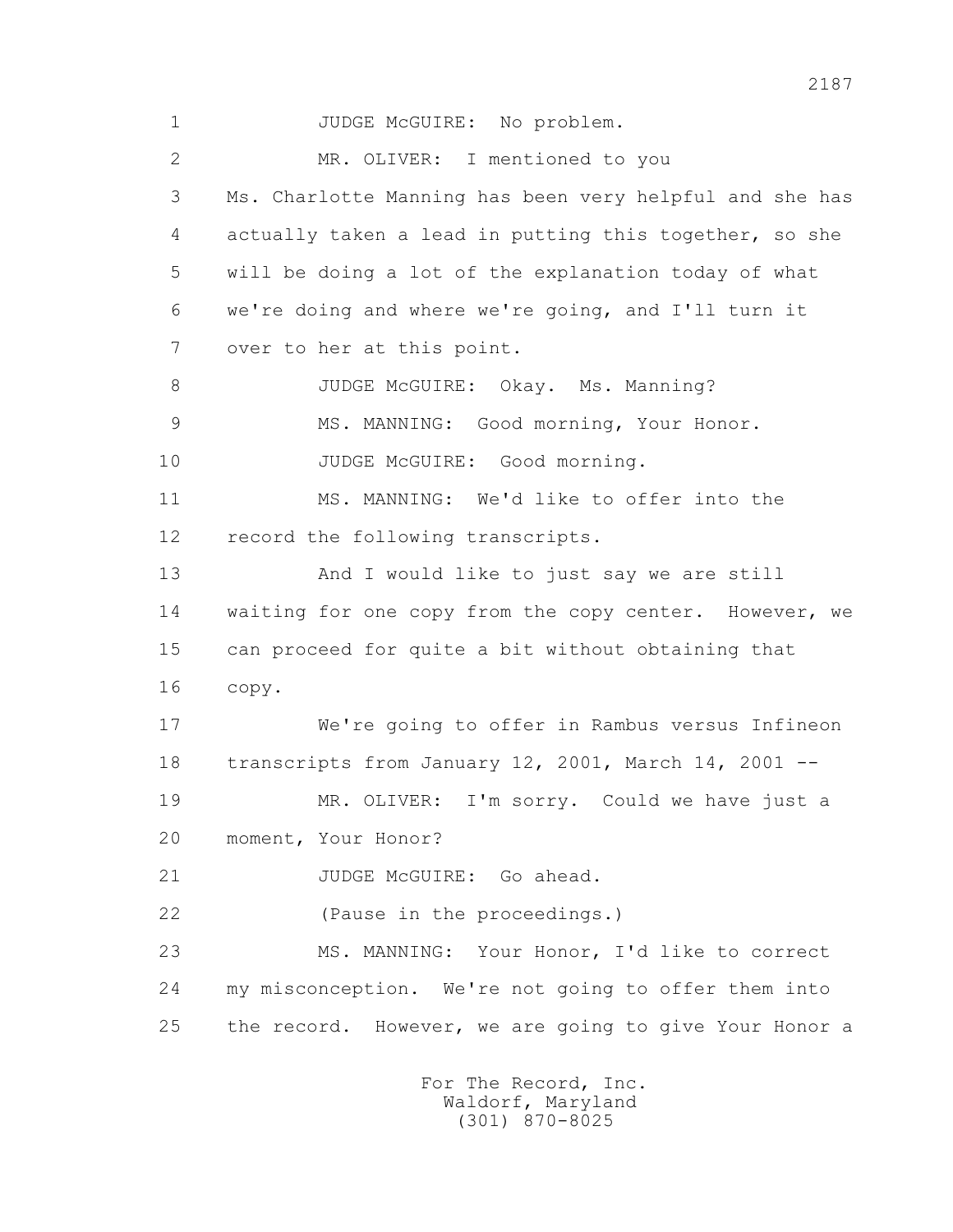1 copy of the working drafts that we are using so that 2 you will be able to follow along.

 3 And again, we do not have July 11, 2001 from 4 the Micron versus Rambus and that will be forthcoming. 5 But what we will do, and we felt that this would be 6 helpful for you and the court reporter, is we would 7 announce as we went along which transcript we were 8 reading and which exhibits that we were using from that 9 deposition.

 10 JUDGE McGUIRE: Yes, please do, because 11 otherwise we're going to have some problems here 12 getting everything on the right date and the right 13 deposition.

14 MS. MANNING: Right. Then we will also give 15 you the corresponding CX or RX number as applicable. 16 JUDGE McGUIRE: Right.

17 MS. MANNING: There are some that do not have a 18 number. And for the testimony of Mr. Vincent we are 19 going to have Melissa Kassier, who is one of our honors 20 paralegal, reading his testimony, and then Mr. Oliver 21 will of course be reading the attorney's role. And I 22 will periodically be giving you a preview of what's to 23 come.

 24 JUDGE McGUIRE: Okay. Very good. 25 MS. MANNING: Okay? Thank you.

> For The Record, Inc. Waldorf, Maryland (301) 870-8025

2188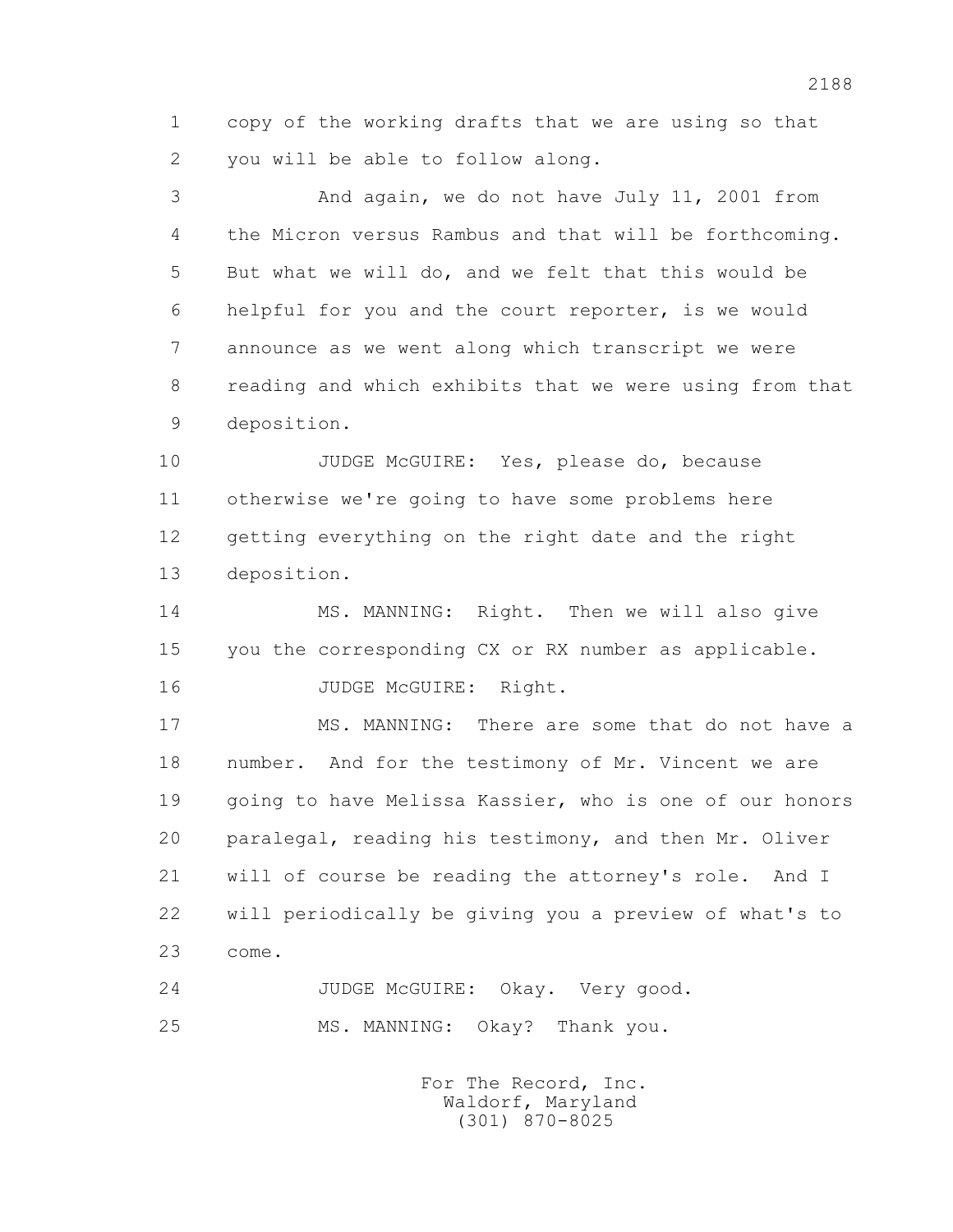1 If I could approach?

2 JUDGE McGUIRE: Please.

 3 I just want to be clear now, the other side 4 does have a hard copy of these; is that correct? 5 MR. DETRE: Yes, we do. 6 JUDGE McGUIRE: Okay. Very good. 7 MS. MANNING: The first transcript we are 8 going to be reading from this morning is background 9 material from Mr. Vincent. It's the January 12, 10 2001 Rambus versus Infineon transcript and we will 11 begin with page 8, line 1 and read until page 8, 12 line 18. 13 JUDGE McGUIRE: Let me just say, I quess I 14 ought to put you under oath to the extent that -- so 15 she will be accurate and true in her reading, and I 16 don't know if that's commonplace, but if the parties 17 feel that is not required, then I won't do it, but I'm 18 otherwise inclined to put her under oath. 19 MR. DETRE: We don't think it necessary, 20 Your Honor. 21 JUDGE McGUIRE: Okay. Very good then. 22 You may proceed. 23 (Whereupon, the transcript cites were read into 24 the record in open court.) 25 MS. MANNING: We are now going to read from the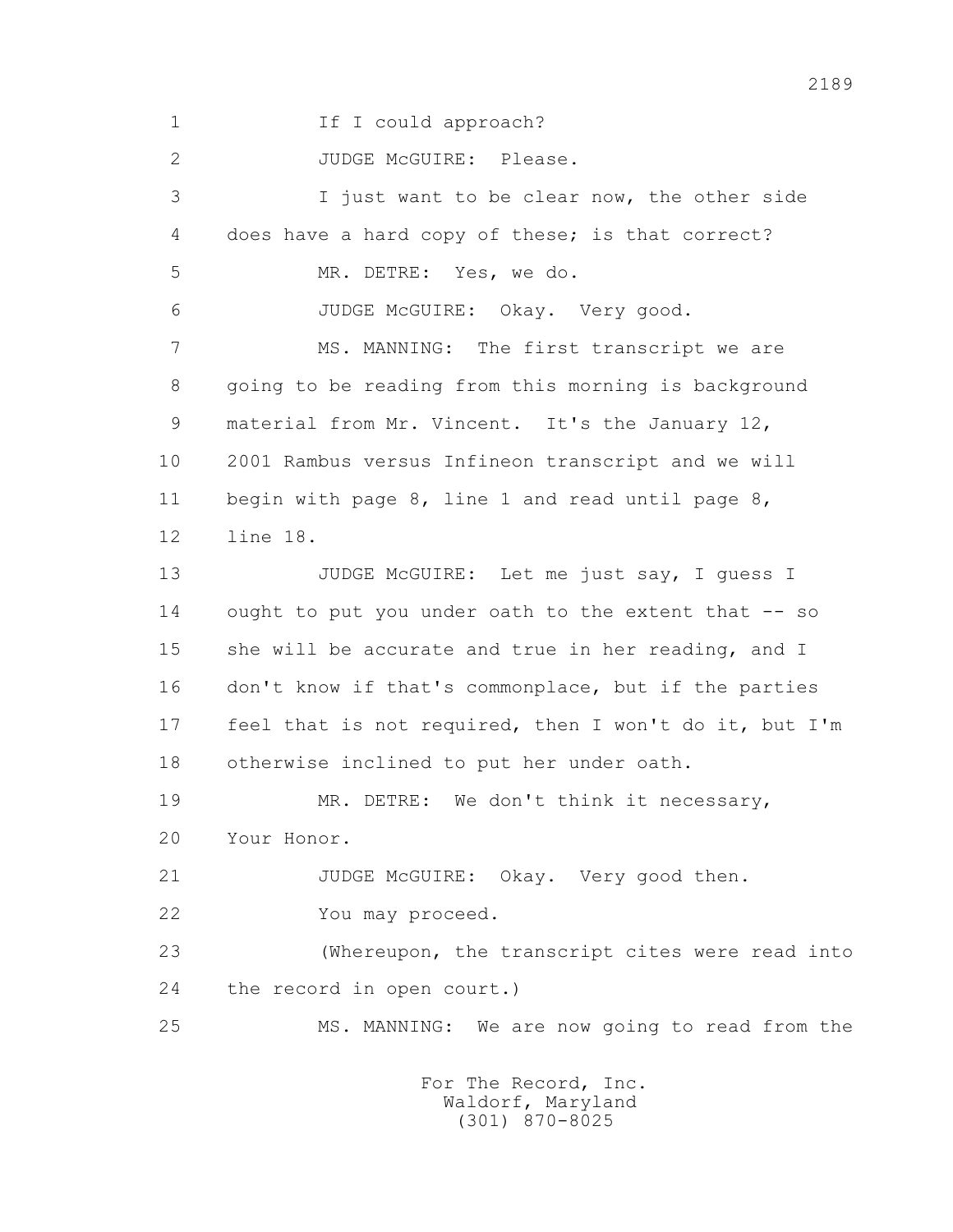1 same transcript, page 9, lines 1 through 4. 2 (Whereupon, the transcript cites were read into 3 the record in open court.) 4 MS. MANNING: Page 9, line 13, continuing 5 through to page 11, line 10. 6 (Whereupon, the transcript cites were read into 7 the record in open court.) 8 MS. MANNING: Page 22, line 13 through line 20. 9 (Whereupon, the transcript cites were read into 10 the record in open court.) 11 MR. DETRE: We have an objection in the record 12 and I don't think we've discussed how we're going to 13 discuss how we're going to deal with objections. 14 JUDGE McGUIRE: Let's go off the record for a 15 moment and you all can decide how you want to interact 16 here. 17 (Discussion off the record.) 18 MR. OLIVER: Your Honor --19 JUDGE McGUIRE: I'm sorry. Have the parties 20 decided how they want to conduct any of the opposing 21 counsel's objections in this case? 22 MR. OLIVER: Yes, Your Honor. I believe that 23 we have agreed that if it's an objection that they 24 have not raised, we will simply note objection 25 omitted.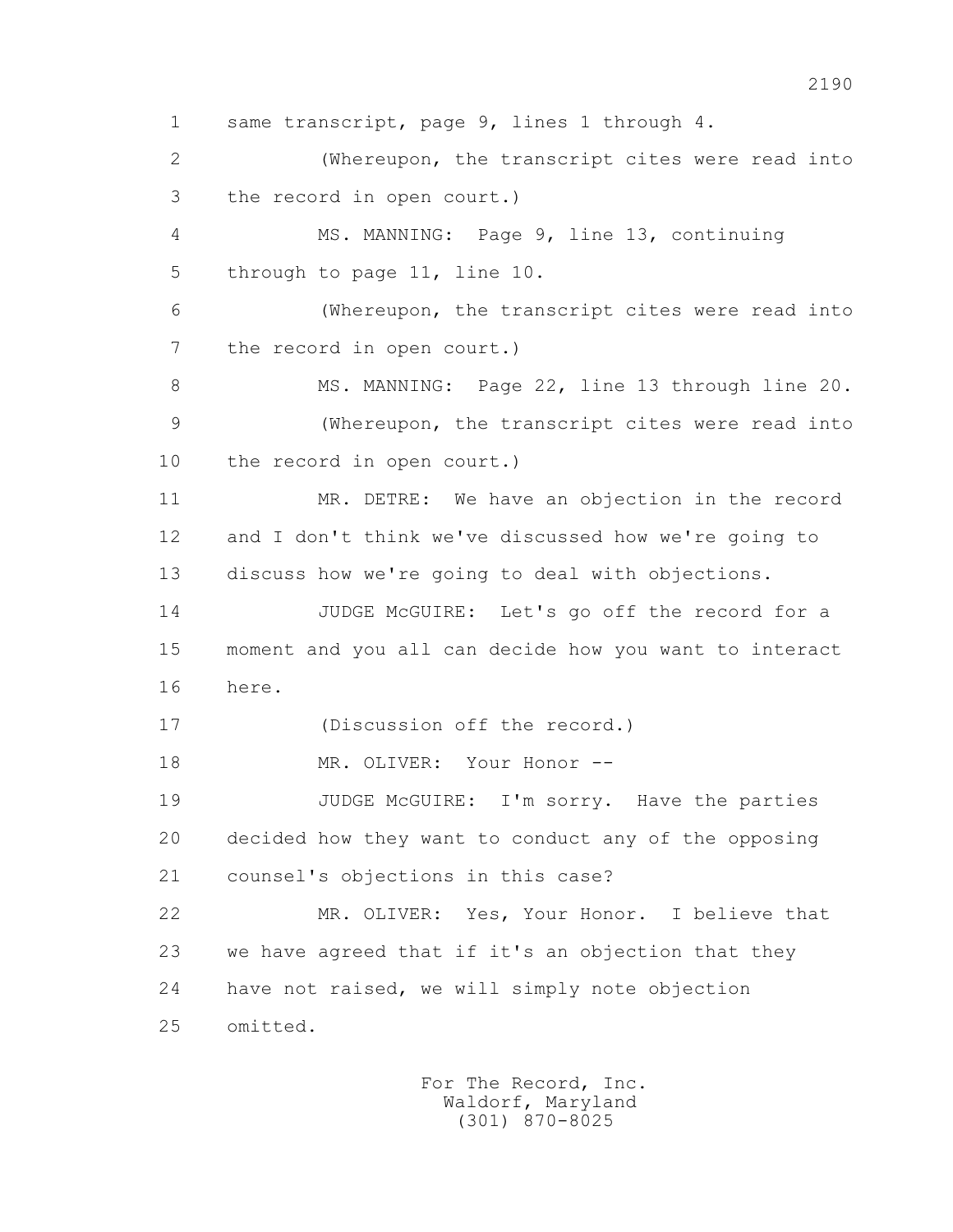1 JUDGE McGUIRE: Okay.

 2 MR. OLIVER: If it is an objection they have 3 raised, of course they will argue the objection. 4 JUDGE McGUIRE: Okay. Very good. 5 MR. OLIVER: Your Honor, I would like to reread 6 the question on page 22, beginning at line 16. 7 JUDGE McGUIRE: Go ahead. 8 (Whereupon, the transcript cites were read into 9 the record in open court.) 10 MS. MANNING: Your Honor, we will now read from 11 the July 11, 2001 Micron versus Rambus transcript 12 starting at page 65, line 18 through page 67, line 3. 13 JUDGE McGUIRE: All right. Let me find that. 14 That's the July 11 you said? 15 MS. MANNING: Yes, July 11. 16 JUDGE McGUIRE: Okay. I'm sorry. What pages? 17 65? 18 MS. MANNING: 65, line 18 through 67, line 3. 19 And I'd like to note for the record that there 20 is an exhibit mentioned, 955, which we do not have a 21 corresponding exhibit number, neither CX nor RX. 22 JUDGE McGUIRE: So how do we want to treat 23 that then? I mean, just note it and not make any 24 particular statement regarding that exhibit, or is it 25 probative?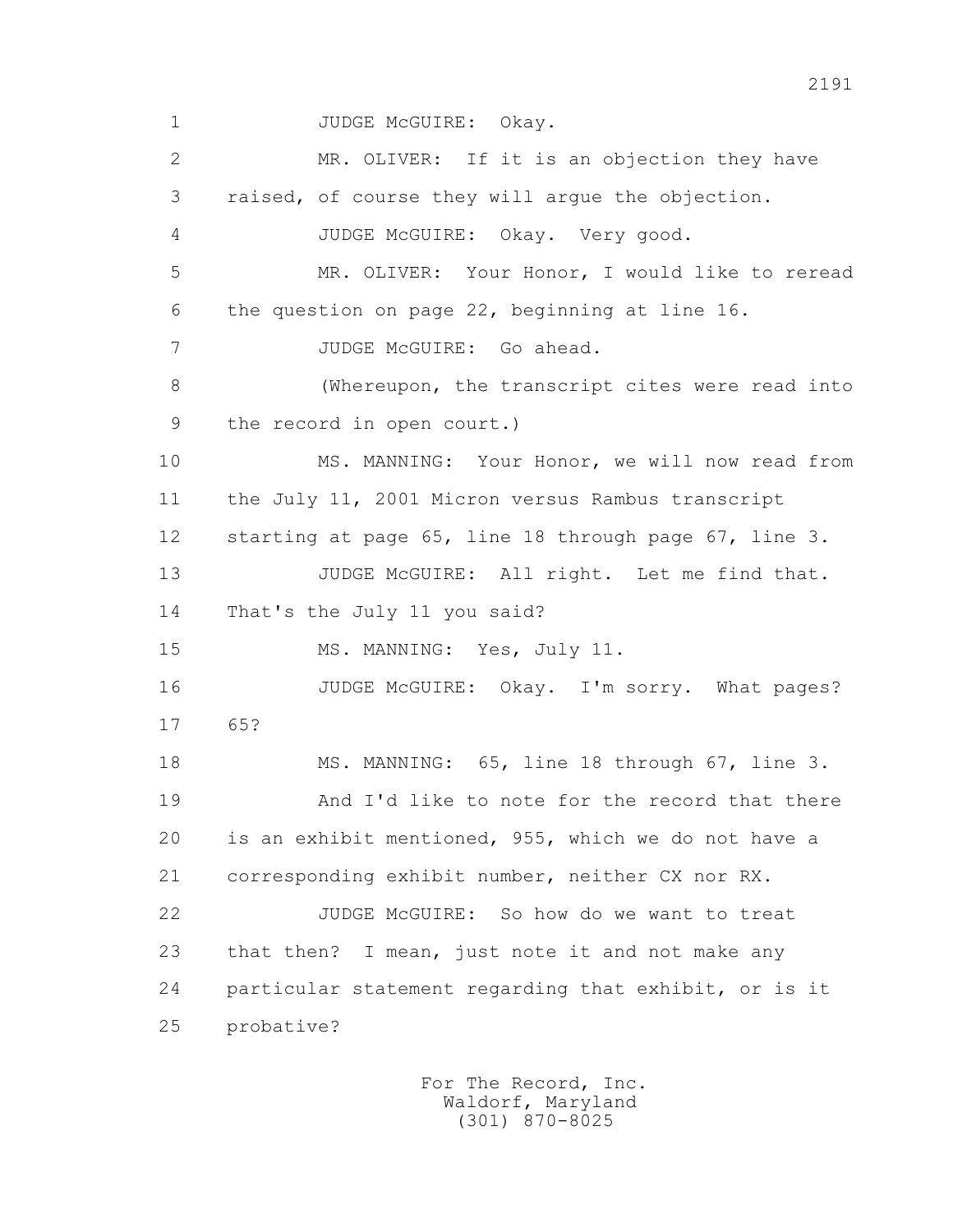1 MR. OLIVER: If we could have just a moment, 2 Your Honor. 3 JUDGE McGUIRE: Go ahead. 4 (Pause in the proceedings.) 5 MR. OLIVER: Your Honor, I believe that we have 6 a copy of the exhibit used in the original deposition. 7 We propose to show that to you simply for purposes of 8 context. 9 JUDGE McGUIRE: Any response, Mr. Detre? 10 MR. DETRE: We have no objection to them 11 showing it to Your Honor. 12 JUDGE McGUIRE: So you're not going to offer 13 it; you're just going to offer -- you're just going to 14 provide me with a copy so that I can follow it as we go 15 through the transcript; is that correct? 16 MR. OLIVER: Yes, that's correct, Your Honor. 17 JUDGE McGUIRE: Okay. 18 (Pause in the proceedings.) 19 MR. OLIVER: May I approach, Your Honor? 20 JUDGE McGUIRE: Yes. 21 MR. OLIVER: I'm reading now from page 65, 22 line 18. 23 (Whereupon, the transcript cites were read into 24 the record in open court.) 25 MS. MANNING: We will now read page 68, line 6 For The Record, Inc. Waldorf, Maryland (301) 870-8025

2192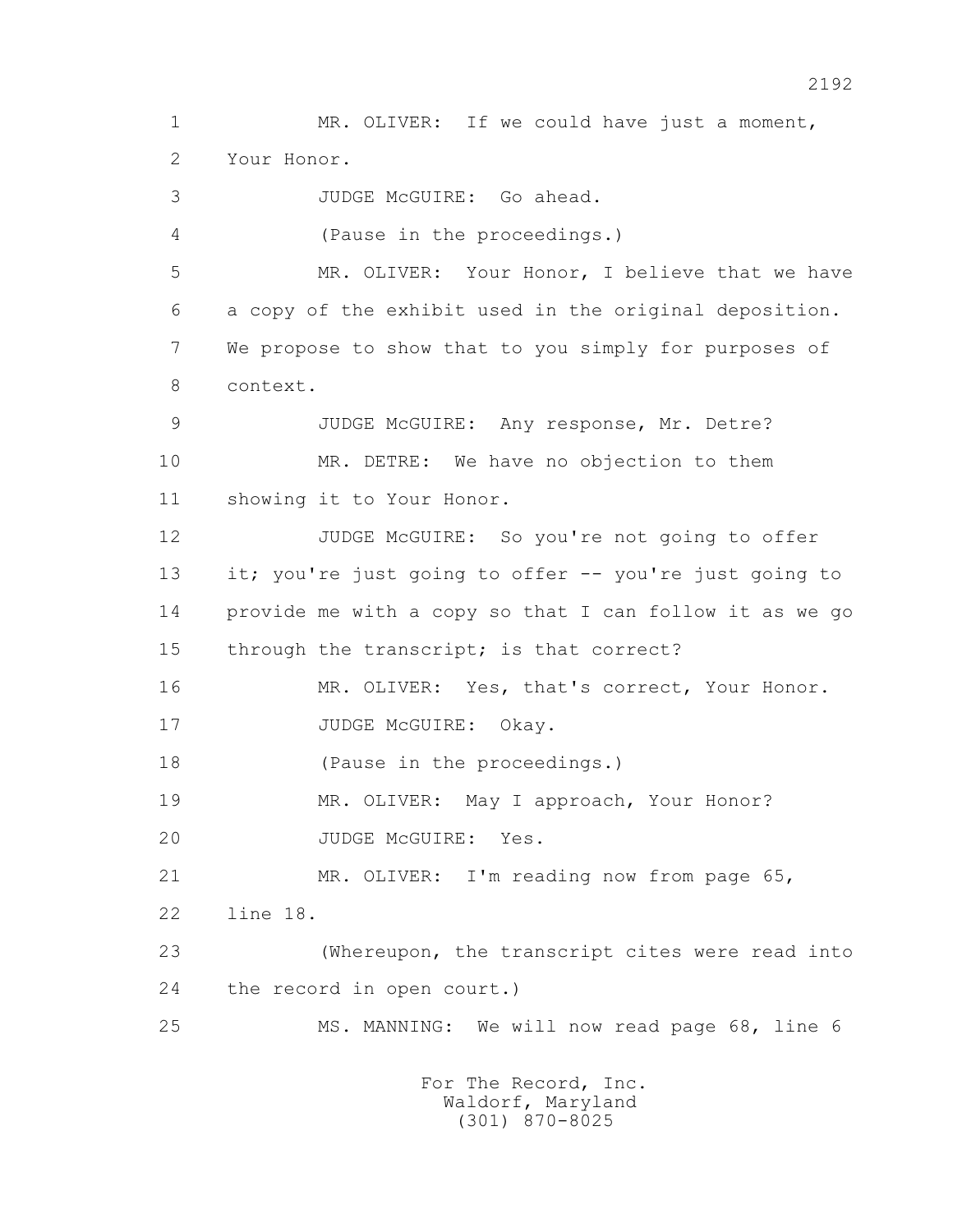1 through page 70, line 18.

 2 (Whereupon, the transcript cites were read into 3 the record in open court.) 4 MS. MANNING: We will now read page 70, line 40 5 to line  $9 - - 1$  beg your pardon  $- -$  page 71, line 4 6 through line 9. 7 (Whereupon, the transcript cites were read into 8 the record in open court.) 9 MS. MANNING: We will now read page 71, line 11 10 through page 72, line 12. 11 (Whereupon, the transcript cites were read into 12 the record in open court.) 13 MS. MANNING: We will now read page 75, line 12 14 through line 18. 15 In this portion there are some exhibits 16 mentioned. Exhibit 956 has a corresponding CX number 17 which is 1984. Exhibit 957 does not; however, we have 18 a copy of the original from the deposition that we can 19 give to you. 20 Exhibit 958 has a corresponding CX number and 21 that is CX-2008. 22 MR. DETRE: I'll just note, Your Honor, that we 23 have no objection to this, but the CX version is not in 24 all cases exactly this document, sometimes it's a 25 different copy of the document with different Bates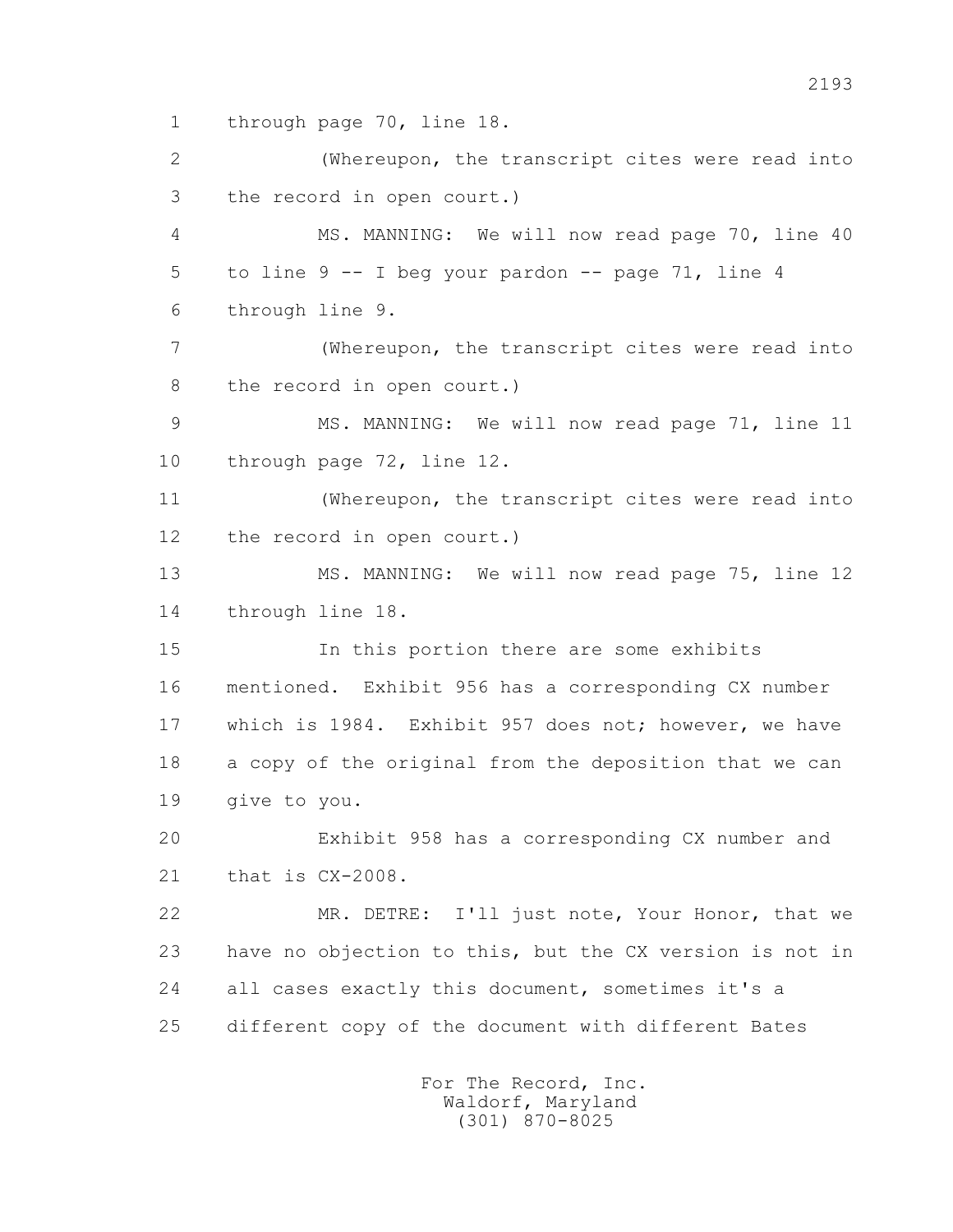1 numbers, and we have done our best to check that, and 2 in this case we agree that it's the same document and 3 we have no objection to the CX version being shown. 4 JUDGE McGUIRE: All right. Noted. 5 MR. OLIVER: May I approach, Your Honor? 6 JUDGE McGUIRE: Yes. 7 (Whereupon, the transcript cites were read into 8 the record in open court.) 9 MS. MANNING: We will now read page 83, line 7 10 through page 84, line 10. 11 In this portion there is another exhibit that 12 is discussed. It's Exhibit 960, which has a 13 corresponding CX number of 1930. And we do have the 14 original, and the CX will be put up on the screen. 15 MR. DETRE: And I'll just note for the record, 16 that's not entirely accurate. CX-1930 is a much larger 17 exhibit. Part of that exhibit was extracted as 18 Exhibit 960 and so with that clarification. 19 JUDGE McGUIRE: Noted. 20 MR. OLIVER: May I approach, Your Honor? 21 JUDGE McGUIRE: Go ahead. 22 (Whereupon, the transcript cites were read into 23 the record.) 24 MS. MANNING: We will now read page 86, line 6 25 through line 22.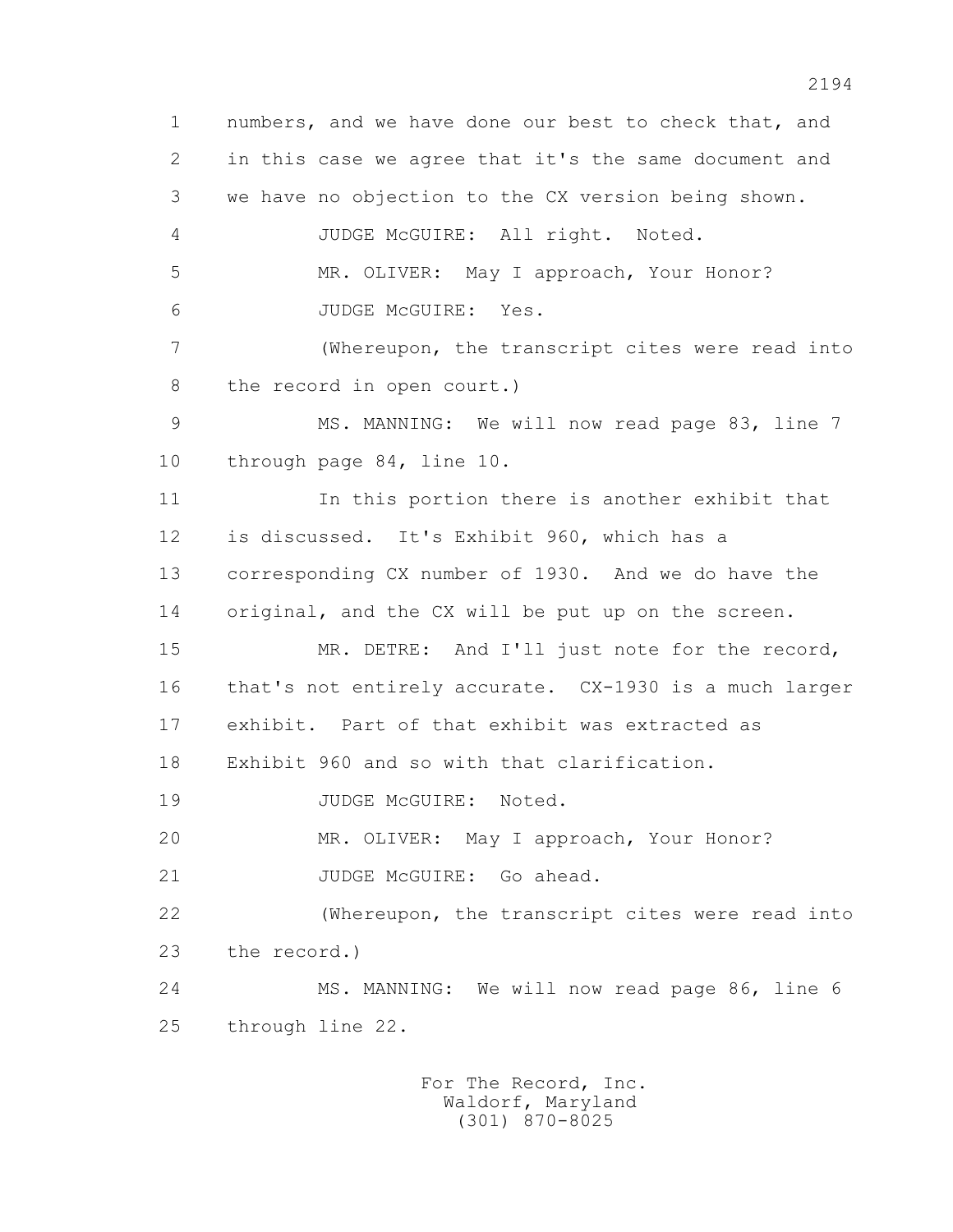1 (Whereupon, the transcript cites were read into 2 the record in open court.) 3 MS. MANNING: We will now read page 87, line 3 4 through line 13. 5 During this passage there is an exhibit 6 mentioned which is 961, which has a corresponding Bates 7 number of CX-1931. We will give you a copy of 961 and 8 we will put 1931 on the screen. 9 (Whereupon, the transcript cites were read into 10 the record in open court.) 11 MS. MANNING: We will now read page 102, line 4 12 through line 10. 13 (Whereupon, the transcript cites were read into 14 the record in open court.) 15 MS. MANNING: We will now read from the 16 January 12, 2001 Rambus versus Infineon transcript. 17 The first portion is page 59, line 7 through 18 page 60, line 4. 19 (Whereupon, the transcript cites were read into 20 the record in open court.) 21 MR. OLIVER: I'm sorry, Your Honor. Could I 22 interrupt for just a moment? 23 JUDGE McGUIRE: Go ahead. 24 (Pause in the proceedings.) 25 MR. OLIVER: Your Honor, at this point we would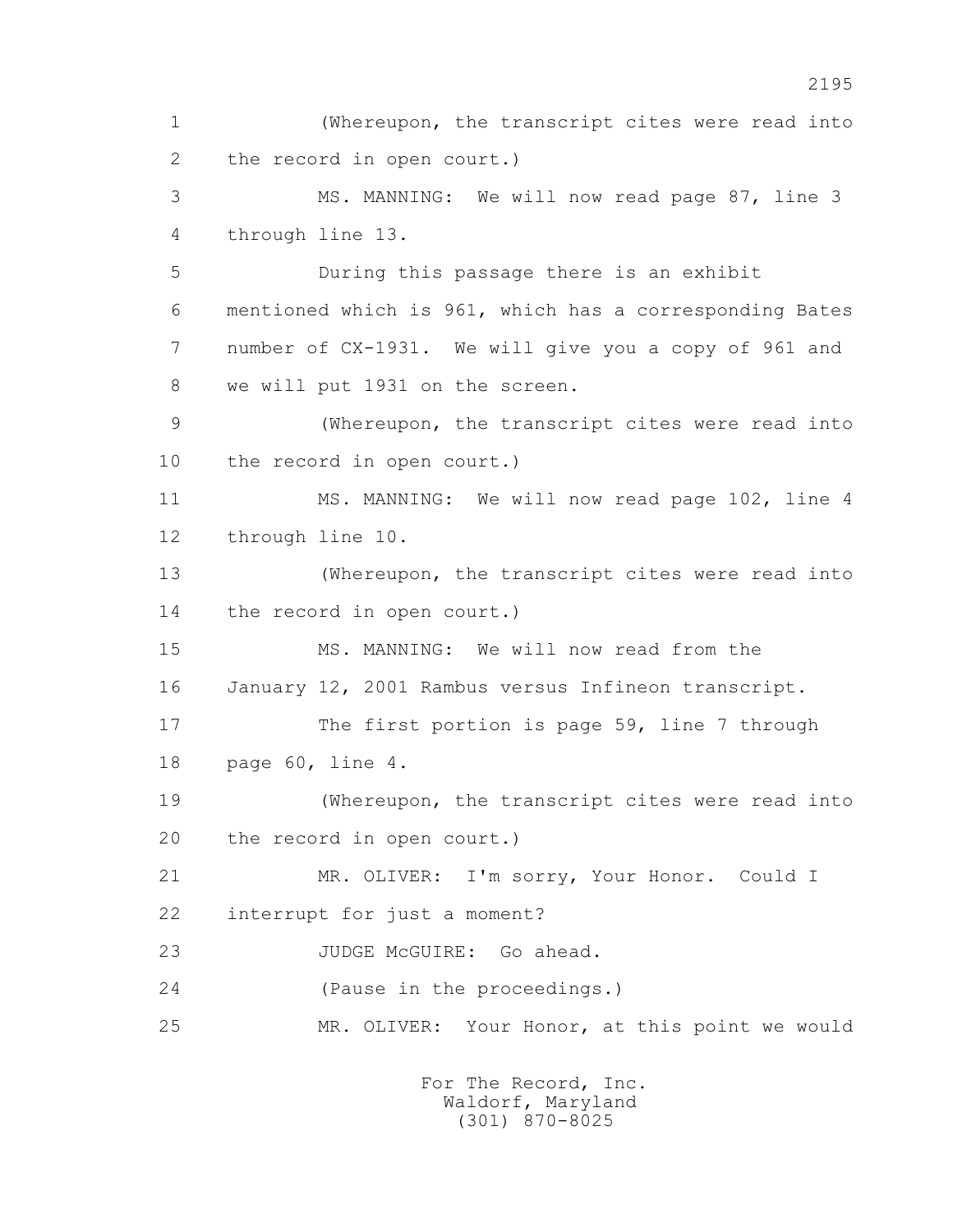1 like to set up a demonstrative that shows a few of the 2 individuals at Rambus just for your reference as the 3 individual names come up during the testimony. 4 JUDGE McGUIRE: All right. 5 MR. PERRY: In defense of various Rambus people 6 whose pictures are on this exhibit, this is not our 7 exhibit. We would have chosen much more flattering 8 pictures. 9 JUDGE McGUIRE: You're not saying these came 10 from the DMV or anything like that? 11 MR. PERRY: Well, I'm actually not going to 12 respond to that, but they certainly did not come from 13 the annual report. 14 JUDGE McGUIRE: Okay. So noted, Mr. Perry. 15 (Pause in the proceedings.) 16 MR. OLIVER: Your Honor, for the record, my 17 understanding is these pictures were actually taken 18 from the videos from the depositions, so I imagine that 19 the witnesses probably had something else on their mind 20 rather than posing for the pictures. 21 Continuing now with the reading of page 59, 22 line 7. 23 (Whereupon, the transcript cites were read into 24 the record in open court.) 25 MS. MANNING: We will now read page 60, line 18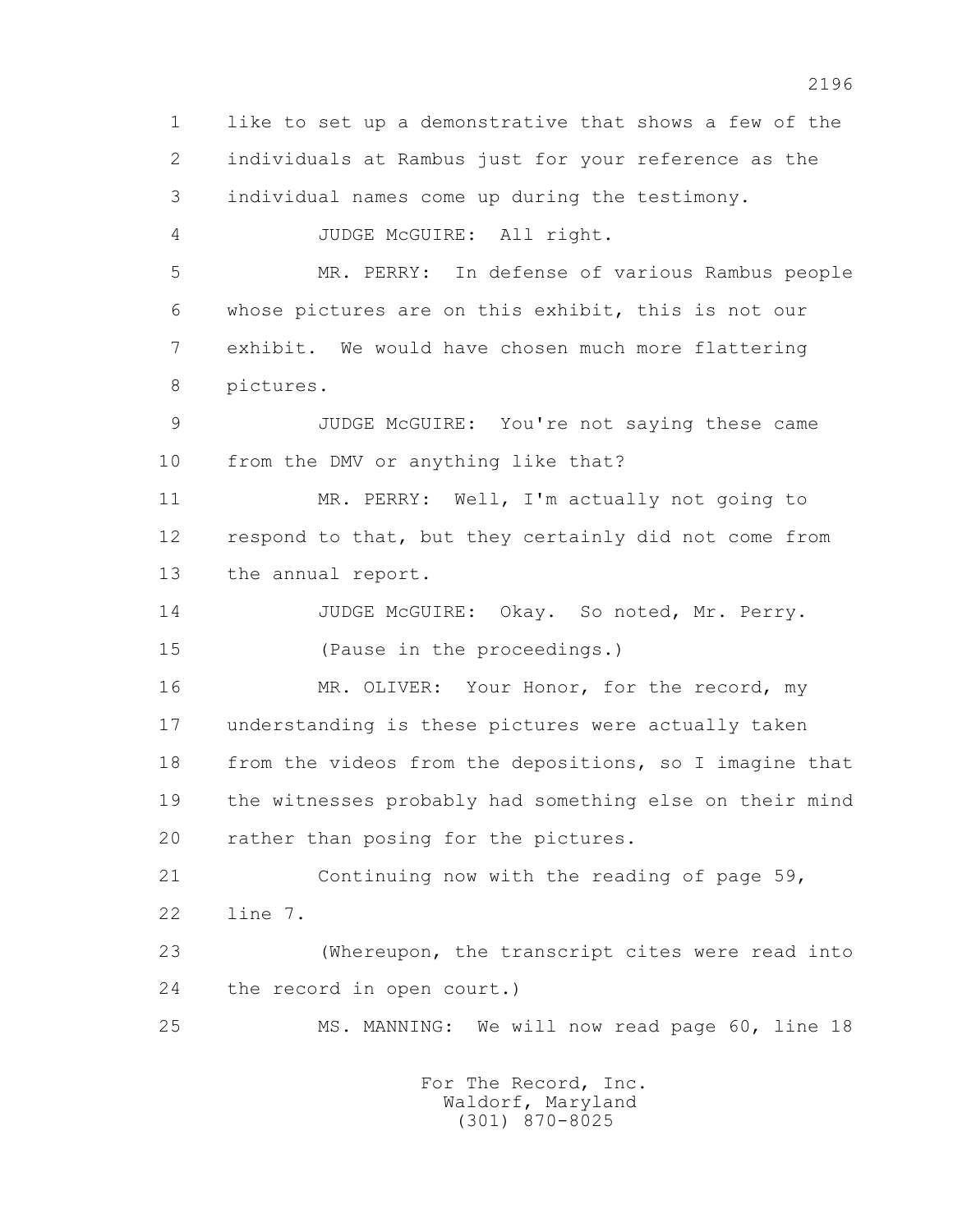1 through page 61, line 7.

 2 (Whereupon, the transcript cites were read into 3 the record in open court.)

 4 MS. MANNING: We will now read page 62, line 6 5 through line 17.

 6 (Whereupon, the transcript cites were read into 7 the record in open court.)

8 MR. DETRE: Excuse me, Your Honor. I believe 9 that's an error in the transcript which I pointed out 10 to complaint counsel. They may not have made the 11 correction. But there was an errata sheet for the 12 transcript and that should read March of 1992.

 13 JUDGE McGUIRE: Do we want to add that to the 14 joint document at the conclusion of these transcripts 15 or is that already set out on this record?

 16 MR. OLIVER: Yes, Your Honor. We will check 17 that, and after I've had a chance to check that, we'll 18 consult with the other side, and if we agree, we'll 19 make that correction to the final version that we 20 submit for this record.

21 JUDGE McGUIRE: Okay. Very good.

22 Anything else you want to add to that?

 23 MR. DETRE: The only thing I want to add, to 24 the extent there's any question about that, I will ask 25 complaint counsel to also read the question and answer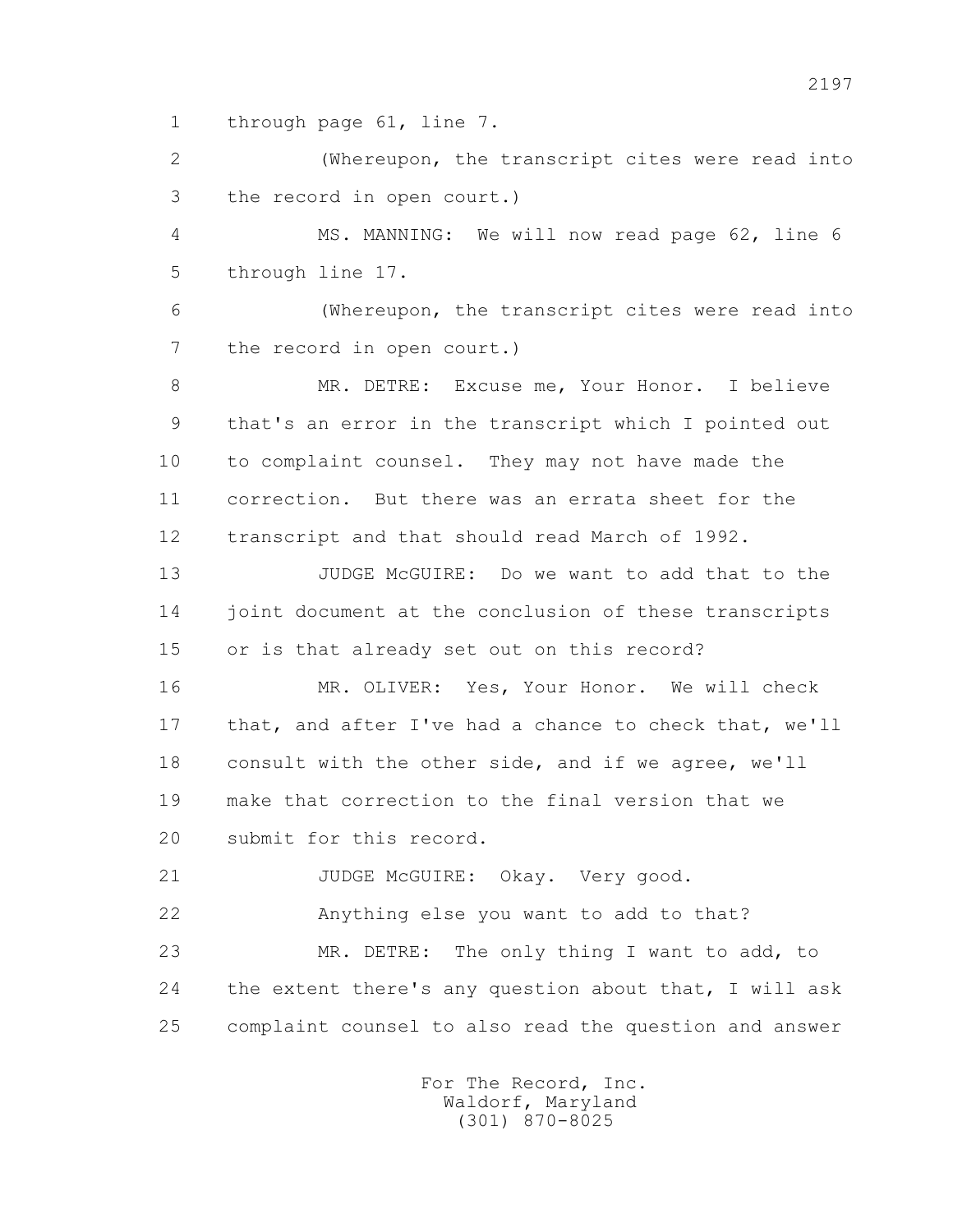1 right after that designation, thus to make it clear 2 that we really are talking about March and not 3 January.

 4 JUDGE McGUIRE: Okay. Mr. Oliver? 5 MR. OLIVER: I see the statement you're 6 referring to. It appears it's probably correct, and as 7 I say, we would like to double-check the video. We 8 assume that's the case and we will correct that for the 9 version we submit in the record. 10 JUDGE McGUIRE: That's fine. But in the 11 interim, could you read the question right below 12 starting on line 19? 13 Is that what you're referring to, Mr. Detre? 14 MR. DETRE: That's correct, Your Honor. 15 JUDGE McGUIRE: I just want to include that 16 question and answer in this inquiry. 17 MR. OLIVER: Okay. 18 JUDGE McGUIRE: For clarification. 19 MR. OLIVER: Beginning on page 62 from lines 19 20 to 21 reads... 21 (Whereupon, the transcript cites were read into 22 the record in open court.) 23 MR. OLIVER: I'll now continue reading on 24 page 62 at line 10. 25 (Whereupon, the transcript cites were read into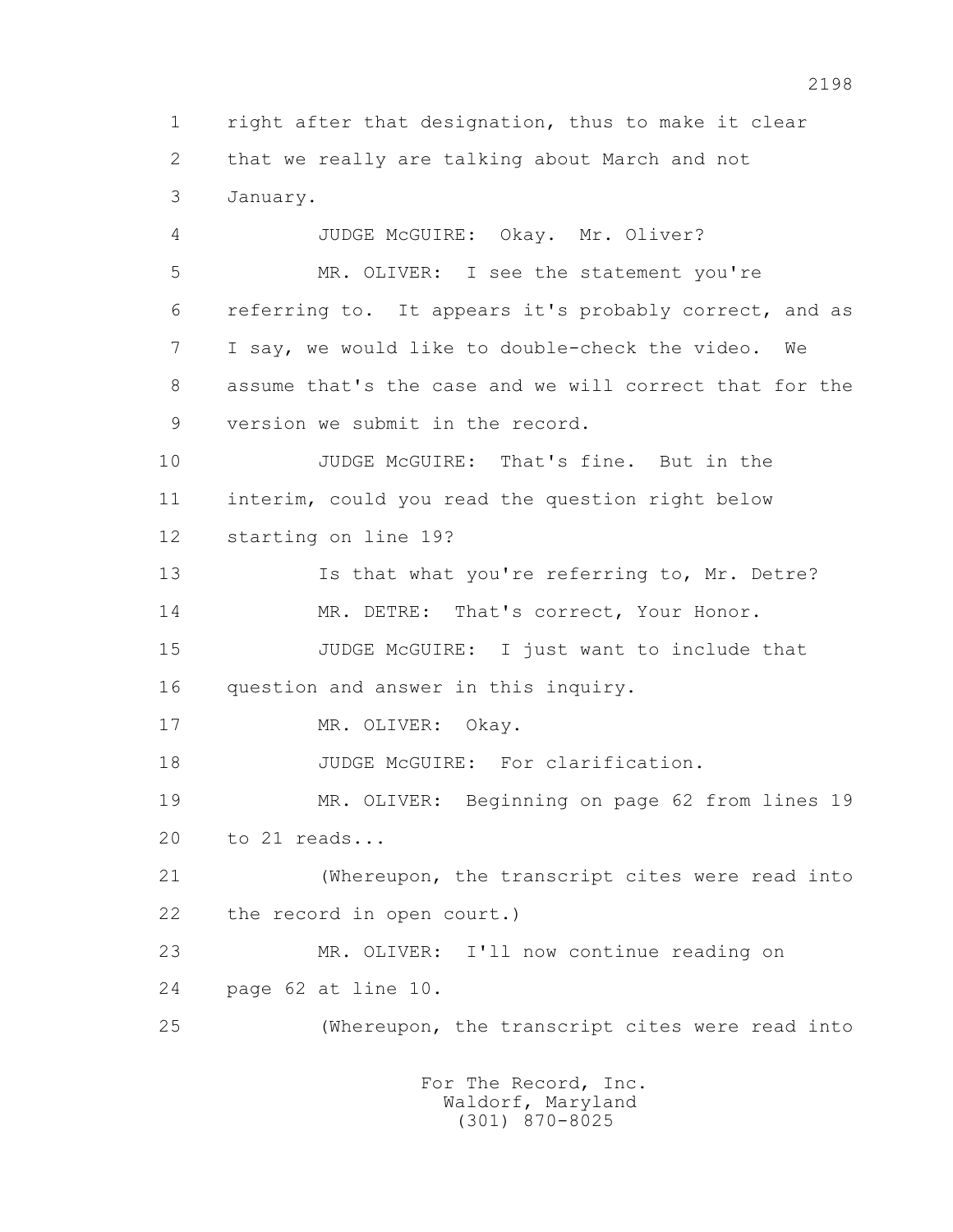1 the record in open court.)

 2 MS. MANNING: We will now read from the 3 April 11, 2001 Rambus versus Infineon transcript. 4 We will read page 275, line 12 through 279, 5 line 2. 6 There are some exhibits mentioned in this 7 portion, including Exhibit 1522 which has a 8 corresponding CX number of 1931, Exhibit 1523 which has 9 a corresponding CX number of 1937. 10 Exhibit 1524 does not have a corresponding CX 11 or RX number. We do have a copy for you. 12 Exhibit 1525 has a corresponding CX number of 13 1971. 14 Exhibit 1526 has a corresponding CX number of 15 1977. 16 Exhibit 1527 has a corresponding CX number of 17 2019. 18 We will provide the hard copy and we will also 19 put the ones that have a corresponding CX number on the 20 screen. 21 MR. OLIVER: May I approach? 22 JUDGE McGUIRE: Yes. 23 MR. DETRE: Objection, Your Honor. As we 24 marked in the transcript, we object to that question as 25 lacking foundation and assuming facts. There's been no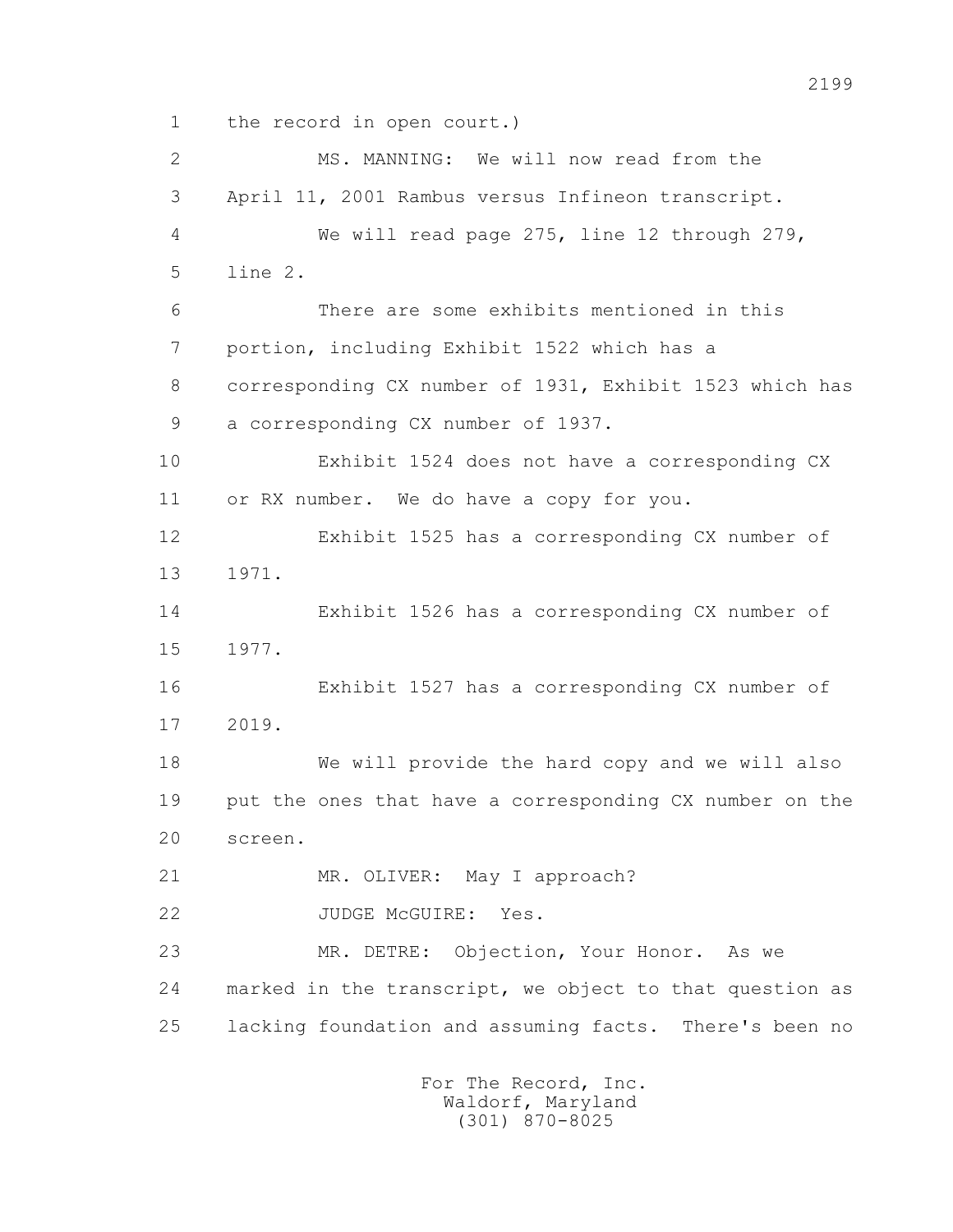1 evidence of what the chief defenses were in the Wang 2 litigation.

 3 MR. OLIVER: Your Honor, I think the following 4 answer from the witness clarifies what he does know and 5 what he does not know and I believe that the answer 6 again fully reflects the facts about Wang that 7 Mr. Vincent did understand. 8 JUDGE McGUIRE: Okay. Go ahead and you can ask 9 the upcoming question on that. If there's still an 10 objection, then I'll entertain it at that time. 11 Or you can read that next -- are you saying 12 that the next answer should resolve the objection? Is 13 that what you're saying? 14 MR. OLIVER: Yes, Your Honor. 15 JUDGE McGUIRE: Then go ahead and read it, and 16 if it does not resolve the objection, I'll rule. 17 MR. OLIVER: Shall I repeat the question, 18 Your Honor? 19 JUDGE McGUIRE: Yes. Go ahead. 20 (Whereupon, the transcript cites were read into 21 the record in open court.) 22 JUDGE McGUIRE: Mr. Detre? 23 MR. DETRE: Our objection stands, Your Honor. 24 There was no foundation. Apparently the witness did 25 not know what was involved in that particular Wang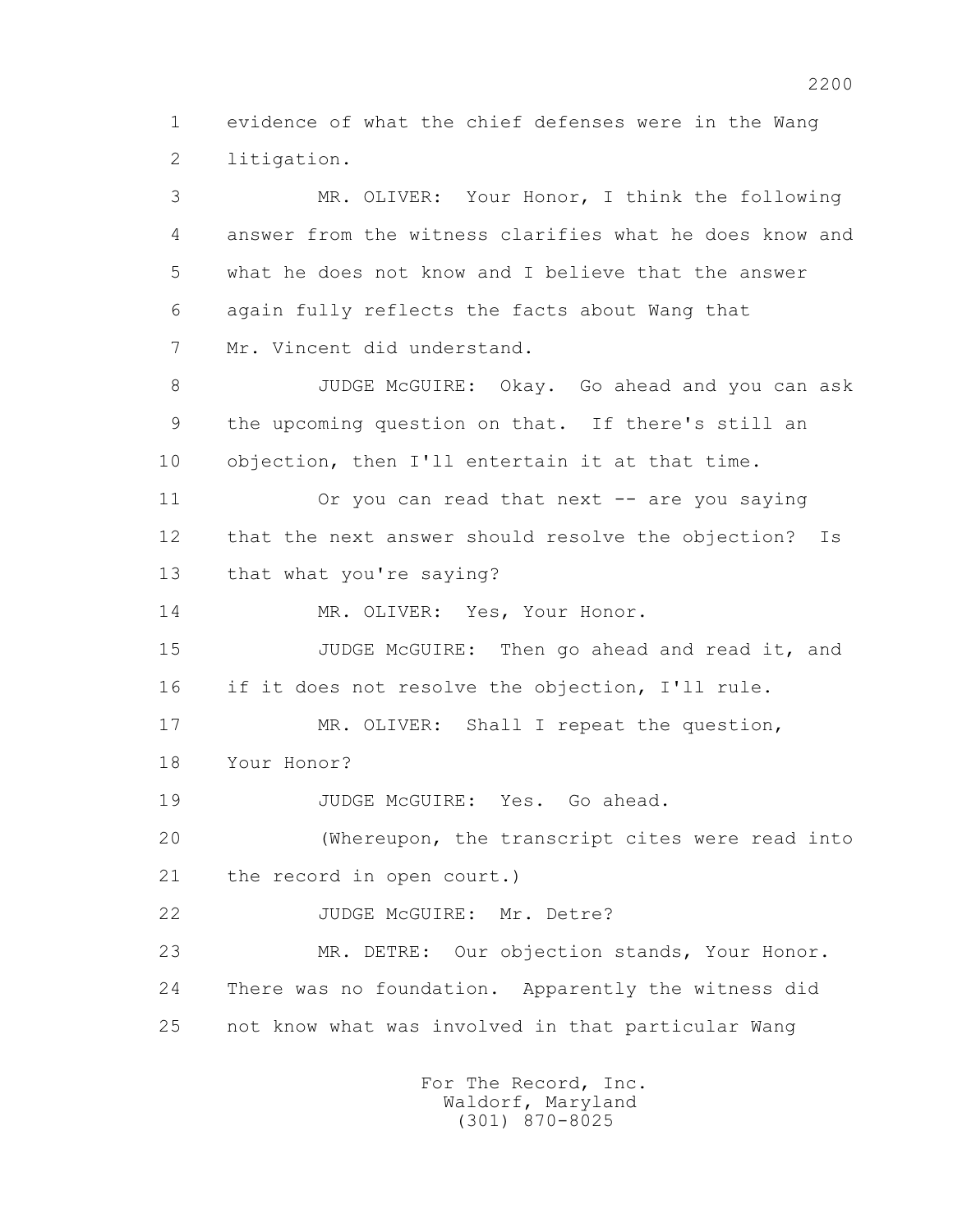1 litigation.

 2 JUDGE McGUIRE: Okay. Do you have any comment 3 on that, Mr. Oliver?

 4 MR. OLIVER: Yes, Your Honor. The discussion 5 here was involving the Wang-NEC litigation and as the 6 witness did say that he had heard that the Wang 7 litigation involved equitable estoppel.

8 JUDGE McGUIRE: Sustained -- overruled. I'm 9 sorry. That objection is overruled.

 10 (Whereupon, the transcript cites were read into 11 the record in open court.)

 12 MR. DETRE: Excuse me, Your Honor. I'm just 13 trying to follow along and this does not seem to be the 14 next reading that I have on my outline anyway.

 15 MR. OLIVER: I apologize, Your Honor. I'm 16 following the markings on the page here.

 17 MS. MANNING: Yes. We were stopping at line 2. 18 JUDGE McGUIRE: Okay. Now, what page are we 19 on? 279 or...

20 MS. MANNING: Yes.

 21 MR. OLIVER: I apologize, Your Honor. I read 22 too far.

 23 JUDGE McGUIRE: Okay. Let's go back. 24 MR. OLIVER: I had completed the portion that 25 we were supposed to be reading at that time.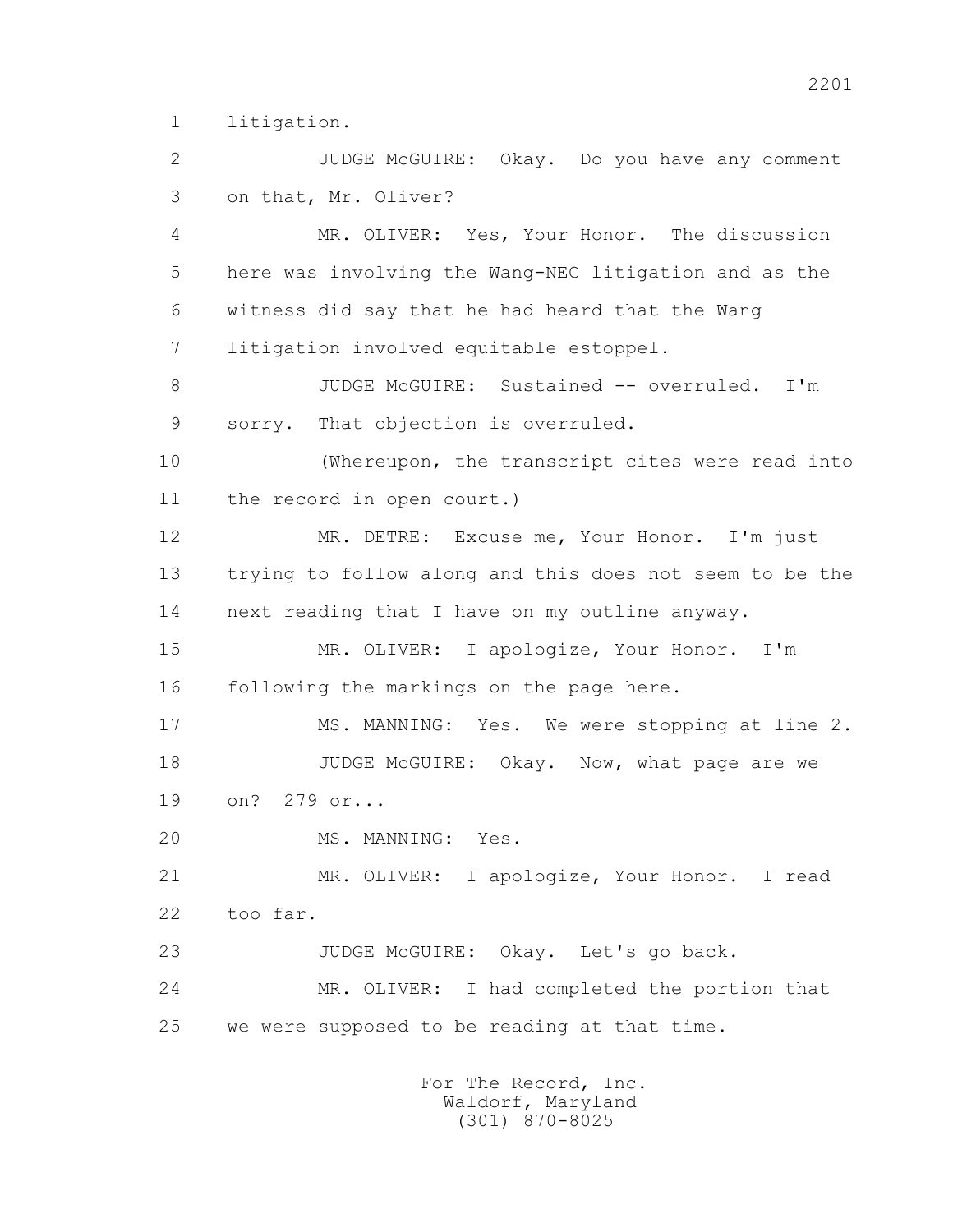1 JUDGE McGUIRE: Okay. Go ahead. 2 MS. MANNING: We will now read from the 3 February 3, 2003 deposition in the present matter. 4 Page 85 -- we will read page 85, line 10 5 through line 23. 6 In this portion there is an exhibit mentioned, 7 Exhibit 8 which has a corresponding CX number 1930. We 8 do not have Exhibit 8 with us. We do have CX-1930. 9 And Mr. Detre can correct me if I'm wrong, but 10 I believe this is a compilation that has further bill 11 records in this exhibit than was in Exhibit 8, but it 12 does contain a portion of Exhibit 8. 13 MR. DETRE: That's correct, Your Honor. 14 JUDGE McGUIRE: All right. So noted. 15 MR. OLIVER: May I approach? 16 JUDGE McGUIRE: Yes. 17 (Whereupon, the transcript cites were read into 18 the record in open court.) 19 MS. MANNING: We will now read from the 20 April 11, 2001 Rambus versus Infineon transcript. 21 Page 279, line 6, through page 280, line 4. 22 There are some exhibits mentioned during this 23 portion. Exhibit 1528 has a corresponding CX number of 24 1932. We have a copy of 1528 and we will bring up 1932 25 on the screen.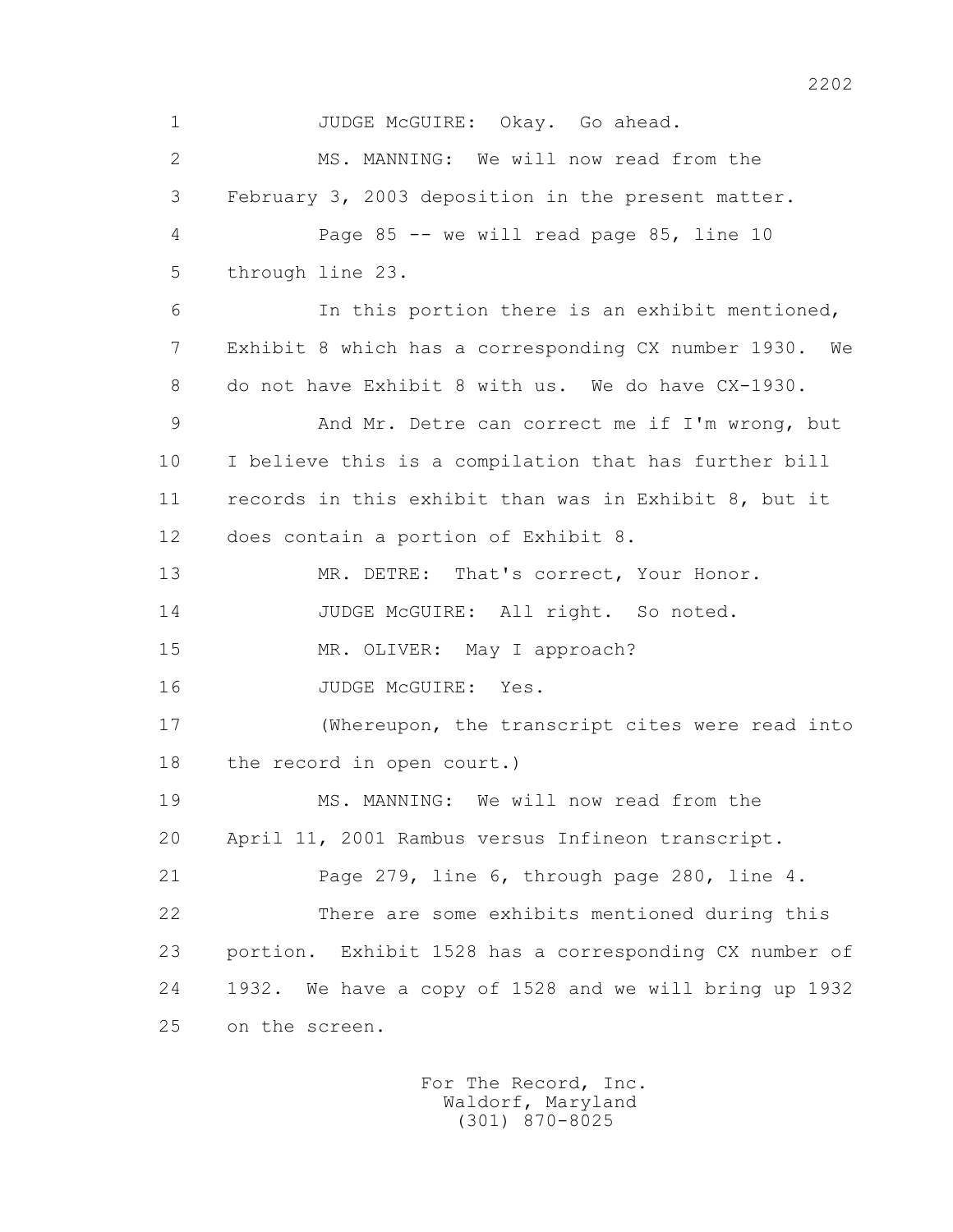1 MR. OLIVER: May I approach? 2 (Whereupon, the transcript cites were read into 3 the record in open court.) 4 MS. MANNING: We will now read page 287, line 1 5 through 288, line 6. 6 In this portion there are two exhibits that are 7 mentioned, Exhibit 1523 which has a corresponding CX 8 number of 1937 and we have already given Your Honor 9 Exhibit 1523, and then Exhibit 1531 is mentioned and 10 that has a corresponding exhibit number of 1938. We 11 have 1531 to give to Your Honor. 12 (Whereupon, the transcript cites were read into 13 the record in open court.) 14 MS. MANNING: We will now read from the 15 January 12, 2001 Rambus versus Infineon transcript. 16 We will read page 129, line 15 through 17 page 130, line 4. 18 Two exhibits are mentioned during this passage, 19 Exhibits 388 and 339. We do not have corresponding CX 20 numbers for these two exhibits. We have the exhibits 21 from the deposition for Your Honor. 22 MR. DETRE: I'm not sure that these exhibits 23 actually add anything to the designated transcript. We 24 have no objection to them showing them to you if they'd 25 like to. I don't think it really has much to do with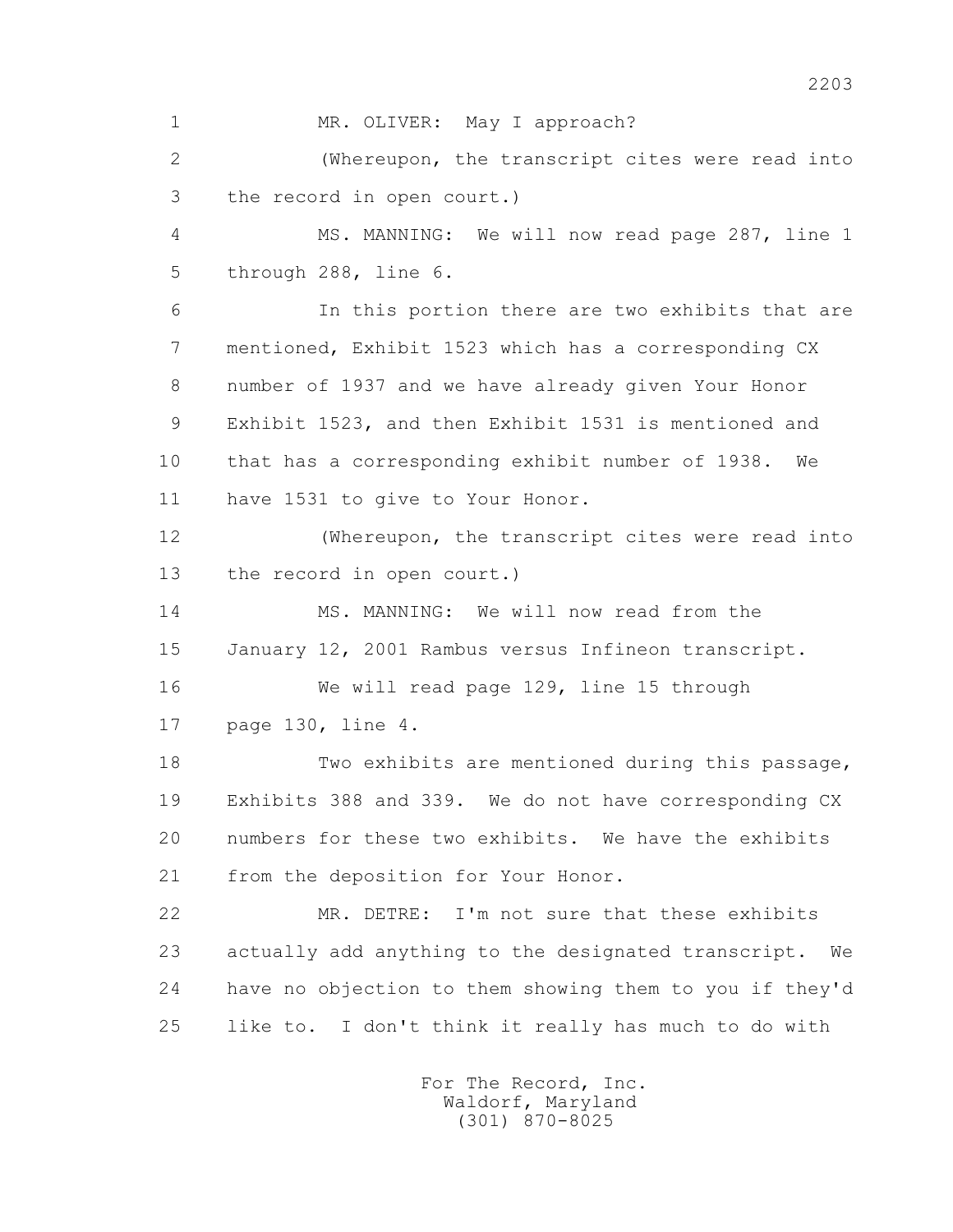1 the question and answer.

 2 JUDGE McGUIRE: I haven't seen it, so I can't 3 rule, but do you have any comment, Mr. Oliver? 4 MR. OLIVER: Your Honor, if there's no 5 objection, I would be inclined to give them to you just 6 so you can see for yourself if they help in 7 understanding the question and answer. 8 (Whereupon, the transcript cites were read into 9 the record in open court.) 10 MS. MANNING: Okay, Your Honor. We're 11 actually going to shortly begin one of the video 12 clips. However, first we're going to read a portion 13 that we could not put onto video because of technical 14 difficulties, so those in the outline who are 15 following along can go to the second to the last 16 page. 17 JUDGE McGUIRE: I'm sorry. Is it the same 18 transcript? 19 MS. MANNING: Yes. 20 JUDGE McGUIRE: You said what page? 21 MS. MANNING: These are for the individuals 22 that are following along in our script, but we would 23 direct Your Honor to the transcript from January 11, 24 2001. 25 MR. DETRE: Is that April 11?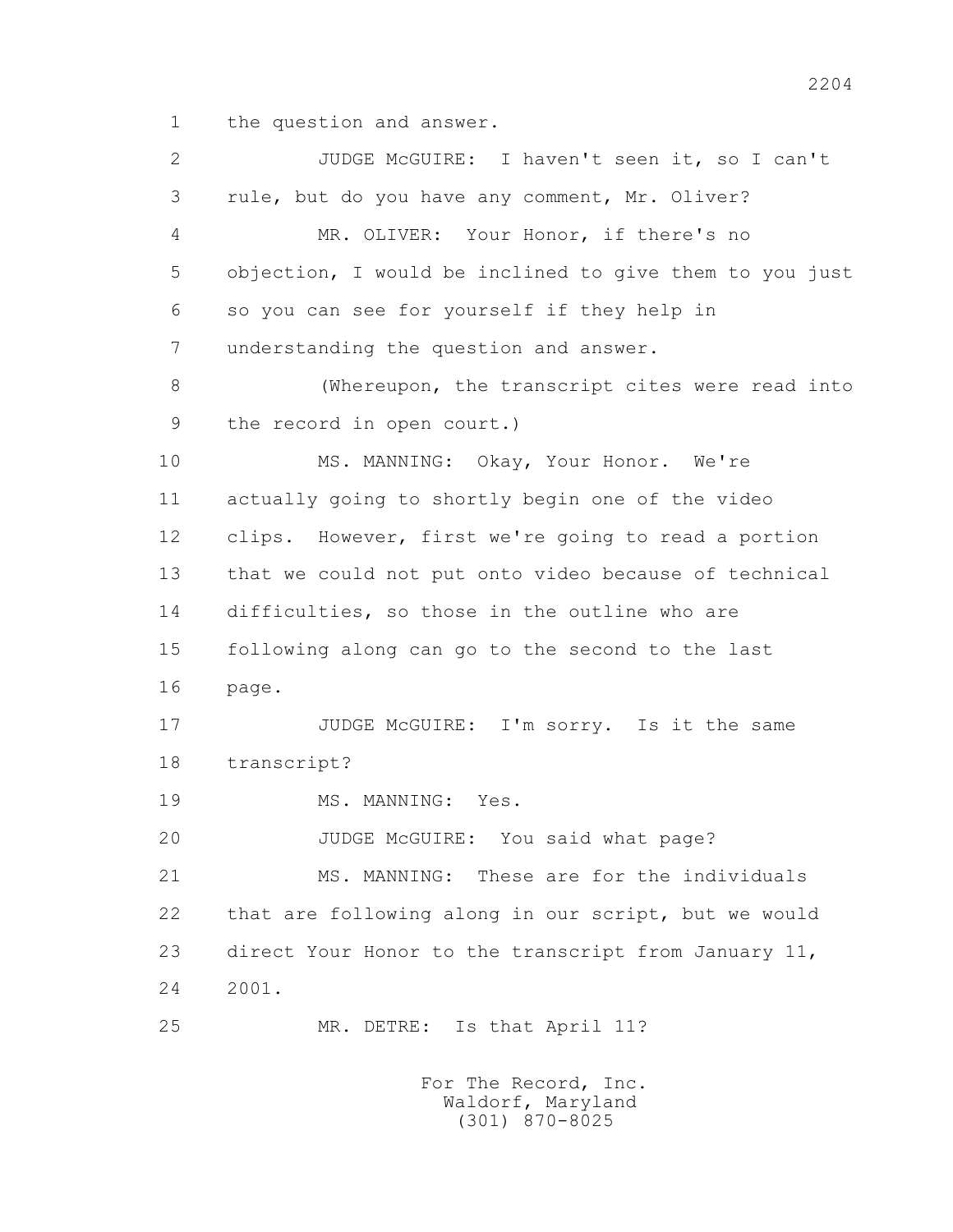1 MS. MANNING: Thank you, Mr. Detre. 2 JUDGE McGUIRE: Okay. April 11. 3 MS. MANNING: I think it's actually July 11, 4 2001. 5 JUDGE McGUIRE: Okay. Got it. 6 MS. MANNING: We will read page 112, line 5 to 7 112, line 13. 8 MR. DETRE: Well, actually I think that's a 9 clarification of the question that's being asked. 10 (Whereupon, the transcript cites were read into 11 the record in open court.) 12 MS. MANNING: We will now read page 112, 13 line 14 through page 116, line 8. 14 (Whereupon, the transcript cites were read into 15 the record in open court.) 16 MS. MANNING: We will actually play the first 17 video clip, which is from April 12, 2001, page 554, 18 line 24 through 556, line 25. 19 (Whereupon, the videotape was played for the 20 record in open court.) 21 MS. MANNING: Your Honor, we are going to play 22 a second video clip from April 11, 2001. 23 MR. DETRE: If you could just let me -- if you 24 could hold on one second while I find that. 25 (Pause in the proceedings.)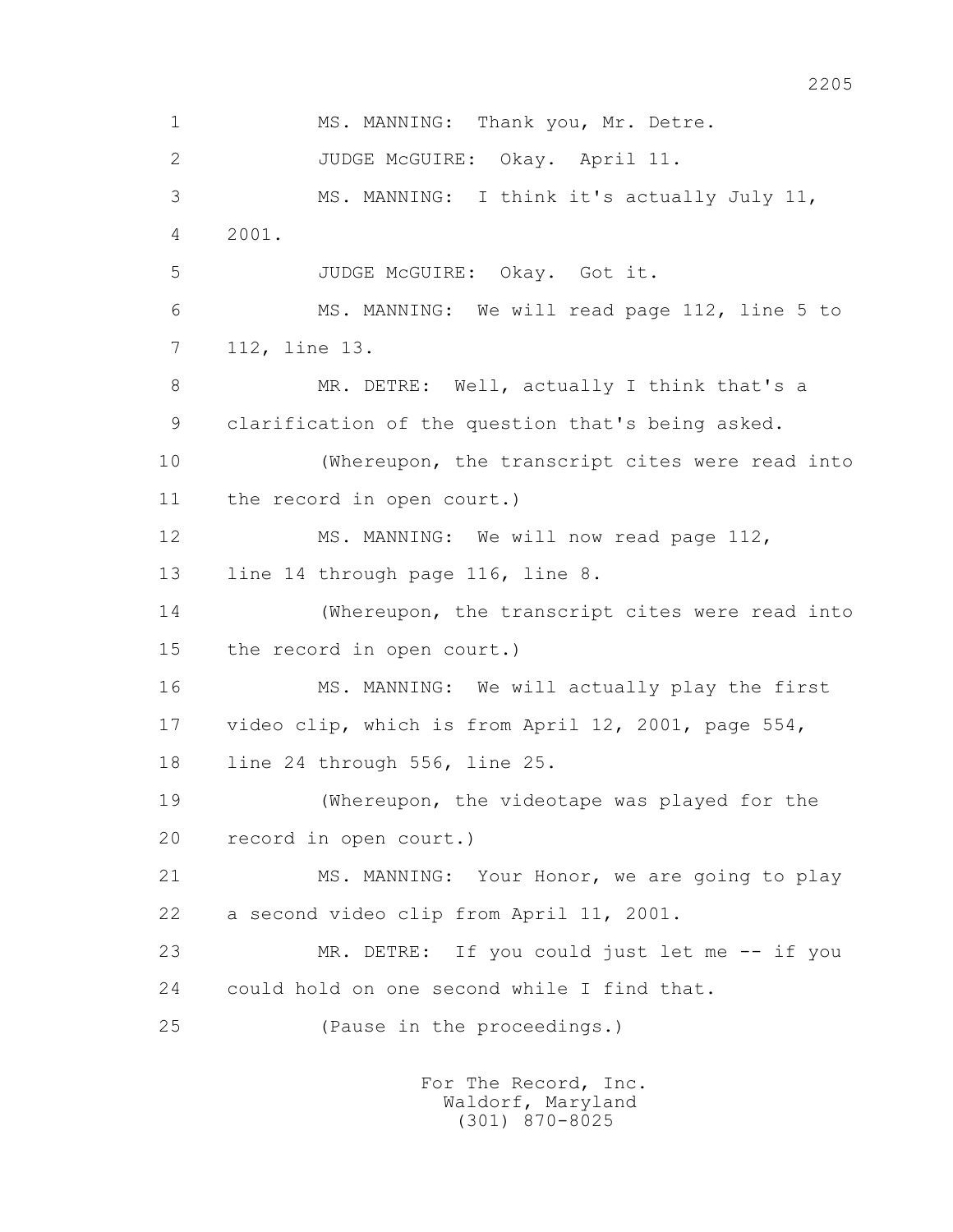1 According to my records, my outline, this is 2 quite a lengthy clip and we do have objections to a 3 part of it. And also we have a counter-designation 4 that we thought should have -- it should be inserted at 5 some point during this clip. 6 MS. MANNING: Yes. We inserted the clip. If 7 you look at the script, we inserted it where you had 8 asked for it. And after page 320? 9 MR. DETRE: Actually we -- well, there are a 10 couple of issues here. 11 MR. OLIVER: Your Honor, can I suggest we go 12 off the record for a moment? 13 JUDGE McGUIRE: All right. Let's go off the 14 record and you all can confer. 15 MR. DETRE: Thank you. 16 (Discussion off the record.) 17 MR. OLIVER: There are two issues and I think 18 what we have decided is that one issue can be resolved 19 after this clip is played. The other objection -- the 20 other issue involves an objection during the course of 21 the clip. I'll allow Mr. Detre to state the 22 objection. 23 JUDGE McGUIRE: All right. Mr. Detre? 24 MR. DETRE: Yes, Your Honor. This objection 25 relates to a question and answer that appears at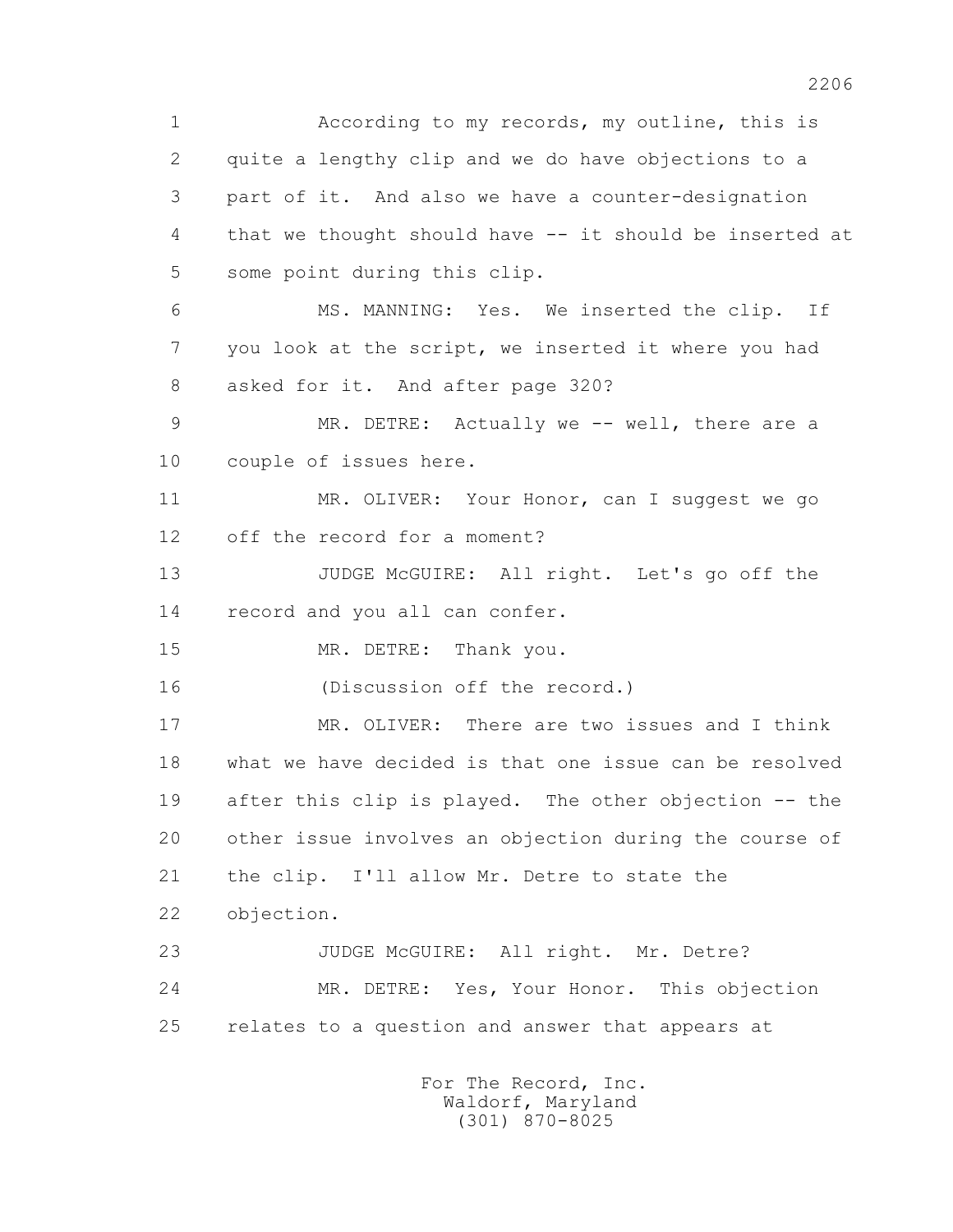1 page 320 of the April 11, 2001 transcript beginning at 2 line 6.

 3 JUDGE McGUIRE: All right. 320? 4 MR. DETRE: Yes. 5 JUDGE McGUIRE: Okay. Line 6. Okay. 6 MR. DETRE: And there's a question and answer. 7 Mr. Vincent makes a statement about citing at some 8 point early on that "I believe I said I didn't think 9 it's a good idea" in his answer and then two pages or a 10 few pages further on at page 326, lines 3 to 18 11 essentially retracts that testimony. He thinks he was 12 mistaken about it. 13 We don't think the initial question and answer 14 should go into the record. Complaint counsel have -- 15 so we object to it. 16 Complaint counsel have agreed that to the 17 extent that our objection is overruled they will play 18 that part on page 326. And we have counter-designated 19 for that eventuality, but we don't think that there's 20 any point in playing either one of them since he -- 21 JUDGE McGUIRE: What's the foundation for the 22 objection? 23 MR. DETRE: That the original testimony is 24 misleading. It doesn't reflect Mr. Vincent's actual 25 view since it was retracted a few pages further on in

> For The Record, Inc. Waldorf, Maryland (301) 870-8025

2207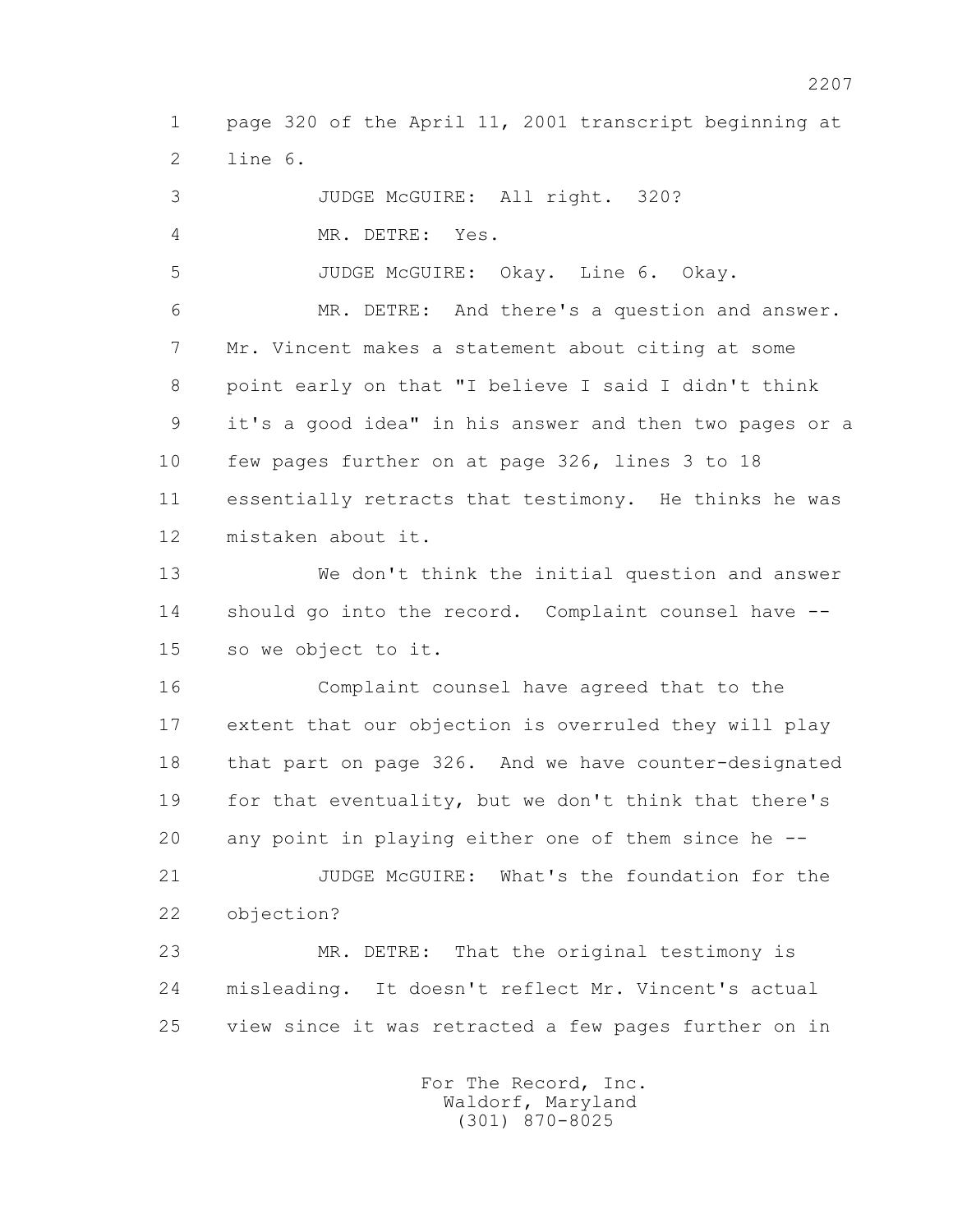1 the transcript.

 2 JUDGE McGUIRE: Okay. Hold on a second. 3 (Pause in the proceedings.) 4 Any comment, Mr. Oliver? 5 MR. OLIVER: Yes, Your Honor. We do not 6 believe that on page 326 Mr. Vincent retracts his own 7 answer. He does clarify -- I mean, he does state that 8 he has some difficulties in remembering, but 9 Your Honor, we would submit that the appropriate course 10 would be for you to hear the answer on page 320, also 11 to hear the answer on page 326 and for you to decide to 12 what extent, if at all, he retracts the answer but more 13 importantly simply how to reconcile the two pieces of 14 testimony and what weight to give to each piece of 15 testimony in light of both pieces of testimony 16 together. 17 JUDGE McGUIRE: All right. Overruled. I'll 18 hear the two questions and the two answers. 19 MR. DETRE: Thank you, Your Honor. 20 MS. MANNING: Your Honor, we're going to be 21 playing video clips from the April 11, 2001 transcript 22 which includes the following citations: 23 Page 294, line 14 through line 19. 24 Exhibit 1532 is discussed which has a corresponding CX 25 number of 1939.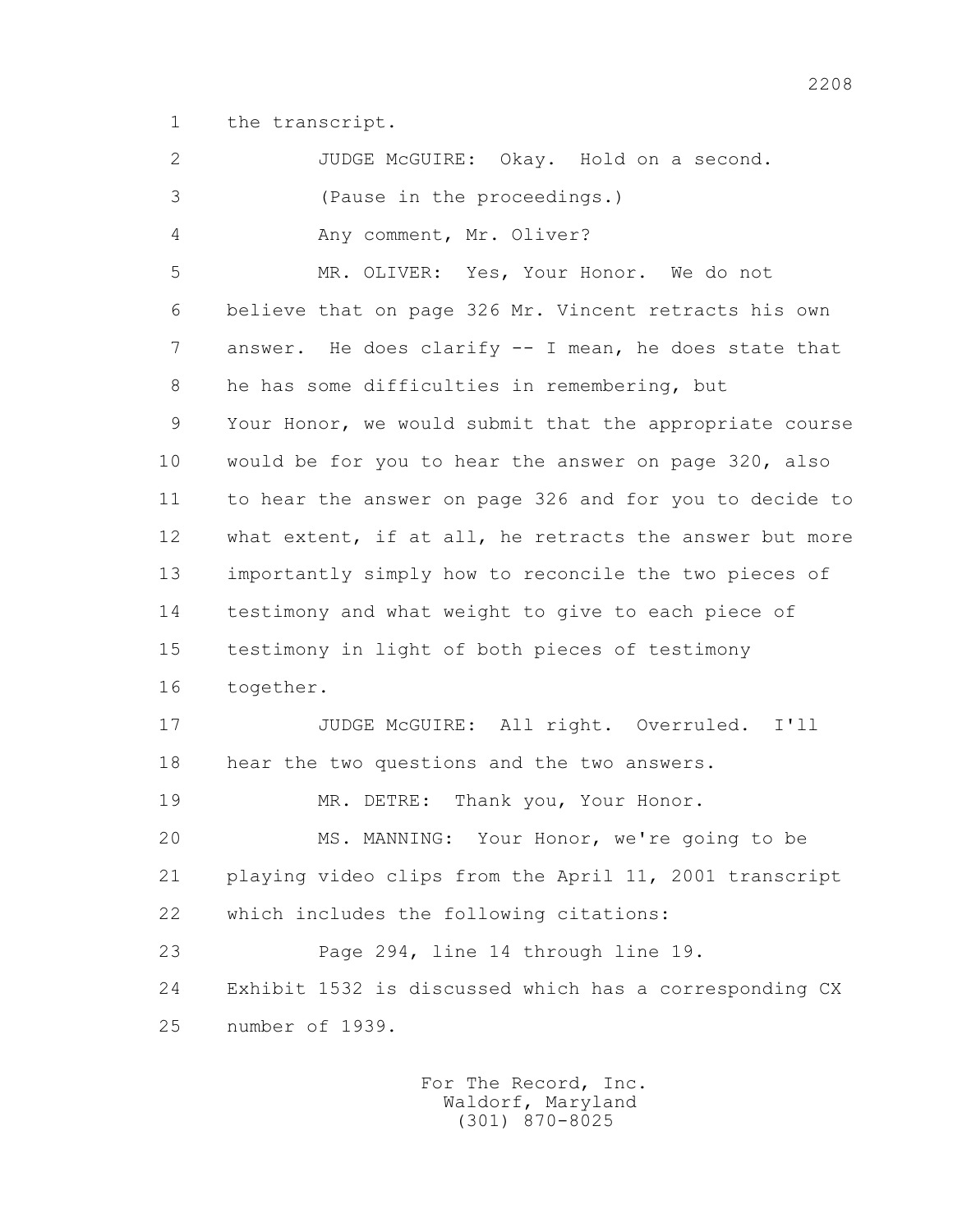1 Pages 295, line 3 through 295, line 25. 2 Pages 296 through 298 -- I'm sorry -- page 296, 3 line 3 through page 298, line 12. Exhibit 1523 and 4 Exhibit 1534 are discussed. Exhibit 1523 has a 5 corresponding Bates number of CX 1937. Exhibit 1534 6 does not have a corresponding CX or RX number; however, 7 we do have a copy for you. 8 The video will proceed to page 299, line 5 9 through page 302, line 3. 10 Page 302, line 24 through page 303, line 7. 11 Page 305, line 17 through page 307, line 2. 12 Page 310, line 2 through page 310, line 13, 13 which discusses Exhibit 1535, which has a corresponding 14 CX number of 1942. 15 Page 311, line 8 through page 313, line 9, 16 which discusses Exhibit 1523, which again you have seen 17 and has a corresponding CX number of 1937. 18 Page 314, line 19 through page 315, line 14. 19 Page 316, line 22 through page 318, line 14. 20 Page 320, line 6 through page 321, line 8. 21 Page 326, line 3 through page 326, line 18. 22 And we have copies of the deposition exhibits 23 for you. 24 (Whereupon, the videotape was played for the 25 record in open court.)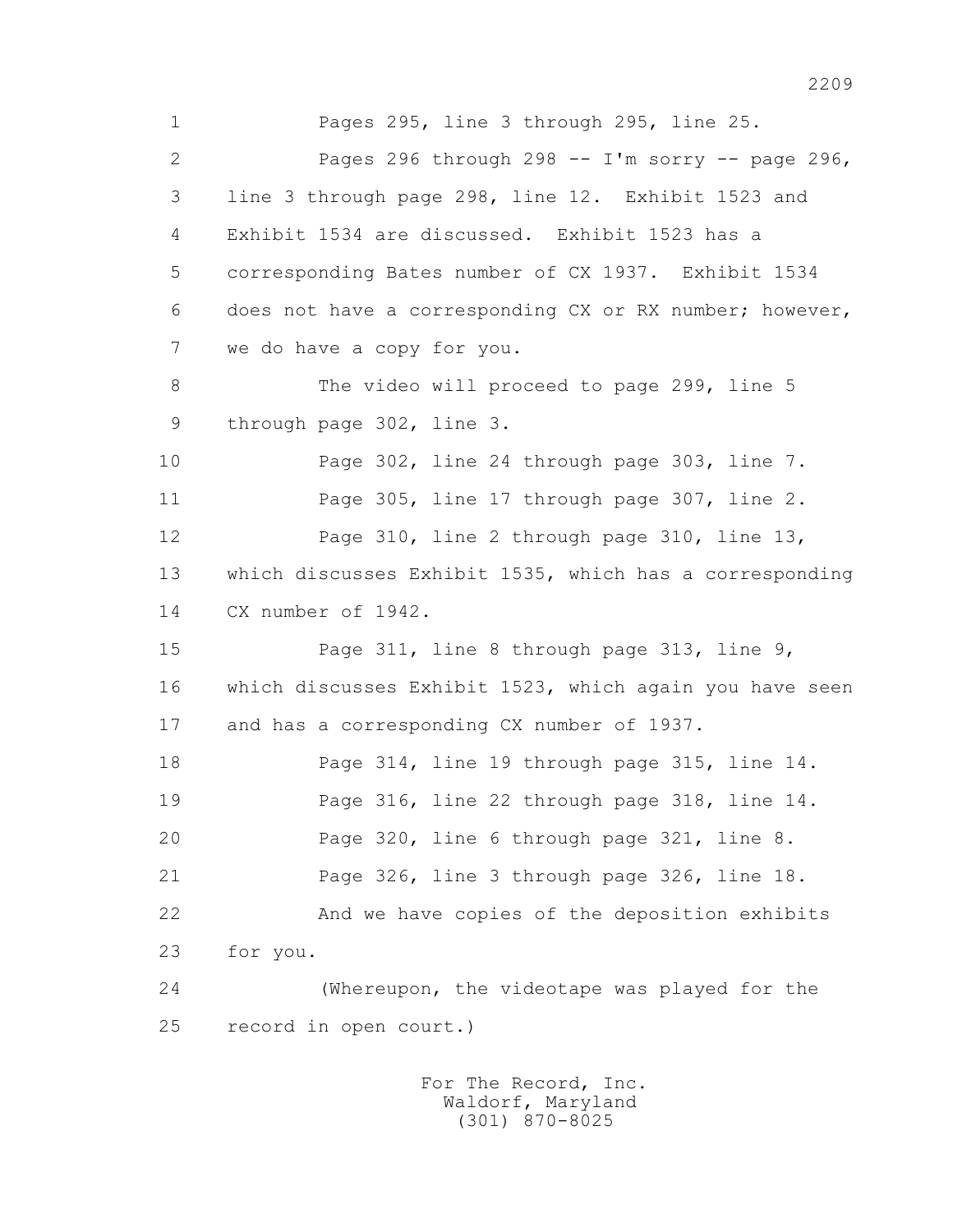1 MS. MANNING: Your Honor, we're going to give 2 you the exhibits. We apologize. 3 MR. OLIVER: May I approach? 4 JUDGE McGUIRE: Yes. 5 (Whereupon, the videotape was played for the 6 record in open court.) 7 MS. MANNING: The next video clip will be from 8 the April 12, 2001 Rambus versus Infineon transcript. 9 Page 391, line 19 to 392, line 23. 10 Page 396, line 10 through page 397, line 16. 11 During this testimony, there is an exhibit that 12 is mentioned, 1555, which has a corresponding CX number 13 of 1958, and we have a copy for you. 14 MR. OLIVER: May I approach? 15 JUDGE McGUIRE: Yes. 16 (Whereupon, the videotape was played for the 17 record in open court.) 18 MS. MANNING: Your Honor, we're going to now 19 read from the July 12, 2001 transcript, page 255, 20 line 14 to 259, line 2. 21 In this portion there is an Exhibit 987 which 22 is mentioned. We have a copy for you, and the 23 corresponding CX number is 1958. 24 JUDGE McGUIRE: Yes. 25 MR. OLIVER: May I approach, Your Honor? For The Record, Inc.

 Waldorf, Maryland (301) 870-8025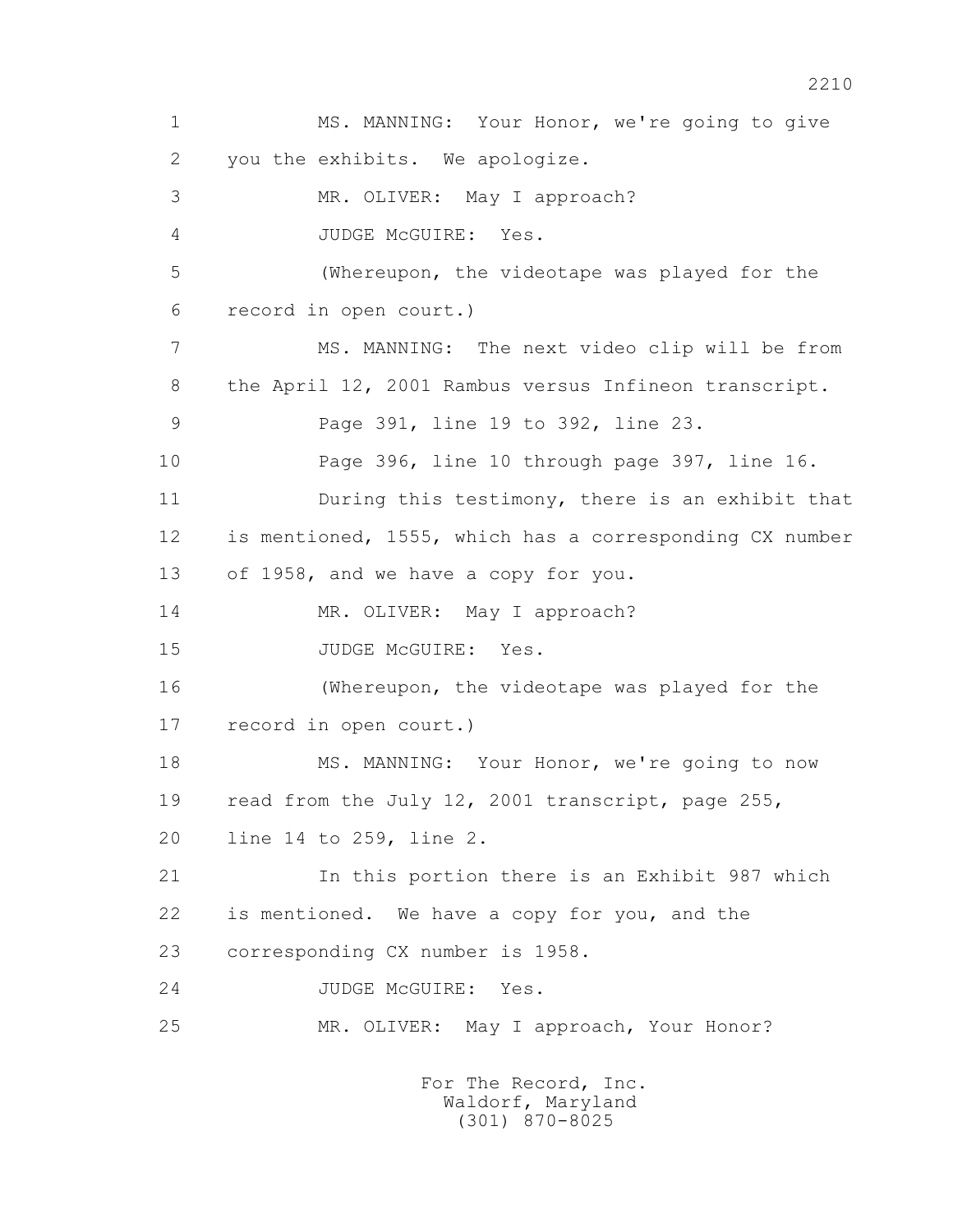1 JUDGE McGUIRE: Yes, you can. 2 MS. MANNING: Again, if I could restate for the 3 record, it's page 255, line 14 through 259, line 2. 4 (Whereupon, the transcript cites were read into 5 the record in open court.) 6 MS. MANNING: We will continue reading from 7 this transcript at page 321, line 12 through page 322, 8 line 4. 9 In this portion Exhibit 1536 is discussed, 10 which has a corresponding Bates number of CX 1943. We 11 have a copy for Your Honor and we will put it on the 12 screen. 13 Can I correct myself? We're not reading from 14 the same transcript. We're now in April 11, 2001. 15 JUDGE McGUIRE: That's what I thought. 16 MR. OLIVER: Your Honor, may I approach? 17 JUDGE McGUIRE: Yes. 18 MS. MANNING: Again, if I could state for the 19 record, we'll be reading from 321, line 12 through 20 page 322, line 4. 21 MR. OLIVER: Could we have a moment, 22 Your Honor, please. 23 JUDGE McGUIRE: All right. Let's go off the 24 record. 25 (Discussion off the record.) For The Record, Inc.

 Waldorf, Maryland (301) 870-8025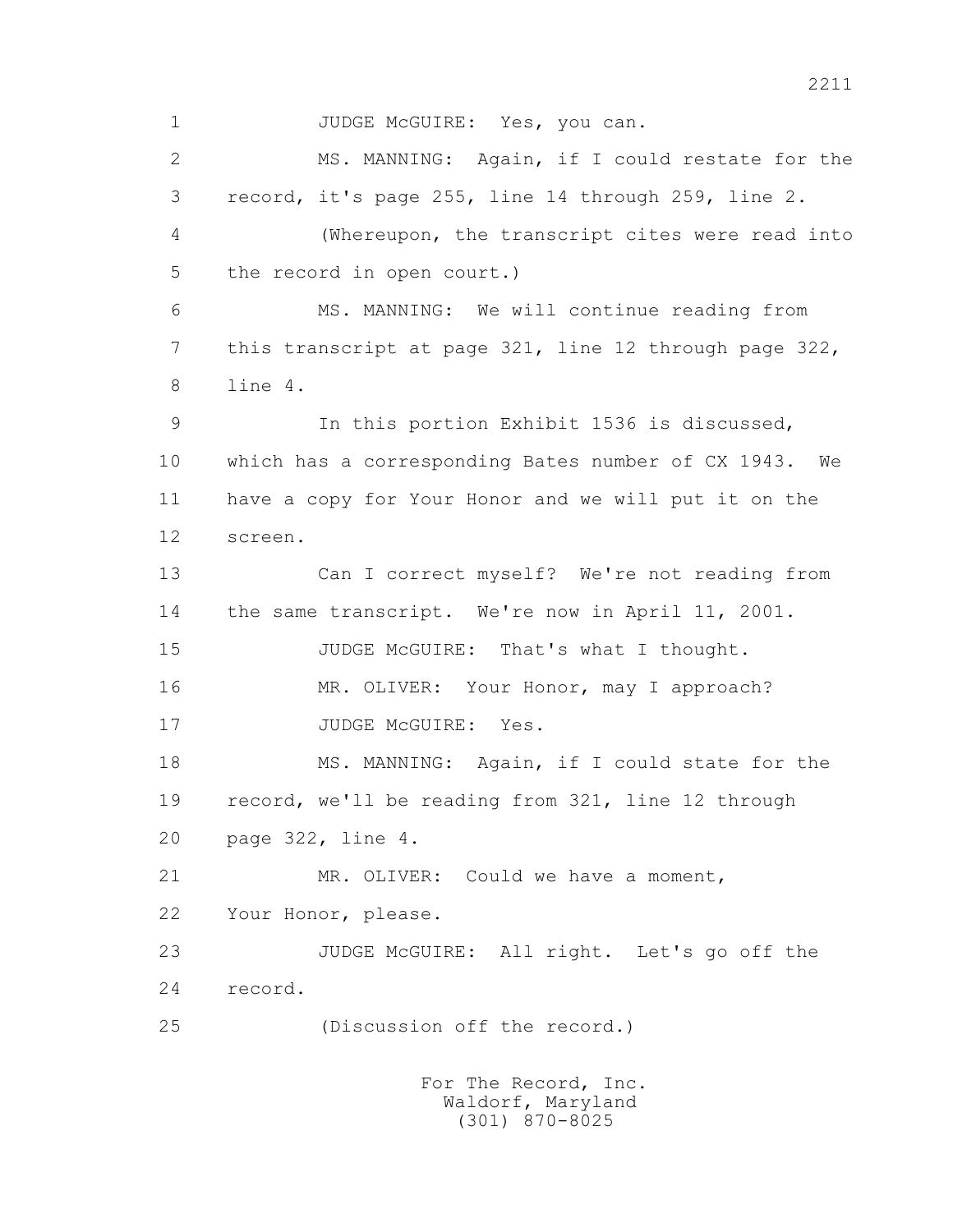1 MS. MANNING: Your Honor, we will read 2 page 322, line 12 through page 322, line 24. 3 In addition to Exhibit 1536, there is another 4 exhibit discussed, 1537, which has a corresponding 5 Bates number of CX 1944. 6 Your Honor, may I begin again? 7 JUDGE McGUIRE: Sure. Go ahead. 8 MS. MANNING: We will be reading page 322, 9 line 12 through page 322, line 24. 10 (Whereupon, the transcript cites were read into 11 the record in open court.) 12 MS. MANNING: Your Honor, we will now read 13 page 323, line 6 through line 15. 14 (Whereupon, the transcript cites were read into 15 the record in open court.) 16 MS. MANNING: Your Honor, we will now read 17 page 324, line 14 through page 325, line 25. 18 There are three exhibits discussed in this 19 section, Exhibit 1540 which has a corresponding Bates 20 number of CX-1945, Exhibit 1541 which has a 21 corresponding Bates number of 1946. There are two 22 other exhibit numbers which we do not have 23 corresponding CX numbers, 1538 and 1539. We have a 24 copy for you. 25 MR. OLIVER: May I approach?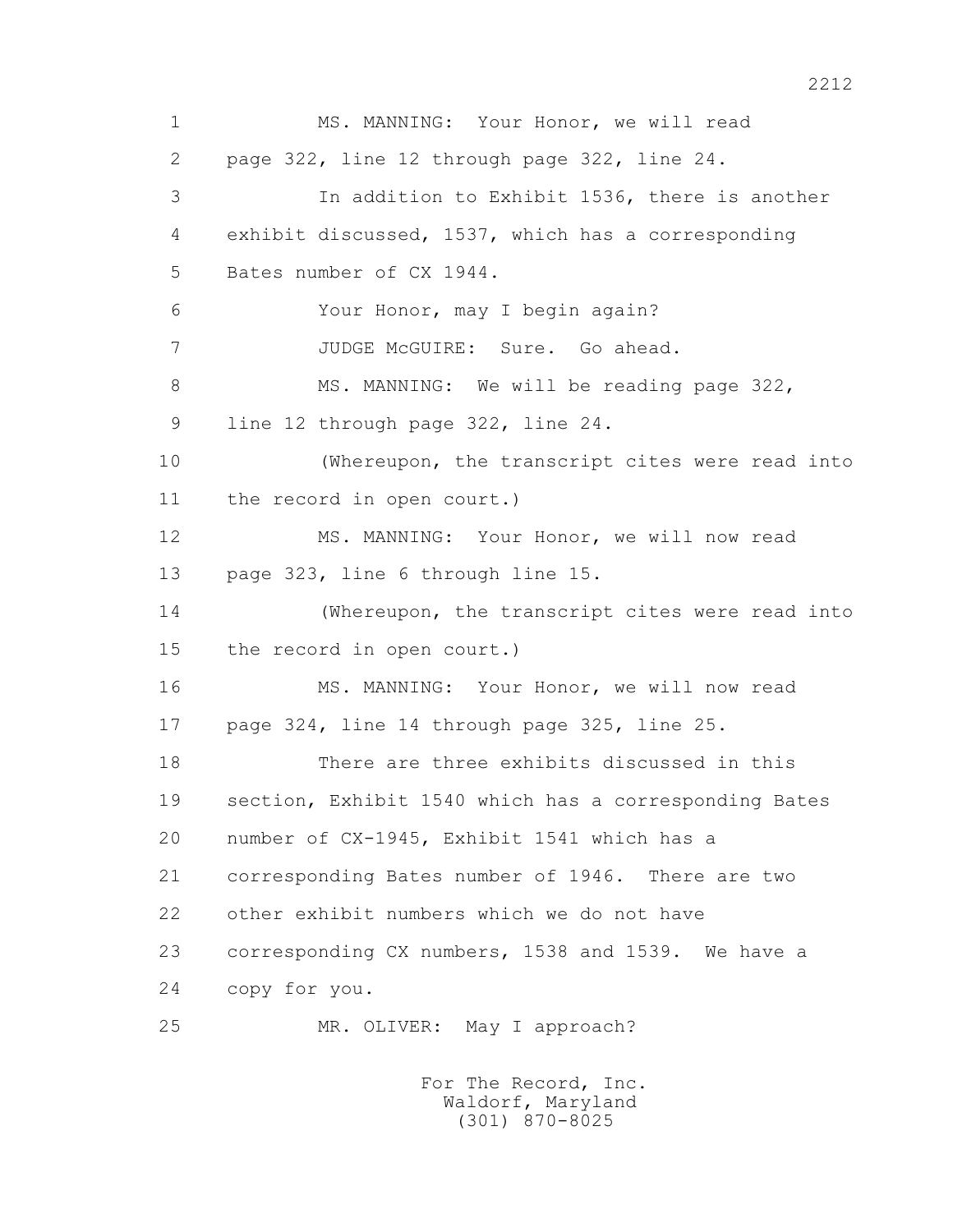1 JUDGE McGUIRE: Yes. 2 MS. MANNING: If we could have just one minute, 3 Your Honor. 4 JUDGE McGUIRE: Go ahead. 5 (Pause in the proceedings.) 6 MS. MANNING: Your Honor, we're unable to 7 locate at this time copies of Exhibits 1538 and 1539; 8 however, we can provide those to you if you wish at the 9 conclusion of today. 10 JUDGE McGUIRE: Then I won't need them at this 11 time. 12 Counsel, do you have a copy? 13 MR. DETRE: We don't have a copy, Your Honor. 14 JUDGE McGUIRE: Maybe at the end of the day if 15 you can make copies for the two of us, that will help. 16 MR. OLIVER: Yes, Your Honor. 17 (Whereupon, the transcript cites were read into 18 the record in open court.) 19 MS. MANNING: We will now read page 327, 20 line 23 to page 328, line 1. 21 (Whereupon, the transcript cites were read into 22 the record in open court.) 23 MS. MANNING: We will now read page 330, 24 line 22 to page 332, line 5. 25 In this portion Exhibit 1542 is mentioned which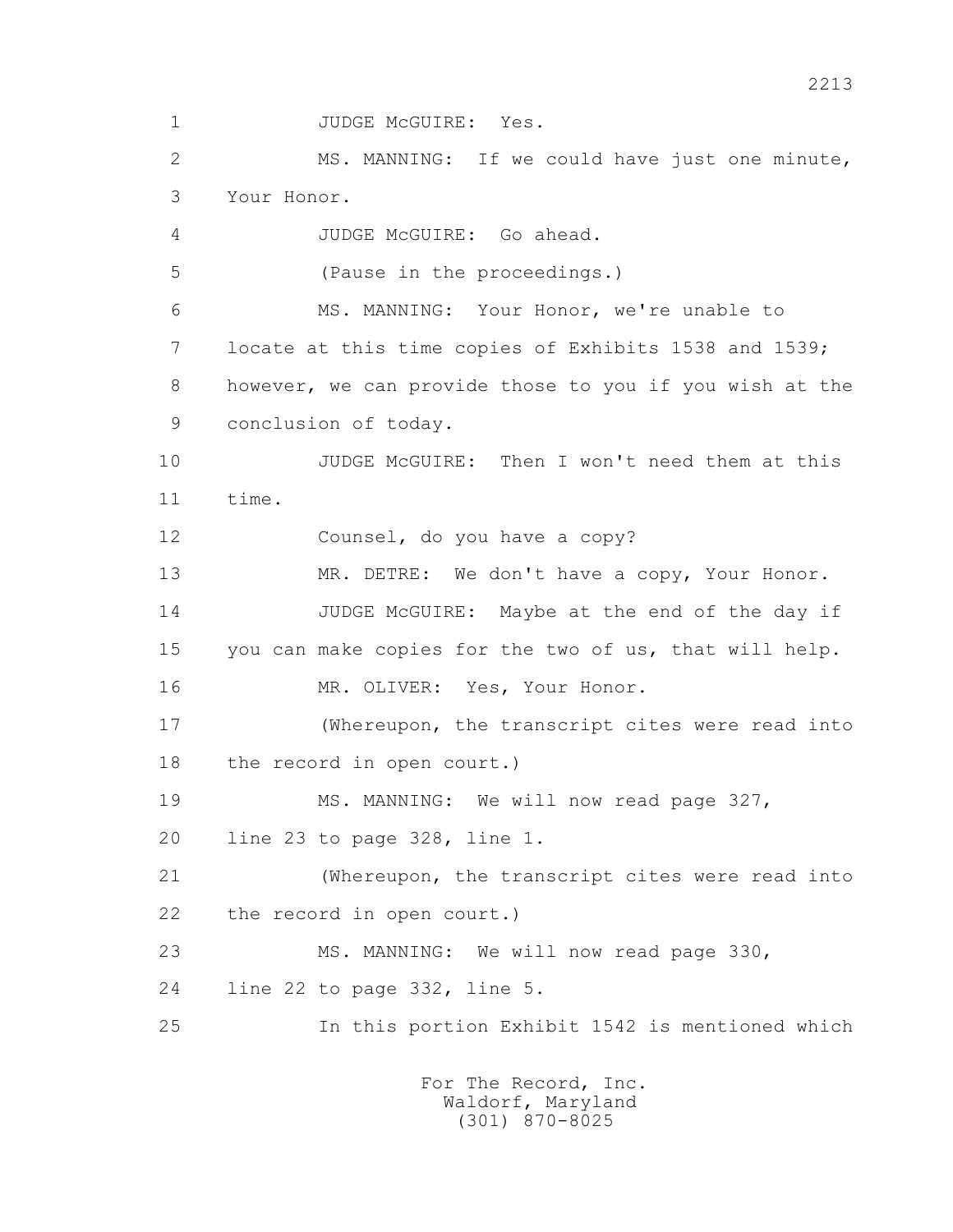1 has a corresponding CX number of 1947. We will give 2 you a copy of Exhibit 1542 and bring up a copy of 3 CX-1947 on the screen. 4 (Whereupon, the transcript cites were read into 5 the record in open court.) 6 MS. MANNING: We will now read page 332, 7 line 25 to page 333, line 24. 8 In this portion Exhibit 1543 is discussed, 9 which has a corresponding Bates number of CX-1926. We 10 will give you a copy and bring up a copy of the CX on 11 the screen. 12 (Whereupon, the transcript cites were read into 13 the record in open court.) 14 MS. MANNING: We will now read from the 15 February 3, 2003 transcript in the present matter. 16 We will read page 81, line 1 through page 82, 17 line 6. 18 In this portion Exhibit 7 is discussed which 19 has a corresponding exhibit number CX-1926. We have a 20 copy of Exhibit 7 for you, Your Honor, and we will 21 bring up the CX-1926 on the screen. 22 (Whereupon, the transcript cites were read into 23 the record in open court.) 24 MS. MANNING: We will continue along on the 25 same page reading line 21, continuing to page 83,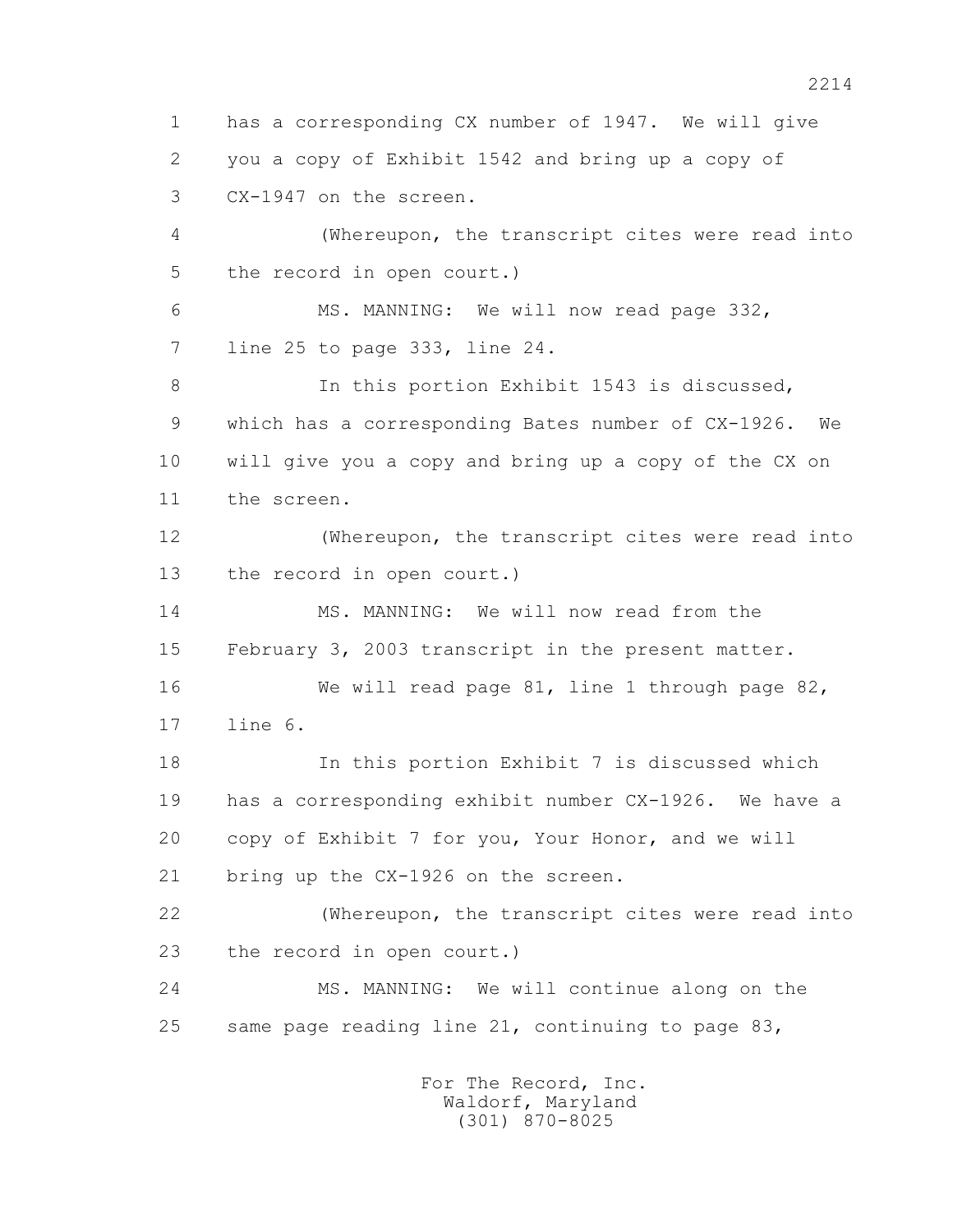1 line 20.

 2 (Whereupon, the transcript cites were read into 3 the record in open court.) 4 MS. MANNING: We will now read from the 5 July 12, 2001 transcript in Micron versus Rambus. 6 We will read page 185, line 4 through page 186, 7 line 9. 8 During this portion, two exhibits are 9 discussed, Exhibits 964 and 965. Exhibit 964 has a 10 corresponding CX number that is 1933. Exhibit 965 has 11 a corresponding CX number which is 1937. We have a 12 copy for Your Honor and we can bring up a copy of each 13 document on the screen. 14 (Whereupon, the transcript cites were read into 15 the record in open court.) 16 MS. MANNING: We will continue through 17 page 186, line 10 through page 189, line 12. 18 In this portion a few exhibits were discussed, 19 Exhibit 972 which has a corresponding Bates number 20 CX-207-A and also has a corresponding RX number of 76. 21 Exhibit 973 has a corresponding RX number, 22 RX-9. 23 Exhibit 974 has a corresponding CX number which 24 is 206. 25 Exhibit 975 has a corresponding CX number which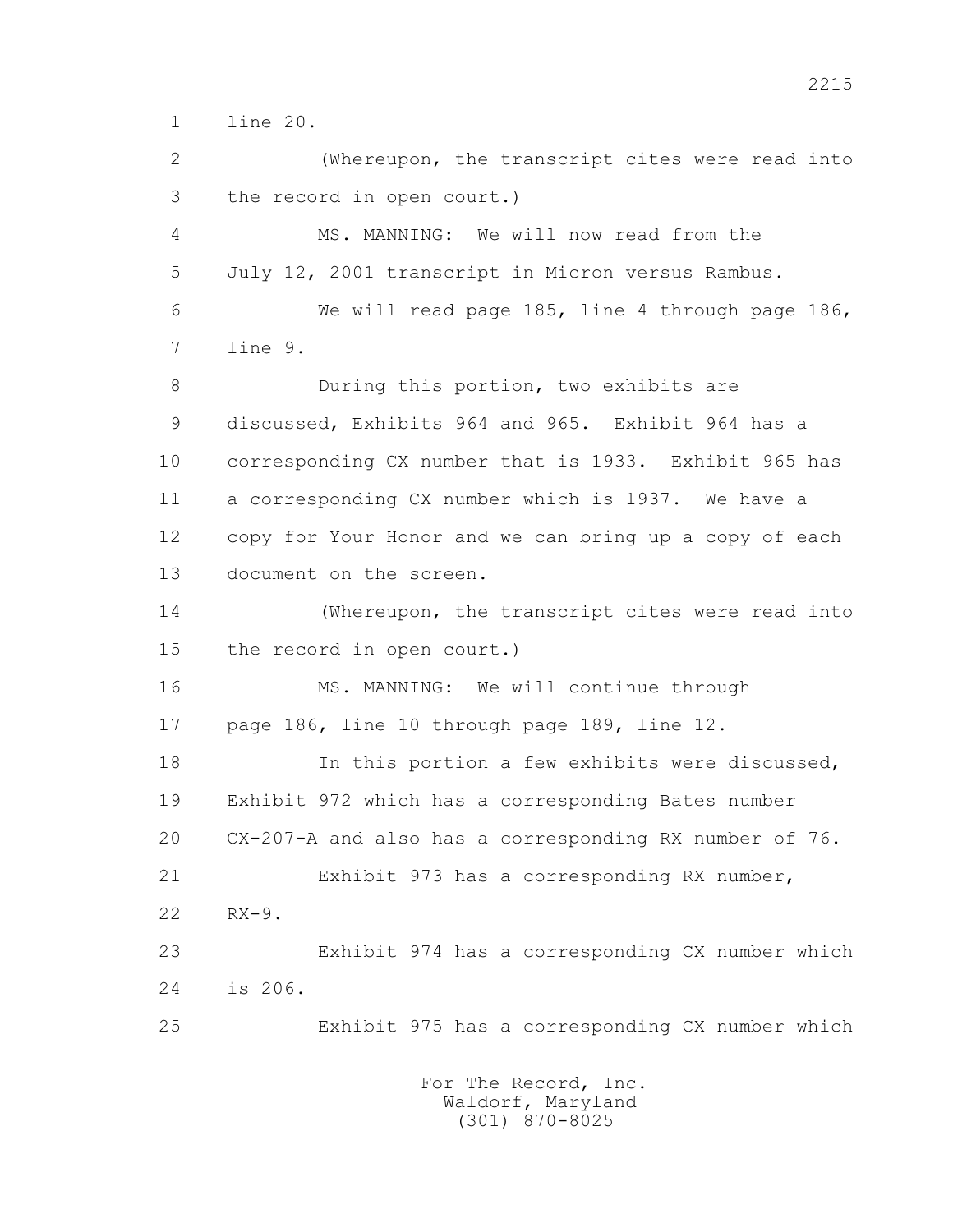1 is CX-205-A or RX-1211.

 2 Exhibit 976 has a corresponding CX number which 3 is 202. We do not have a corresponding CX number for 4 Exhibit 952. Let me see if I can locate it. 5 (Pause in the proceedings.) 6 We do have a copy of 952. 7 MR. OLIVER: May I approach? 8 JUDGE McGUIRE: Yes. 9 (Whereupon, the transcript cites were read into 10 the record in open court.) 11 MR. OLIVER: If I could go back on the record, 12 Your Honor, we've been going for some time. Would this 13 be an appropriate place to suggest a break? 14 JUDGE McGUIRE: Yes, why don't we do that. Do 15 you want to take a ten-minute break or do you want to 16 break for lunch? You advise me. I'm good either way. 17 Off the record. 18 (Discussion off the record.) 19 MR. OLIVER: I think we'd be happy to take a 20 short break now and come back for a while longer and 21 then break for lunch. 22 JUDGE McGUIRE: All right. Let's take a 23 ten-minute break. 24 MR. OLIVER: Thank you, Your Honor. 25 (Recess)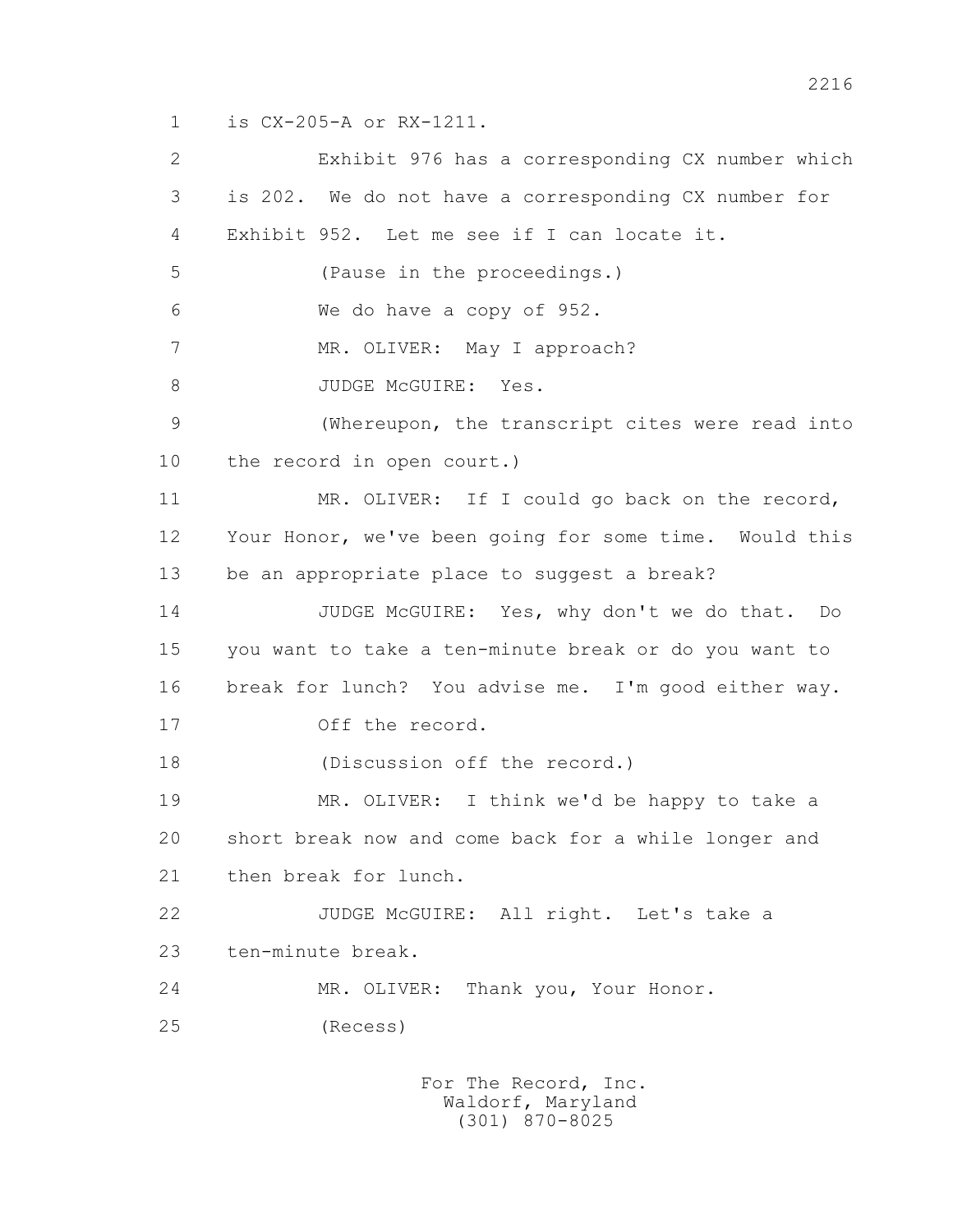1 JUDGE McGUIRE: This hearing is now in order. 2 And you may proceed, Mr. Oliver. 3 MS. MANNING: Yes, Your Honor. We will now 4 read from the February 3, 2003 transcript in the 5 present matter. 6 We will read page 91, line 23 to 92, line 13. 7 In this portion, Exhibit 8 is mentioned, which 8 is a subset of Exhibit CX-1930 which we previously have 9 given to you, but we will give you also a copy of 10 Exhibit 8. 11 MR. OLIVER: May I approach? 12 JUDGE McGUIRE: Yes. 13 (Whereupon, the transcript cites were read into 14 the record in open court.) 15 MS. MANNING: We will now read from page 96, 16 line 16 to page 97, line 9. 17 (Whereupon, the transcript cites were read into 18 the record in open court.) 19 MS. MANNING: Your Honor, if you look two lines 20 further, they're actually referring to Exhibit 8. 21 JUDGE McGUIRE: Any comment on that by either 22 side? 23 MR. DETRE: Well, I'm not sure that that's 24 clear, Your Honor. It's not clear to me. 25 JUDGE McGUIRE: It's not clear to me either.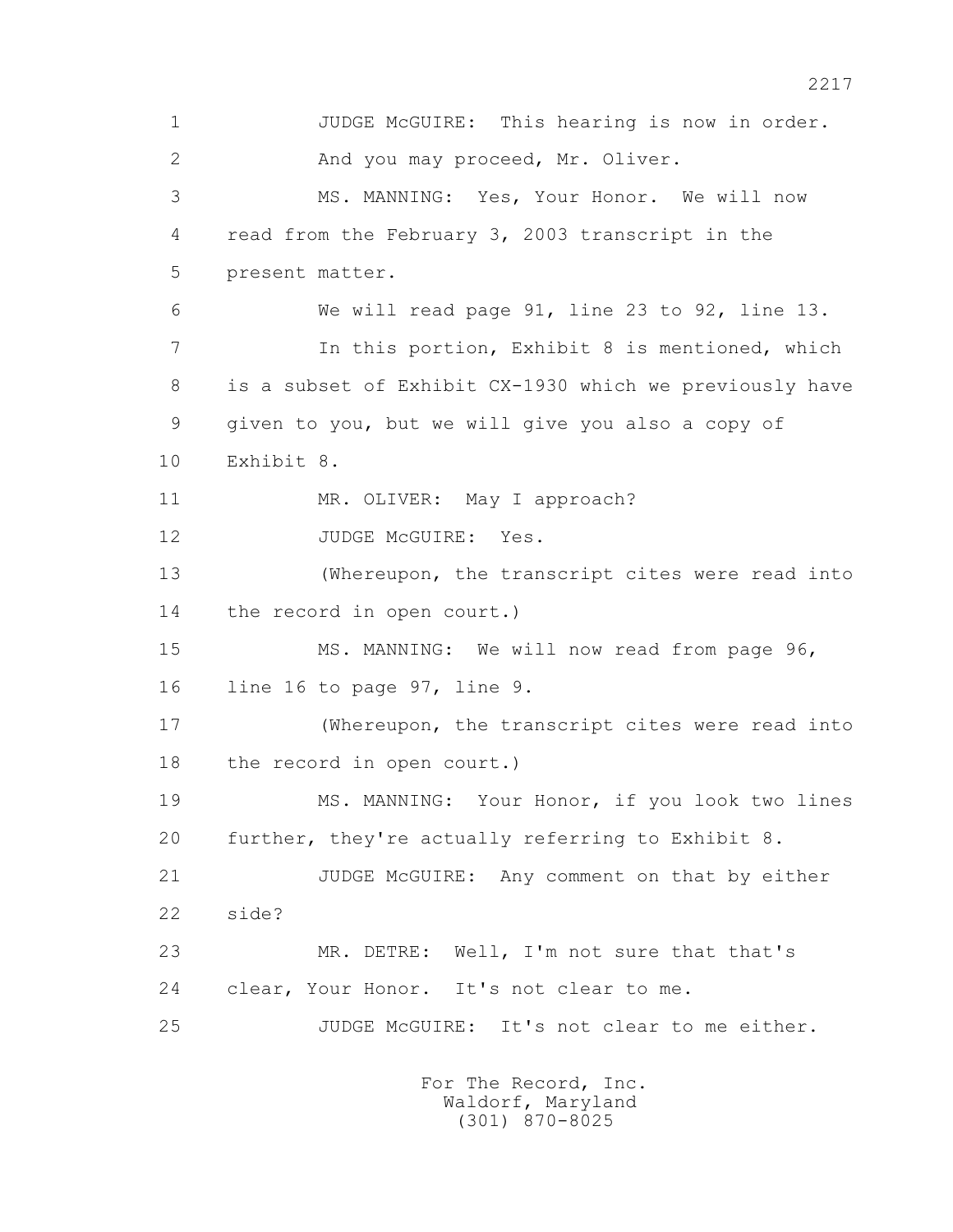1 MR. OLIVER: Your Honor, it's not clear to me 2 either. Perhaps we could consult afterwards and see if 3 we can straighten that out. 4 JUDGE McGUIRE: All right. 5 MS. MANNING: We will now read page 99, line 5 6 to 100, line 9. 7 (Whereupon, the transcript cites were read into 8 the record in open court.) 9 MS. MANNING: We will now read from the 10 April 11, 2001 transcript beginning at page 337, 11 line 11 to 338, line 7. 12 During this portion of testimony, Exhibit 1546 13 is discussed, which has a corresponding CX number of 14 1949. We have a copy for Your Honor and we will pull 15 up a copy on the screen. 16 (Whereupon, the transcript cites were read into 17 the record in open court.) 18 MR. DETRE: Maybe I've lost my spot. I just 19 don't see that on my transcript. 20 MR. OLIVER: Your Honor, could we go off the 21 record at this moment, please. 22 JUDGE McGUIRE: Yes. 23 (Discussion off the record.) 24 MR. OLIVER: Your Honor, I think we've 25 straightened out the confusion. I propose to start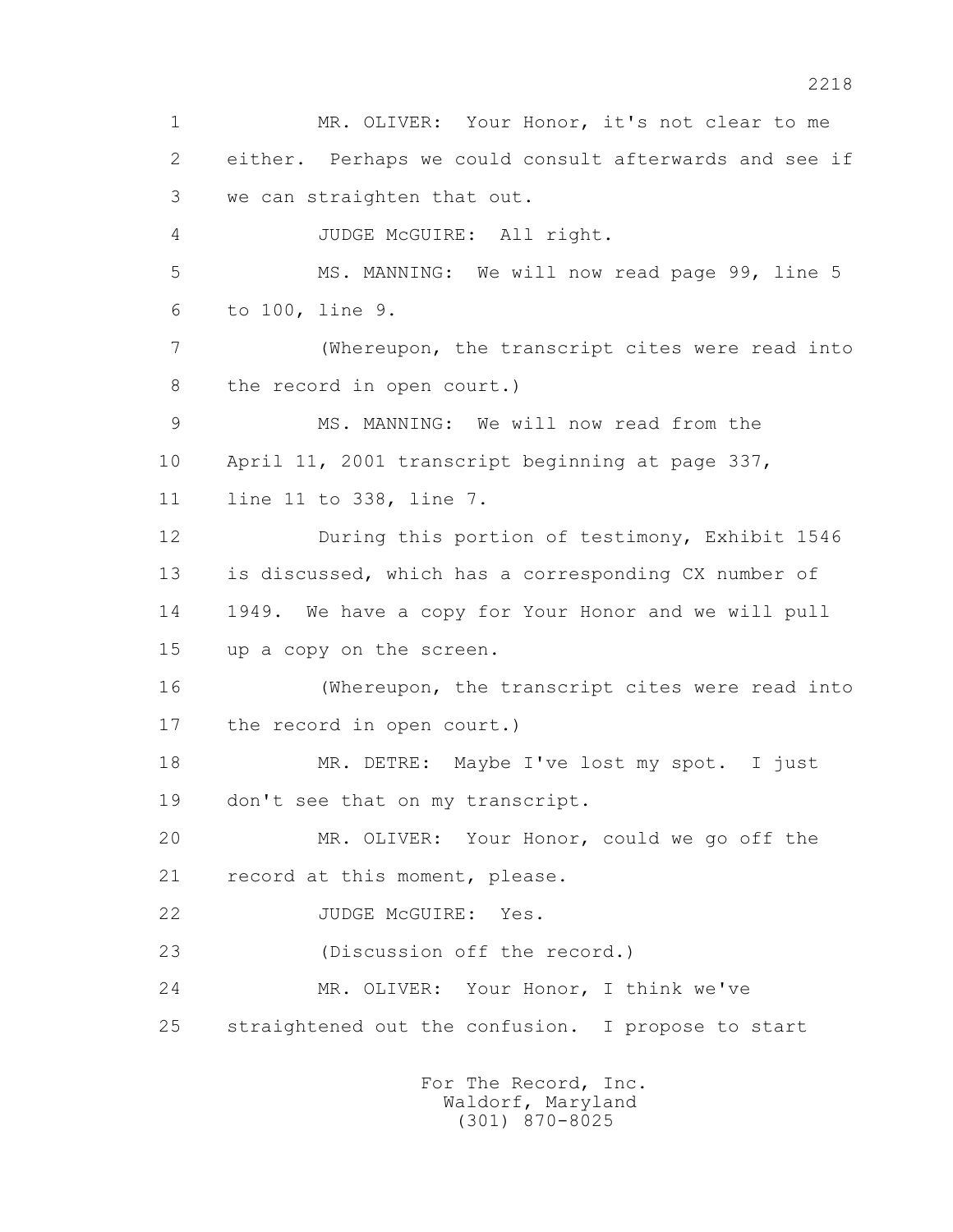1 again at page 337, line 19 for context. 2 JUDGE McGUIRE: All right. Go ahead. 3 (Whereupon, the transcript cites were read into 4 the record in open court.) 5 MS. MANNING: We will now read page 338, 6 line 16 to 340, line 10. 7 (Whereupon, the transcript cites were read into 8 the record in open court.) 9 MS. MANNING: We will now read page 342, line 5 10 to line 15. 11 (Whereupon, the transcript cites were read into 12 the record in open court.) 13 MS. MANNING: We will now read page 343, 14 line 11 to line 22. 15 (Whereupon, the transcript cites were read into 16 the record in open court.) 17 MS. MANNING: We will now read page 345, line 7 18 to line 19. 19 (Whereupon, the transcript cites were read into 20 the record in open court.) 21 MS. MANNING: We will now read page 346, 22 line 15 to page 347, line 7. 23 (Whereupon, the transcript cites were read into 24 the record in open court.) 25 MS. MANNING: We will now read page 348,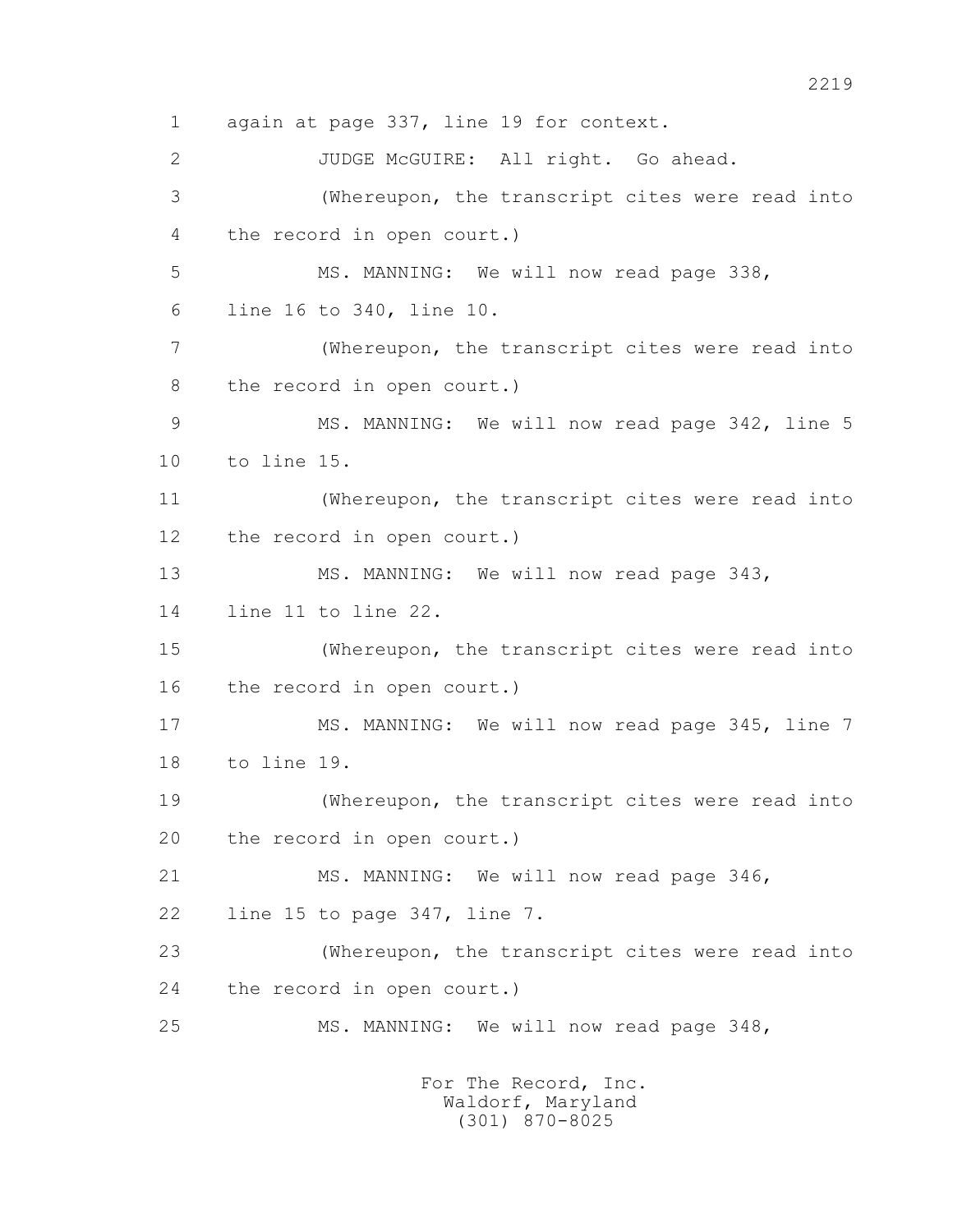1 line 22 to 349, line 16.

 2 (Whereupon, the transcript cites were read into 3 the record in open court.) 4 MS. MANNING: We will continue with page 349, 5 line 17 through line 22. 6 (Whereupon, the transcript cites were read into 7 the record in open court.) 8 MS. MANNING: We will move to the July 12, 9 2001 transcript, page 223. 10 Line 13 through 16, which references 11 Exhibit 981, which has a corresponding CX number of 12 1949. We have a copy of 981 for you and we'll bring up 13 CX-1949 on the screen. 14 (Whereupon, the transcript cites were read into 15 the record in open court.) 16 MS. MANNING: We will now read from page 230, 17 line 20 to 231, line 10. 18 (Whereupon, the transcript cites were read into 19 the record in open court.) 20 MS. MANNING: We will read page 235, line 2 21 through 236, line 10. 22 (Whereupon, the transcript cites were read into 23 the record in open court.) 24 MS. MANNING: We will now read from the 25 February 3, 2003 transcript.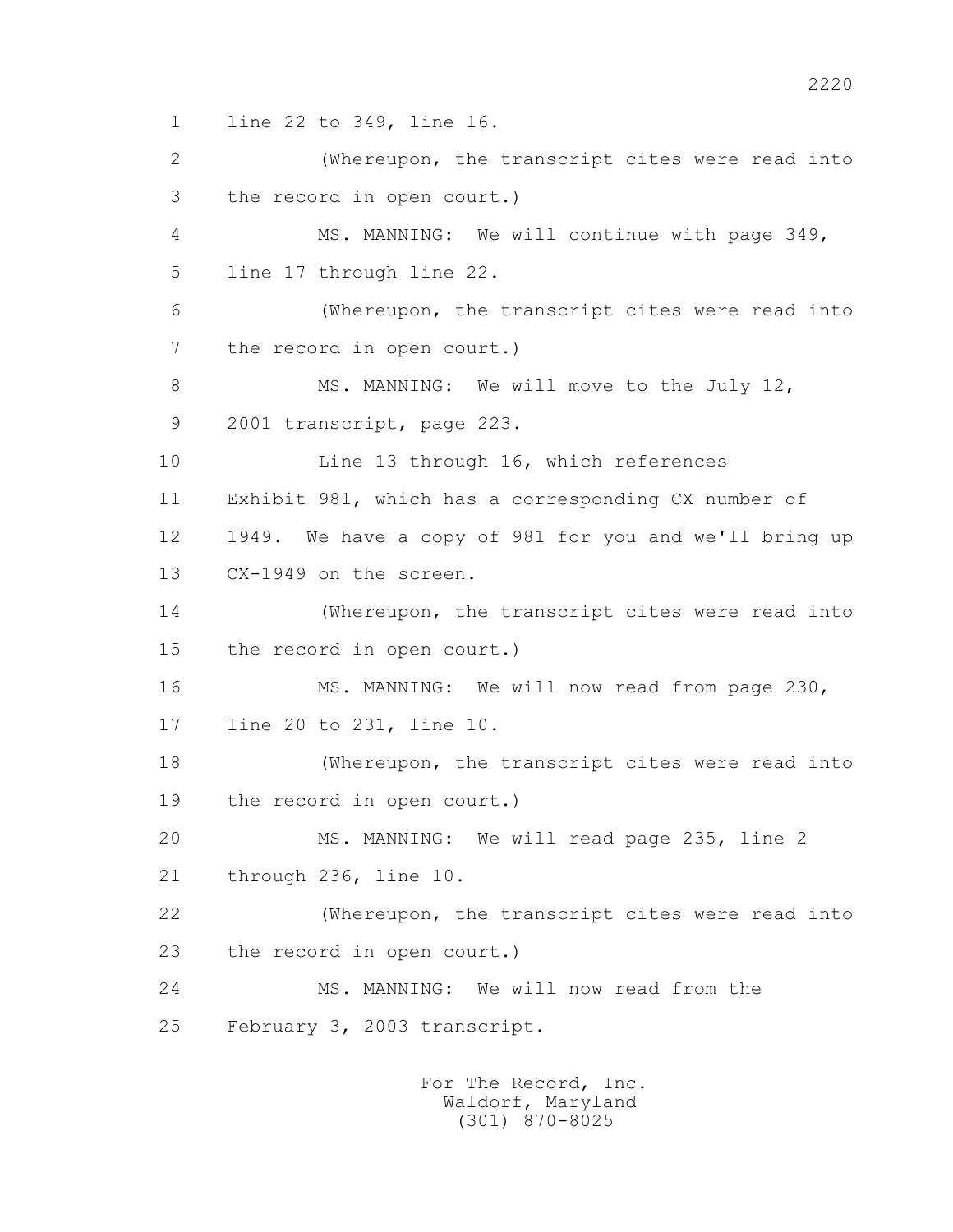1 Page 107, line 14 through page 108, line 13. 2 In this portion, an exhibit is mentioned, 3 Exhibit 9, which is a portion of Exhibit CX-1930. We 4 have already given Your Honor a copy of 1930. We have 5 a copy of Exhibit 9 which we will also give to you. 6 MR. OLIVER: May I approach? 7 JUDGE McGUIRE: Yes. 8 (Whereupon, the transcript cites were read into 9 the record in open court.) 10 MS. MANNING: We will continue on that page at 11 line 22, through to page 109, line 3. 12 (Whereupon, the transcript cites were read into 13 the record in open court.) 14 MS. MANNING: We will now read from the 15 October 9, 2001 transcript in Micron versus Rambus at 16 page 412. 17 We will read page 412, line 22 through 18 page 414, line 6. 19 In this section, Exhibit 1367 is discussed, 20 which corresponds to CX-1957. We have a copy of 21 Exhibit 1367 for you, Your Honor, and we will also 22 bring up 1957 on the screen. 23 (Whereupon, the transcript cites were read into 24 the record in open court.) 25 MR. DETRE: I don't me to interrupt the flow,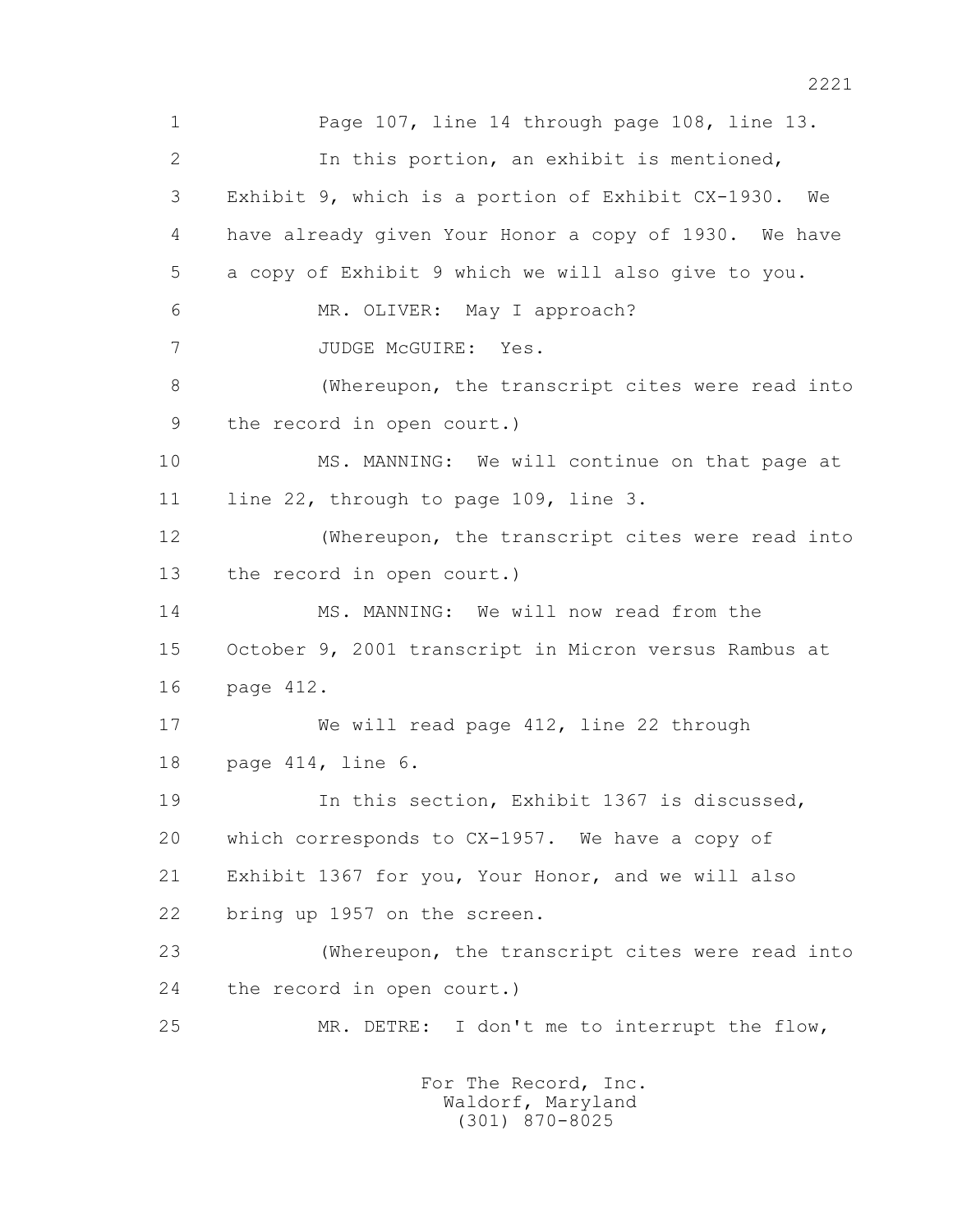1 but I think you've gone beyond that designation and we 2 don't have that particular exhibit, so... 3 JUDGE McGUIRE: That's what I have here marked, 4 that he's still within the designation marked on my 5 copy. 6 MR. DETRE: Oh, is that right? I apologize, 7 Your Honor. 8 JUDGE McGUIRE: Okay. 9 MR. DETRE: I must have lost my place. 10 JUDGE McGUIRE: Do you want to read that last 11 portion again, Mr. Oliver? 12 MR. OLIVER: If I could perhaps begin with the 13 last two questions, Your Honor, starting at the bottom 14 of page 414 at line 23. 15 (Whereupon, the transcript cites were read into 16 the record in open court.) 17 MS. MANNING: We will now read from the 18 February 3, 2003 transcript in the present matter at 19 page 127, line 14 through line 23. 20 In this portion, Exhibit 10 is referenced, 21 which again is a portion of CX-1930 which we previously 22 gave to you. We will also give you a copy of 23 Exhibit 10. 24 (Whereupon, the transcript cites were read into 25 the record in open court.)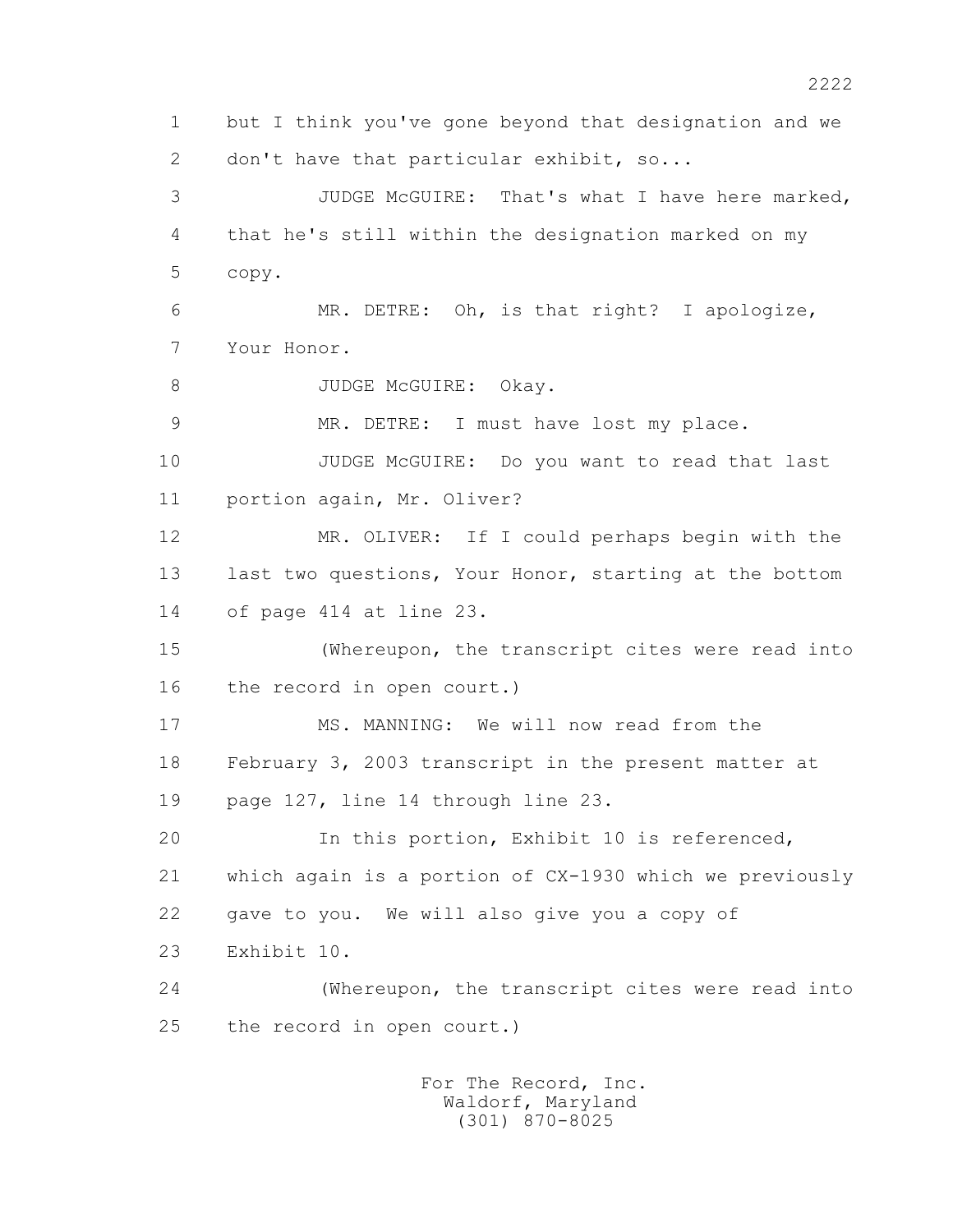1 MS. MANNING: We will continue to page 129, 2 line 5 through line 17. 3 (Whereupon, the transcript cites were read into 4 the record in open court.) 5 MS. MANNING: We will now progress to July 11, 6 2001. I'm sorry. It's July 12, 2001. 7 We will read line 5 through line 16. 8 In this portion of testimony, Exhibit 986 is 9 referenced, which corresponds to CX-1959. 10 JUDGE McGUIRE: What page are we on? What 11 page? 12 MS. MANNING: We are on page 251. 13 JUDGE McGUIRE: Okay. 14 MR. OLIVER: May I approach? 15 JUDGE McGUIRE: Yes. 16 (Whereupon, the transcript cites were read into 17 the record in open court.) 18 MS. MANNING: We will read further from 19 page 252, line 1 through page 254, line 12. 20 (Whereupon, the transcript cites were read into 21 the record in open court.) 22 MS. MANNING: We will now read from the 23 February 3, 2003 transcript at page 78, line 16 through 24 page 79, line 15. 25 During this portion, Vincent Number 6 is For The Record, Inc.

 Waldorf, Maryland (301) 870-8025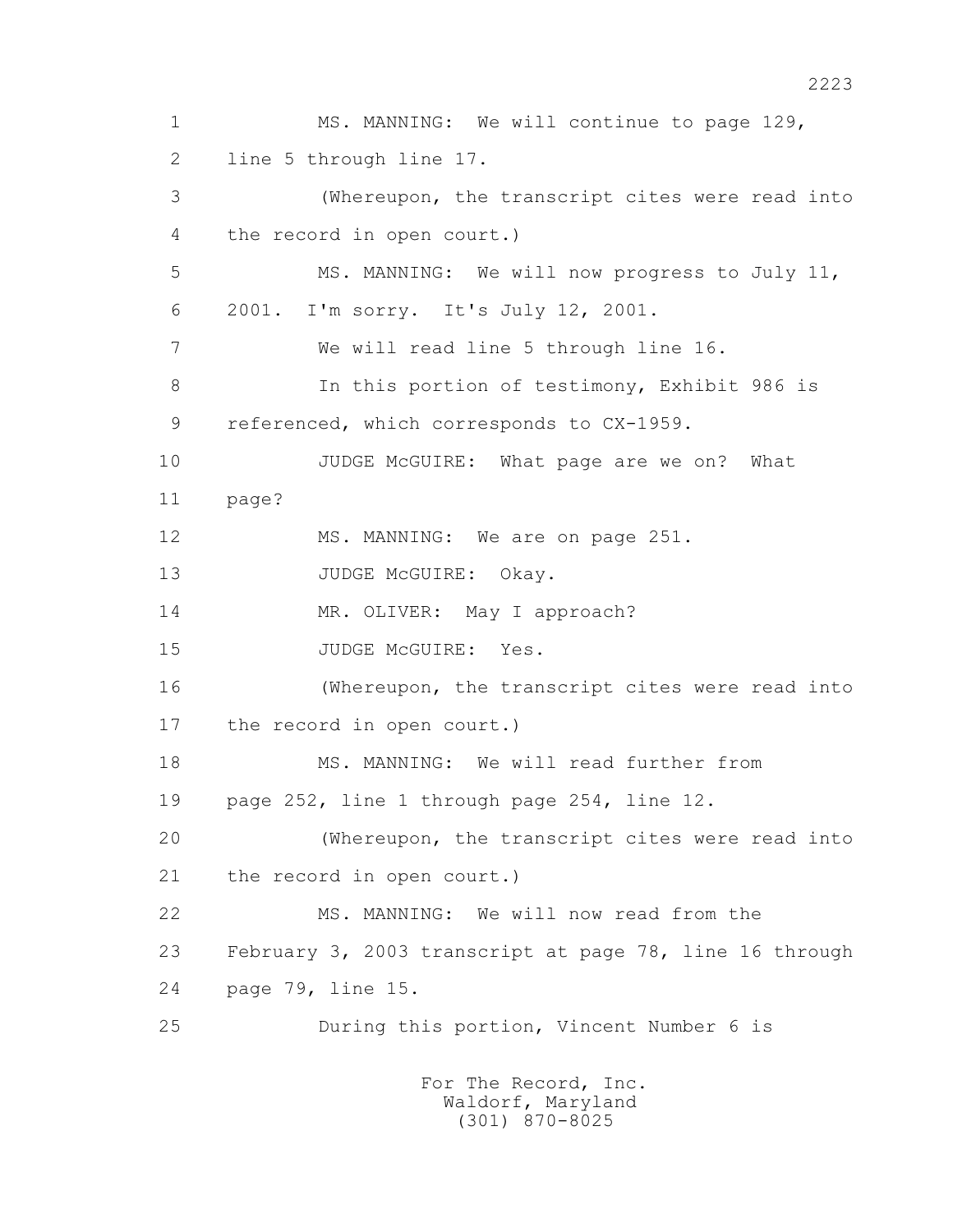1 mentioned, which corresponds to CX-1959. 2 (Whereupon, the transcript cites were read into 3 the record in open court.) 4 MS. MANNING: We will continue reading line 19 5 through page 80, line 9. 6 (Whereupon, the transcript cites were read into 7 the record in open court.) 8 MS. MANNING: We will now read from the 9 April 12, 2001 transcript in Rambus versus Infineon at 10 page 445, line 13 through page 447, line 8. 11 In this portion of testimony, Exhibit 1557 and 12 Exhibit 1556 are mentioned. 1557 corresponds to 13 CX-1960 and 1556 corresponds to CX-1959. We have 14 copies of each of these exhibits for Your Honor and we 15 will put up the corresponding CX number exhibit on the 16 screen. 17 (Whereupon, the transcript cites were read into 18 the record in open court.) 19 MS. MANNING: We will now read page  $449$ , 20 line 16 through 452, line 11. 21 I'm sorry, Your Honor. We now move back to 22 October 9, 2001's transcript. At page 417, line 5 23 through page 418, line 24. 24 In this portion of testimony, Exhibit 1368 is 25 discussed, which corresponds to CX-1961. And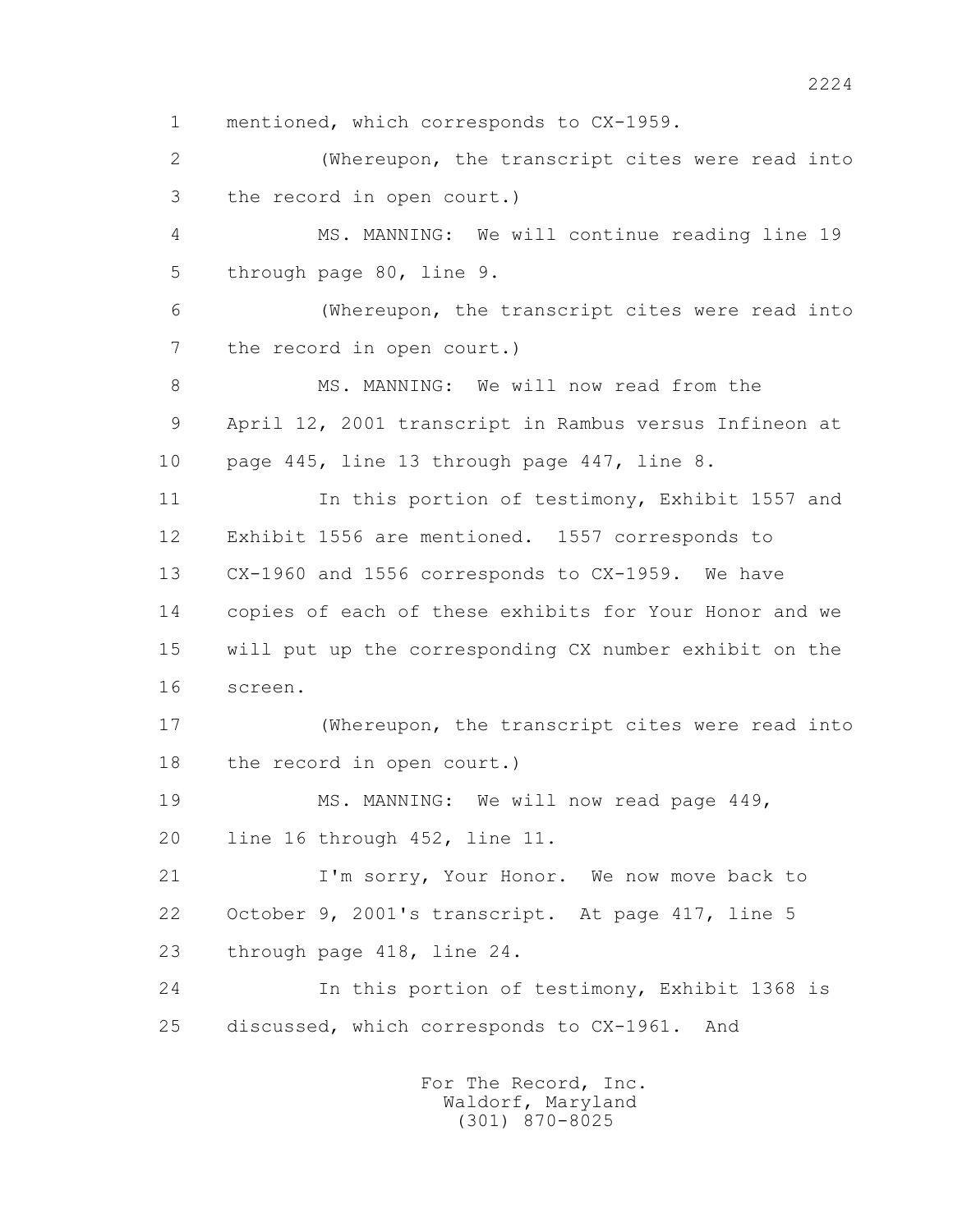1 Przybylski 662 is discussed, which corresponds to 2 CX-1459. We have copies of each of these for you and 3 we'll bring them up on the screen. 4 (Whereupon, the transcript cites were read into 5 the record in open court.) 6 MS. MANNING: We will return to the April 12, 7 2001 transcript at page 447, line 12 through page 449, 8 line 5. 9 In this portion of testimony, Exhibits 1558, 10 1559 and 1556 are discussed. Exhibit 1558 corresponds 11 to CX-1961, 1559 corresponds to CX-1963, 1556 12 corresponds to CX-1959. 13 We seem to be missing Exhibit 1556 and we 14 can -- strike that. We have given you 1556 previously, 15 Your Honor. 16 MR. OLIVER: Your Honor, could I approach the 17 witness for a moment? 18 JUDGE McGUIRE: Yes. 19 (Whereupon, the transcript cites were read into 20 the record in open court.) 21 MR. DETRE: Objection, Your Honor. There's no 22 foundation that's GTL and CTT and it assumes facts that 23 are not in evidence. 24 JUDGE McGUIRE: Sustained. 25 MS. MANNING: We will now read page 449, For The Record, Inc.

 Waldorf, Maryland (301) 870-8025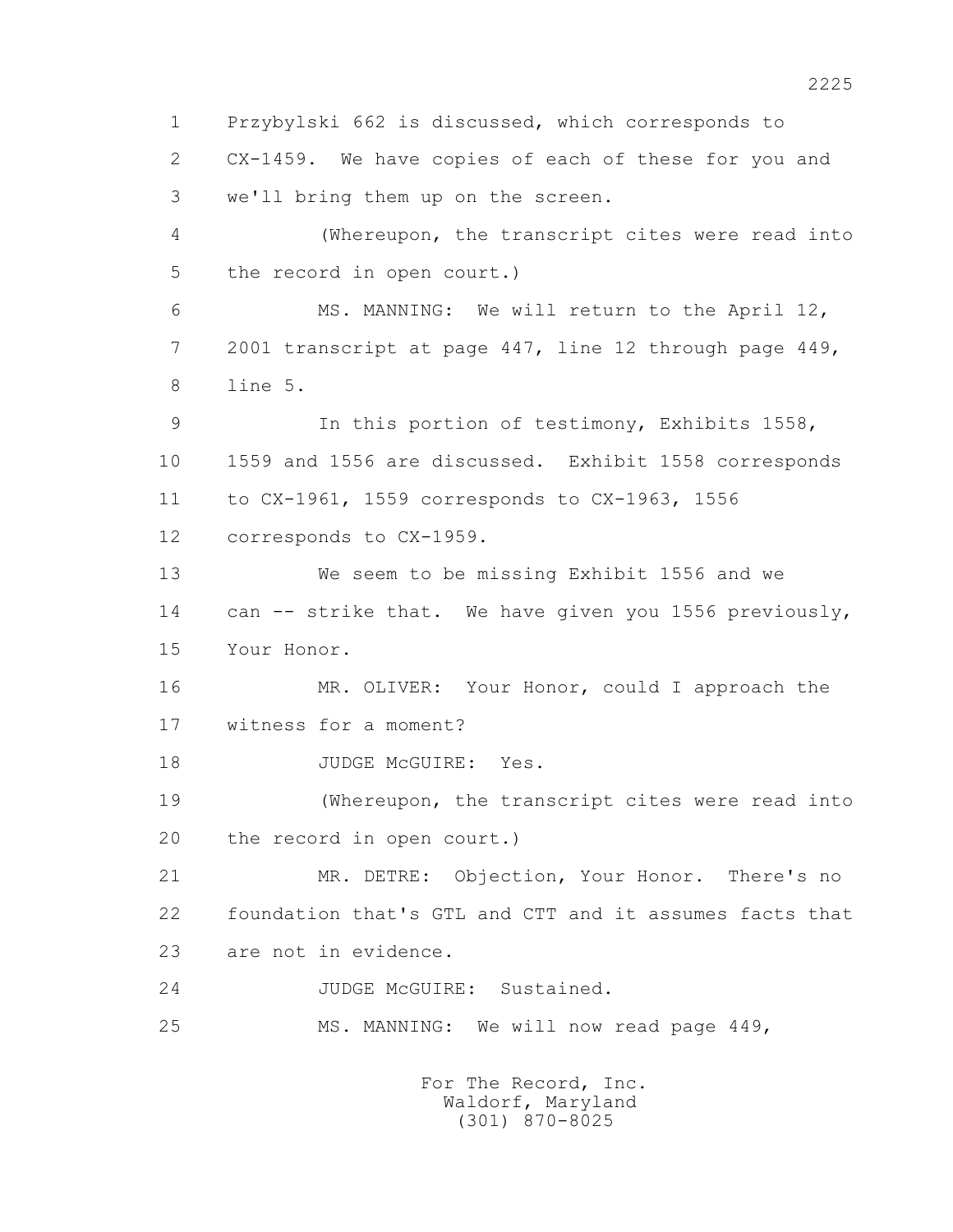1 line 16 through page 452, line 11.

 2 (Whereupon, the transcript cites were read into 3 the record in open court.)

 4 MS. MANNING: We will continue at page 455, 5 line 18 through page 456, line 18, which discusses 6 Exhibit 1564, which corresponds to CX-967 (sic). We 7 have a copy of this for Your Honor.

 8 MR. DETRE: I believe that's CX-1967; is that 9 right?

 10 MS. MANNING: Yes. Correction. Sorry. 1967. 11 (Whereupon, the transcript cites were read into 12 the record in open court.)

13 MS. MANNING: We will continue at page 458, 14 line 2 through page 459, line 16, which references 15 Exhibit 1524. We do not have a corresponding CX or RX 16 number; however, we do have a copy of Exhibit 1524.

 17 MR. OLIVER: May I approach, Your Honor? 18 JUDGE McGUIRE: Yes.

 19 (Whereupon, the transcript cites were read into 20 the record in open court.)

 21 MS. MANNING: We will move on to February 3, 22 2003, which is our last discussion in the year 1993, 23 Your Honor. We will go to page 141, line 5 through 24 page 142, line 1.

25 In this section, Exhibit 11 is discussed, which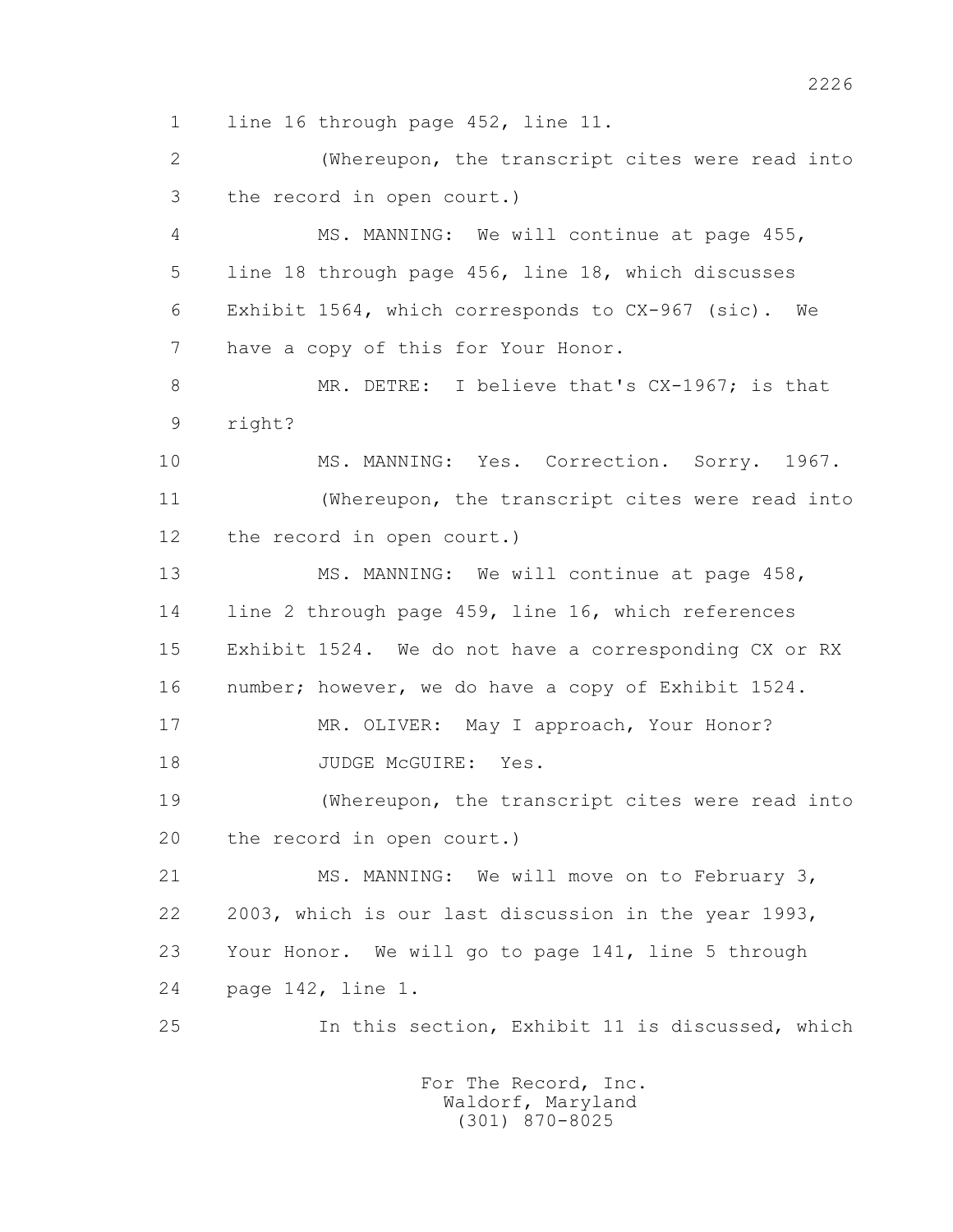1 is a subset, again, of Exhibit CX-1930. We have a copy 2 of Exhibit 11 for Your Honor. 3 (Whereupon, the transcript cites were read into 4 the record in open court.) 5 MR. OLIVER: Your Honor, we're about to start 6 1994. I wonder if this might be an appropriate place 7 to break for lunch. 8 JUDGE McGUIRE: That would be fine. How much 9 time do you want to take today? 10 MR. OLIVER: I think if we can keep it a little 11 bit shorter than usual. 12 JUDGE McGUIRE: Do you want to make it an 13 hour? 14 MR. DETRE: That would be adequate. 15 MR. OLIVER: That's fine. 16 JUDGE McGUIRE: It's now 1:30. We'll break 17 for lunch and reconvene at 2:30. 18 The hearing is recessed. 19 (Whereupon, at 1:30 p.m., a lunch recess was 20 taken.) 21 22 23 24 25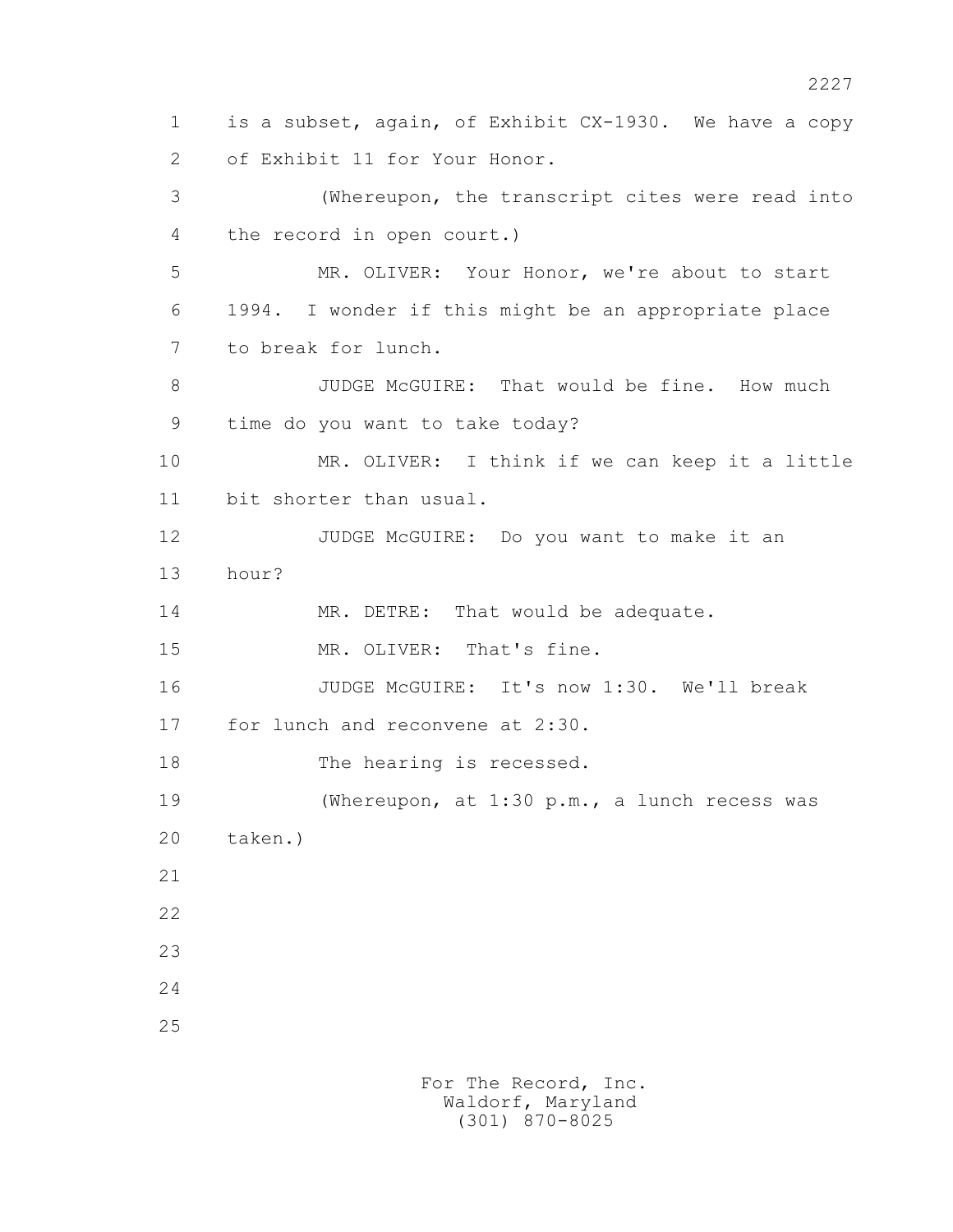1 A F T E R N O O N S E S S I O N 2 (2:30 p.m.) 3 JUDGE McGUIRE: This hearing is now in order. 4 Counsel, I wanted to confirm something before 5 we start this afternoon that was said in our closed 6 session on Thursday that ought to be at this time on 7 the record. 8 And during our conversations regarding the 9 order I issued on May 13 regarding the -- a 10 reconsideration of the complaint counsel's motion to 11 compel, I believe I'd indicated on Thursday off the 12 record that I would put a stay on that order until we 13 resolve the -- what's going to be the opinion motion to 14 be filed I think today by respondent asking me to 15 alternatively reconsider that motion and/or an 16 application -- to certify an application on that 17 question for interlocutory appeal. 18 So just so it's clear, I have stayed that order 19 until those issues are resolved. Okay? 20 Okay. Then at this point you can I guess 21 proceed at this time, Mr. Oliver. 22 MR. OLIVER: Thank you, Your Honor. 23 MS. MANNING: We will read from the April 12, 24 2001 transcript at page 461, line 20 through 462, 25 line 12.

2228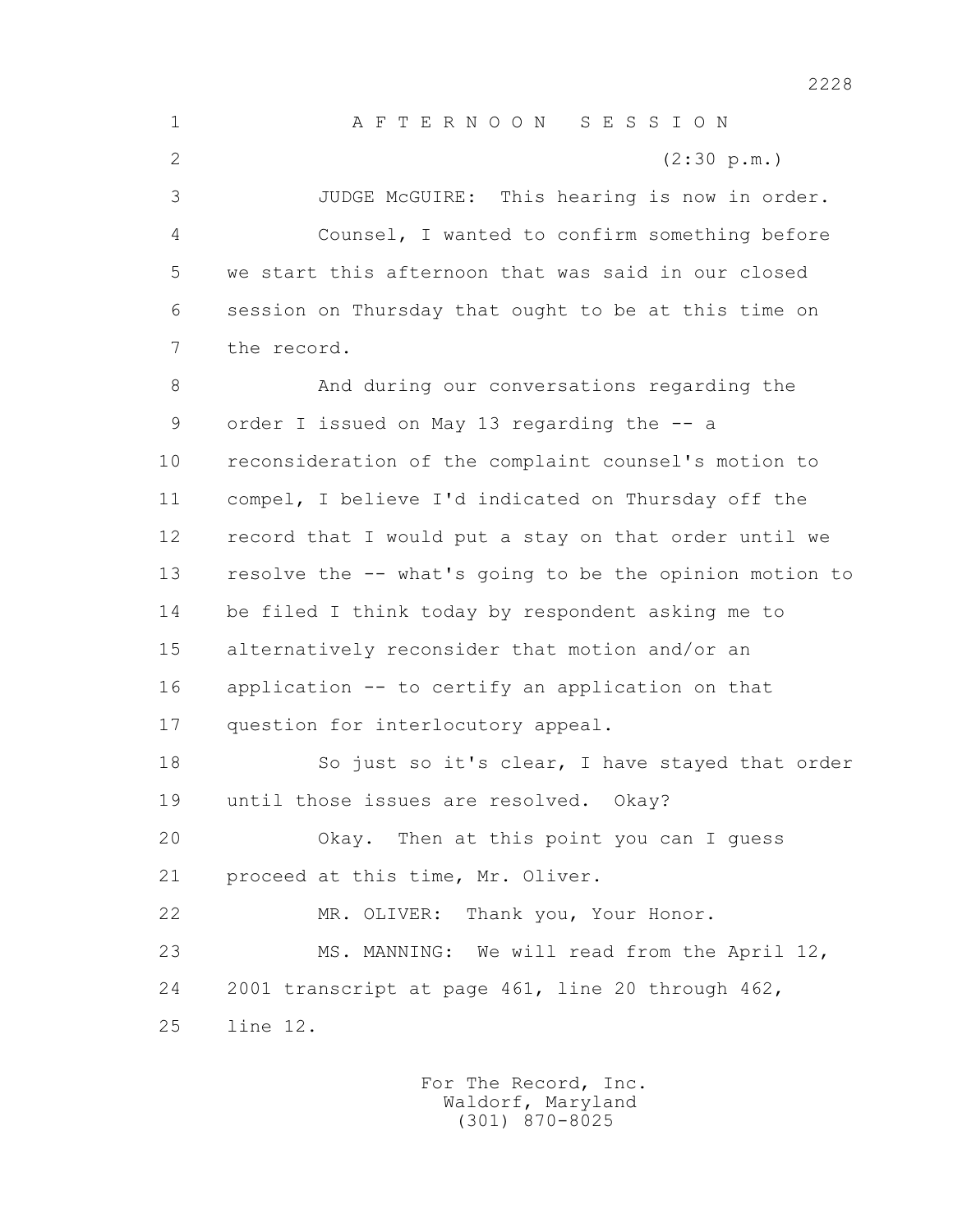1 In those passages, two exhibits are discussed, 2 Exhibit 1568 which corresponds to CX-1970 and 3 Exhibit 1525 which corresponds to CX-1971. 4 MR. OLIVER: May I approach, Your Honor? 5 JUDGE McGUIRE: Yes, you may. 6 Just one second. 7 (Pause in the proceedings.) 8 Okay. 9 (Whereupon, the transcript cites were read into 10 the record in open court.) 11 MS. MANNING: We will continue at page 463, 12 line 16 through to page 465, line 19. 13 (Whereupon, the transcript cites were read into 14 the record in open court.) 15 MS. MANNING: We will continue at page 471, 16 line 16 through to page 472, line 1. 17 In this passage, Exhibit 1574 is discussed 18 which does not have a corresponding CX or RX number; 19 however, we have a copy for you, Your Honor. 20 MR. OLIVER: May I approach? 21 JUDGE McGUIRE: Yes. 22 (Whereupon, the transcript cites were read into 23 the record in open court.) 24 MR. PERRY: Your Honor, I'm sorry to interrupt, 25 but I just had a conversation electronically with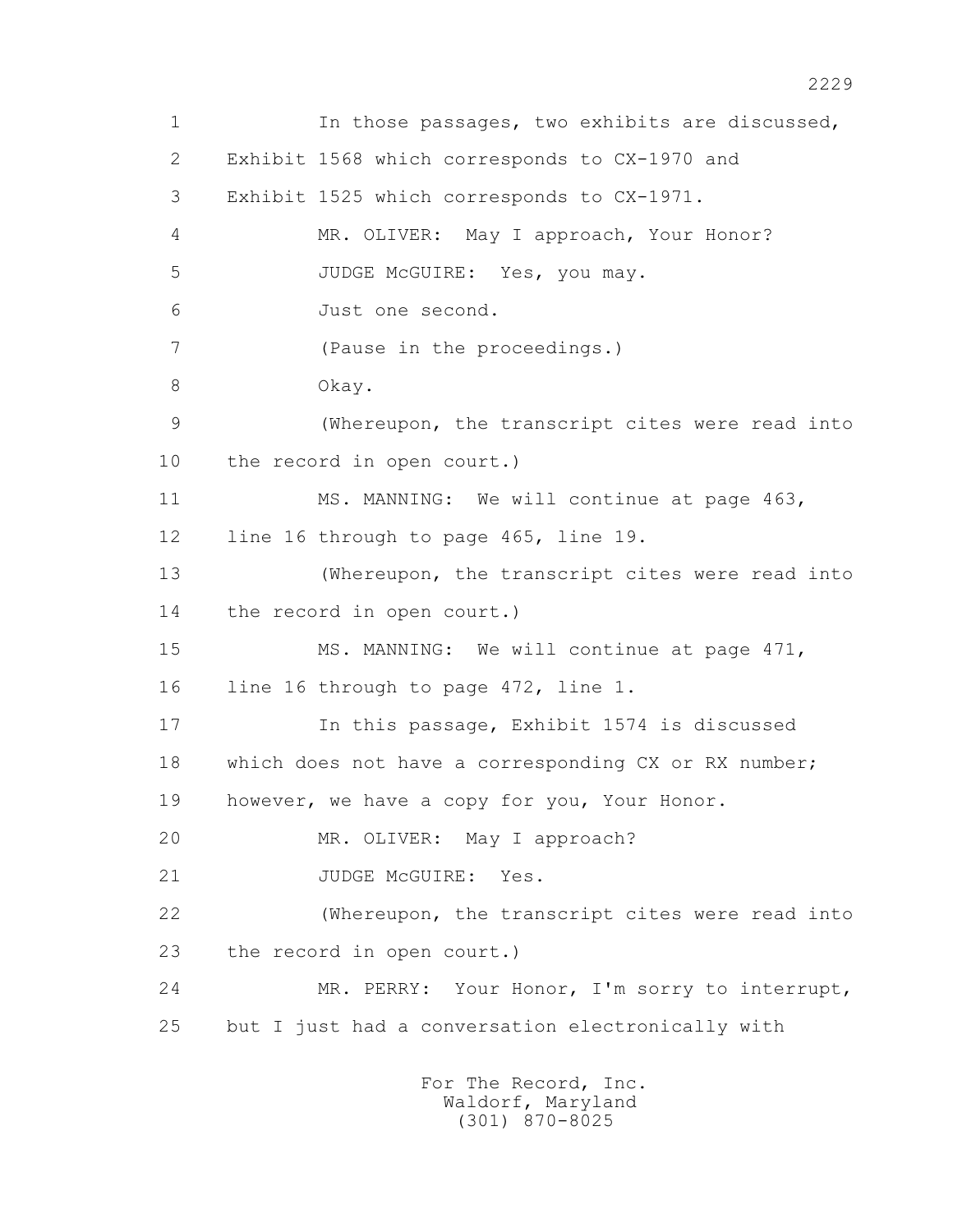1 Mr. Stone. I wasn't here at that conversation that you 2 referred to. He tells me that it was his understanding 3 that we need not include a request to certify in the 4 thing we're filing today.

 5 JUDGE McGUIRE: That's correct. You know, that 6 is correct. We had talked about all sorts of issues. 7 I think ultimately he had indicated at an earlier point 8 that he was going to perhaps file an alternative motion 9 for me to certify an interlocutory appeal, but I think 10 we ended it up on Thursday that for purposes of having 11 to file today would only pertain to having to file 12 his -- a motion for reconsideration.

13 So that was my understanding.

 14 Is that also your understanding, Mr. Oliver? 15 MR. OLIVER: That was my understanding. To be 16 honest, I missed part of the discussion Thursday 17 morning. My understanding was that today would be the 18 deadline for filing the motion for reconsideration.

19 JUDGE McGUIRE: Right.

 20 MR. OLIVER: I thought it was tomorrow for a 21 motion to certify.

 22 JUDGE McGUIRE: Right. And then I gave him 23 until Friday to file their response for the motion for 24 reconsideration. But I think it's still somewhat 25 unclear regarding the filing to move to have me to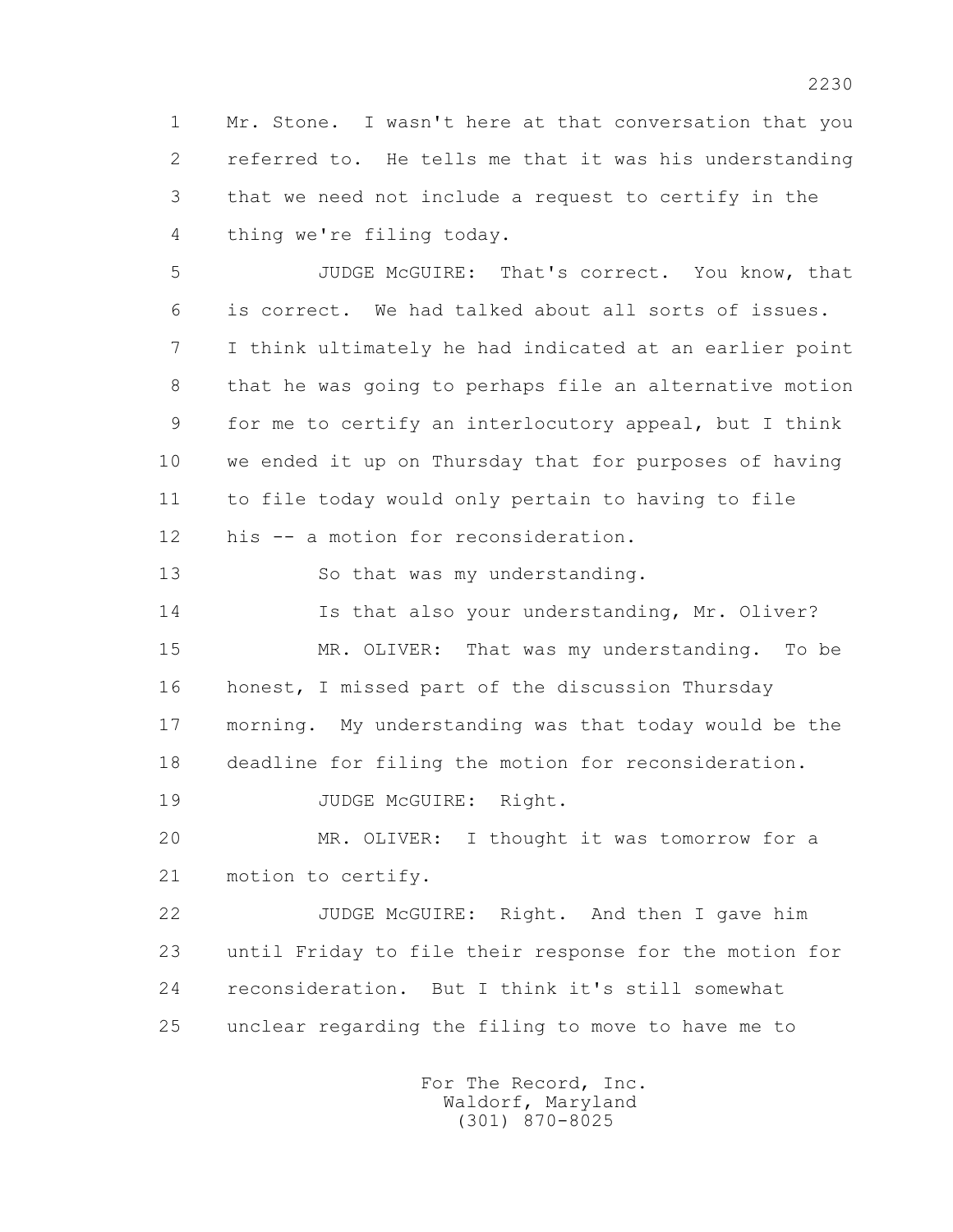1 certify for interloc on the grounds that by the time 2 we got to that point in the conversation it was 3 unclear as to if your colleague was in fact going to 4 file the application for interlocutory appeal, and I 5 certainly told him he had that option, but it wasn't 6 clear as to what day of the week he was going to do 7 that.

 8 Now, perhaps there was some talk about that on 9 Tuesday, but I don't think we ever pinned that down.

10 Do you have any --

 11 MR. PERRY: I'm sorry. But my understanding 12 just from talking to Mr. Stone was that we were going 13 to see what Your Honor did with the reconsideration to 14 see if the order changed so we would know what we were 15 going up on.

16 JUDGE McGUIRE: Right. That was my 17 anticipation and that was certainly the understanding 18 that I had, so to that extent then he doesn't -- he's 19 not required to file an application for interlocutory 20 appeal at any time certain at this point.

 21 MR. PERRY: Right. Now, if Your Honor wants 22 to look at what we file and say please go ahead and 23 file an application, we're not trying to slow this 24 down.

25 JUDGE McGUIRE: No. I understand. I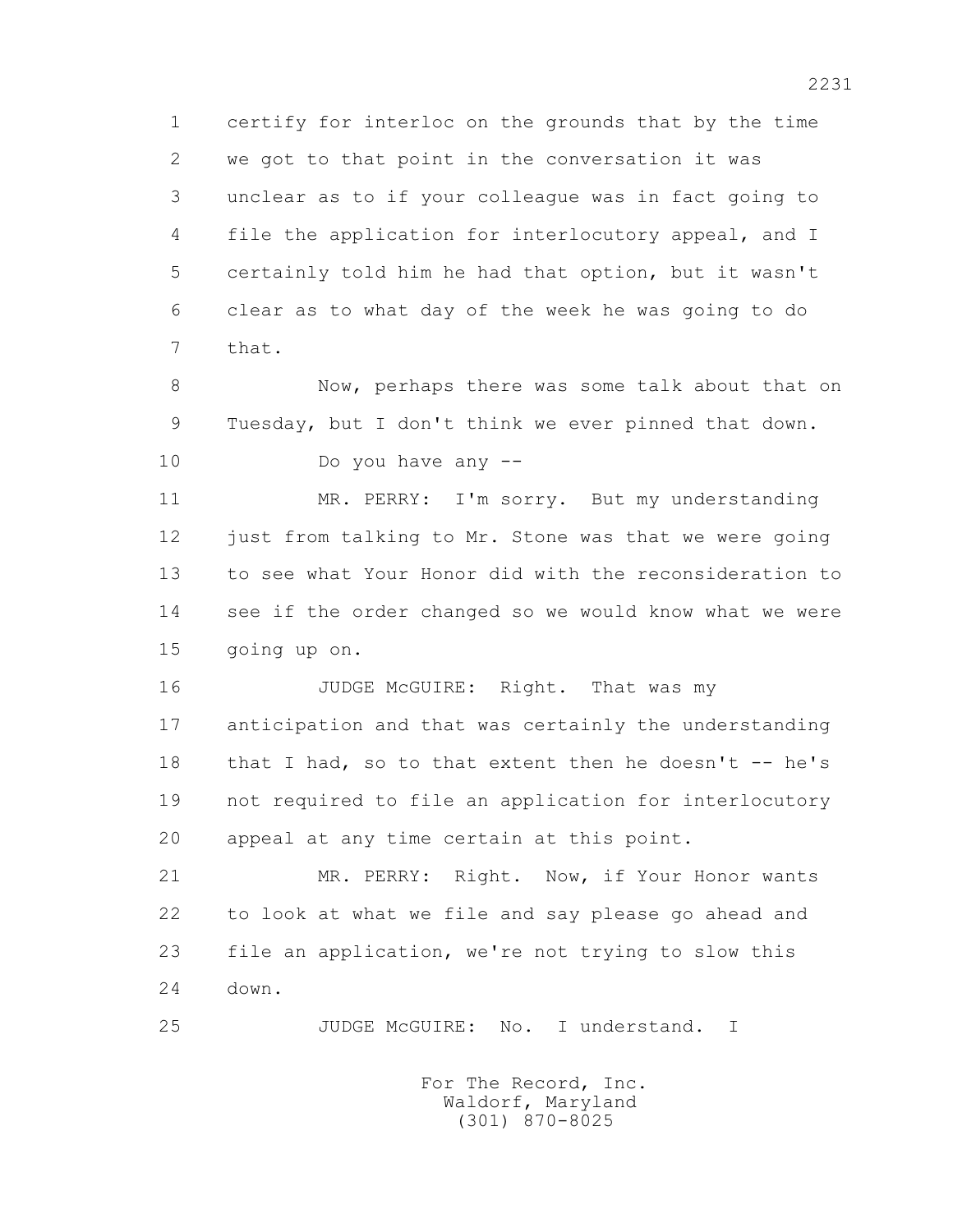1 understand, Mr. Perry. I thought that just given the 2 issues involved, I would prefer that you go ahead and 3 file, you know, your motion for reconsideration and 4 then allow me to address that after complaint counsel 5 has had a chance to file their response, and then after 6 that, then you certainly are free to file whatever 7 other pleadings you feel you have to file. 8 MR. PERRY: That will be filed today. 9 JUDGE McGUIRE: Okay. Very good. All right. 10 MR. PERRY: Thank you, sir. 11 JUDGE McGUIRE: Thank you, Mr. Perry. 12 MR. OLIVER: I believe that we're in the 13 April 12, 2001 transcript at page 471, line 16 to 472, 14 line 1. 15 (Whereupon, the transcript cites were read into 16 the record in open court.) 17 MS. MANNING: Continuing the same deposition at 18 page 472, line 22 through page 473, line 5. 19 (Whereupon, the transcript cites were read into 20 the record in open court.) 21 MS. MANNING: Continuing to page 475, line 15 22 to 476, line 4, which also discusses Exhibit 1575, 23 corresponding to CX-734. We have a copy of 24 Exhibit 1575 for Your Honor. 25 (Whereupon, the transcript cites were read into For The Record, Inc.

 Waldorf, Maryland (301) 870-8025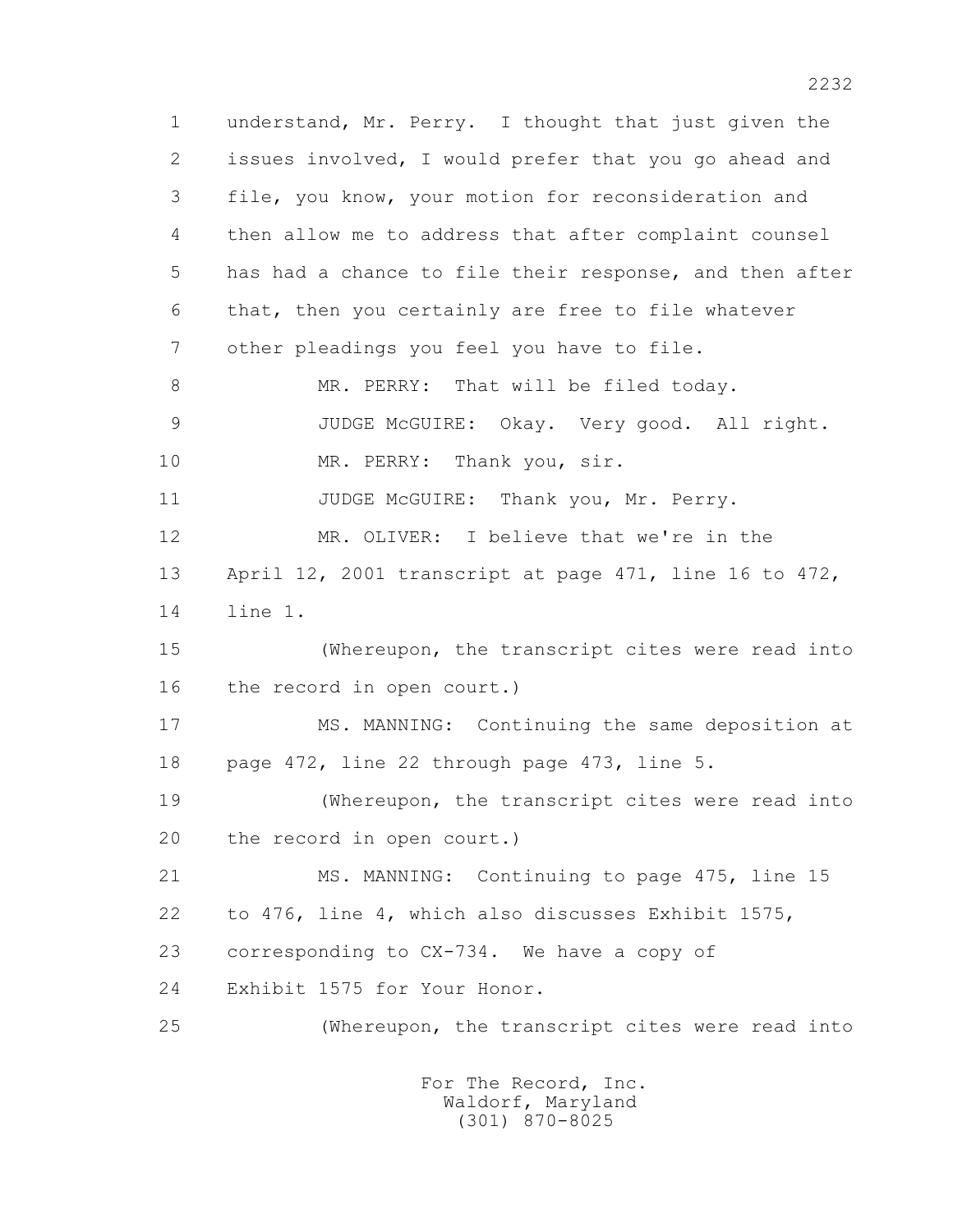1 the record in open court.)

 2 MS. MANNING: We'd like to back up a little 3 bit. We inadvertently omitted some testimony on 4 page 475, line 3 through 8. 5 (Whereupon, the transcript cites were read into 6 the record in open court.) 7 MS. MANNING: We'll turn to the February 3, 8 2003 transcript at page 145, line 7 through page 147, 9 line 4. 10 This passage references Exhibit 11 which 11 corresponds to CX-1930 which we previously gave 12 Your Honor. 13 MR. OLIVER: Your Honor, may I approach the 14 witness? 15 JUDGE McGUIRE: Yes. 16 (Whereupon, the transcript cites were read into 17 the record in open court.) 18 MS. MANNING: We will now move to the April 12, 19 2001 transcript, to page 480, line 5 through page 482, 20 line 6. 21 During this discussion, Exhibit 1584 is 22 mentioned which corresponds to CX-746. We have a copy 23 for Your Honor. 24 (Whereupon, the transcript cites were read into 25 the record in open court.)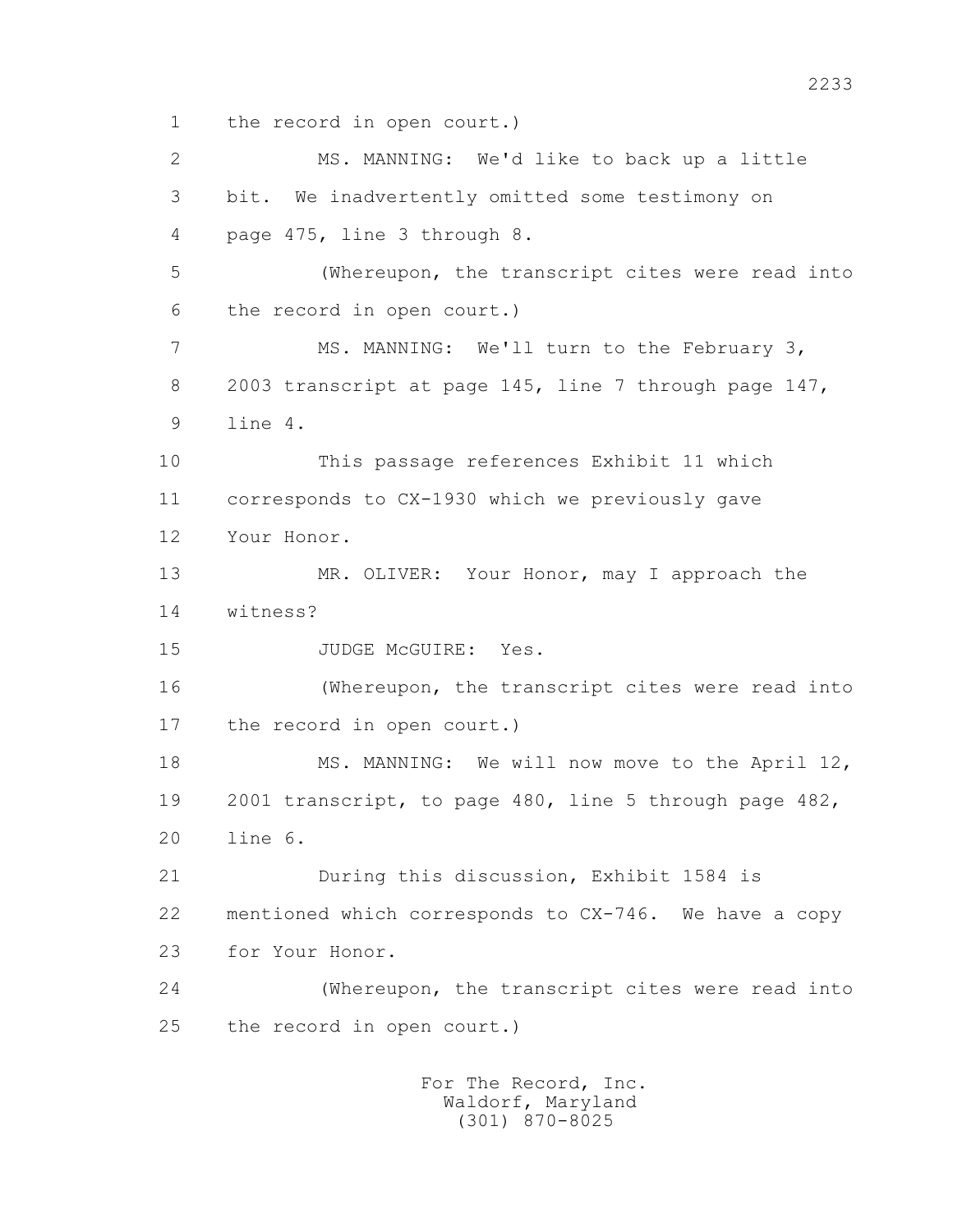1 MS. MANNING: We will continue in the same 2 transcript at page 475, line 5 through line 20, which 3 discusses Exhibit 1588. We do not have a corresponding 4 CX or RX number; however, we have a copy of 5 Exhibit 1588 for Your Honor. 6 MR. OLIVER: May I approach? 7 JUDGE McGUIRE: Yes. 8 (Whereupon, the transcript cites were read into 9 the record in open court.) 10 MS. MANNING: We will now go to page 497, 11 line 13 and read through to page 498, line 13. 12 This passage discusses Exhibit 1590 which has a 13 corresponding CX number of 1974. We will give 14 Your Honor a copy and bring up the other exhibit on the 15 screen. 16 (Whereupon, the transcript cites were read into 17 the record in open court.) 18 MS. MANNING: We will now move into the 19 1995 time period. And if we could stay in the same 20 transcript and go to page 501, line 23, we will read 21 through to page 502, line 18, which references 22 Exhibit 1594, corresponding to CX-1978. We have a copy 23 of Exhibit 1594 for Your Honor and we will bring up 24 CX-1978 on the screen. 25 MR. DETRE: Your Honor, we object to this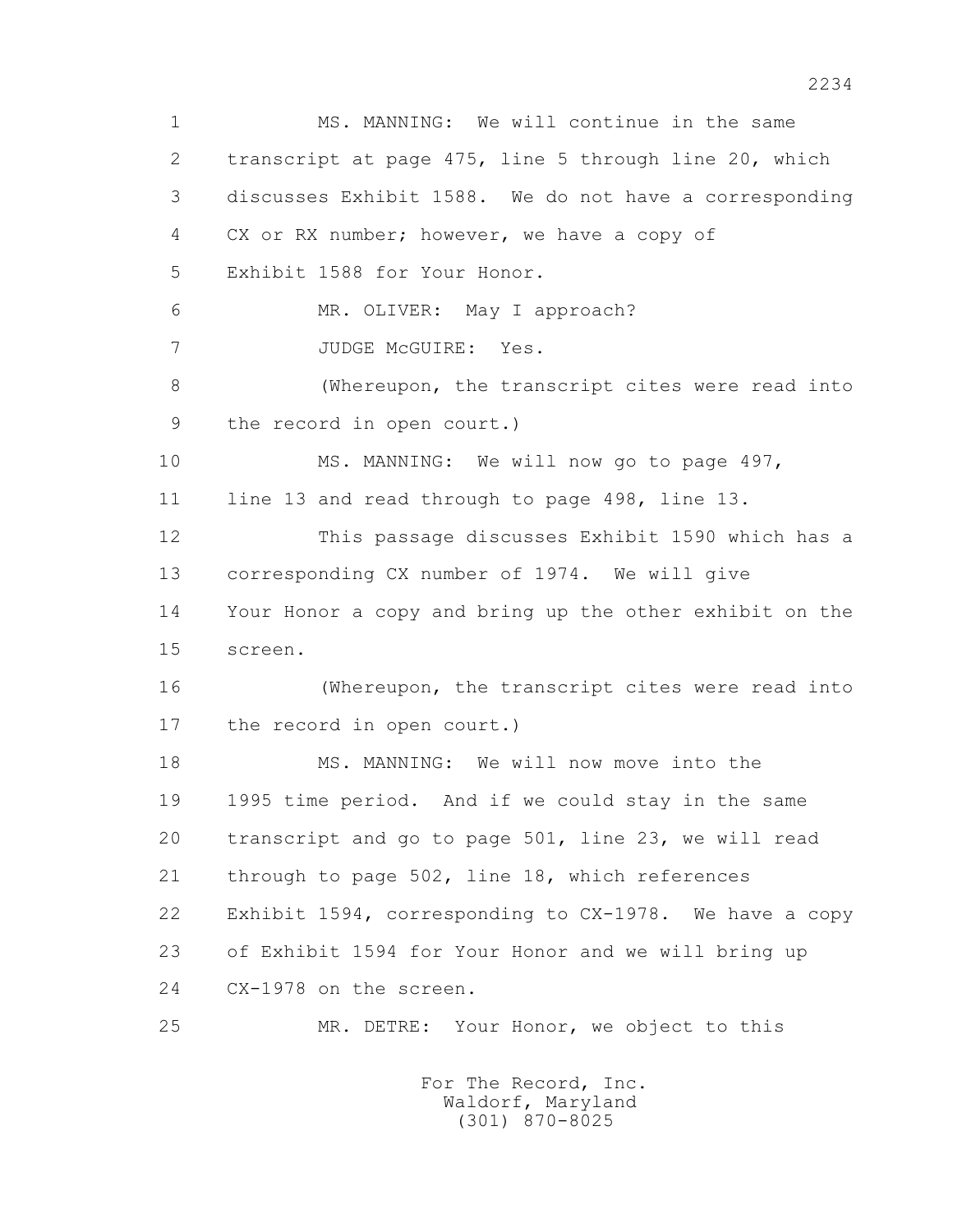1 designation testimony because the witness testifies 2 that he doesn't know this document and it's not his 3 writing. There's no foundation for it. 4 JUDGE McGUIRE: Mr. Oliver, a response? 5 MR. OLIVER: If you could give me just a 6 moment, please. 7 JUDGE McGUIRE: Sure. 8 (Pause in the proceedings.) 9 MR. OLIVER: If I could have just a moment to 10 confer with opposing counsel. 11 JUDGE McGUIRE: Go ahead. 12 Off the record. 13 (Discussion off the record.) 14 MR. OLIVER: Your Honor, we'll withdraw that 15 designation. 16 JUDGE McGUIRE: Okay. Thank you. 17 MS. MANNING: We will move to page 507, line 15 18 through line 21. 19 In this section, Exhibit 1601 is discussed, 20 which corresponds to CX-1976. We have a copy of 21 Exhibit 1601 for Your Honor and we'll bring up CX-1976 22 on the screen. 23 MR. OLIVER: May I approach? 24 JUDGE McGUIRE: Go ahead, Mr. Oliver. 25 (Whereupon, the transcript cites were read into For The Record, Inc.

 Waldorf, Maryland (301) 870-8025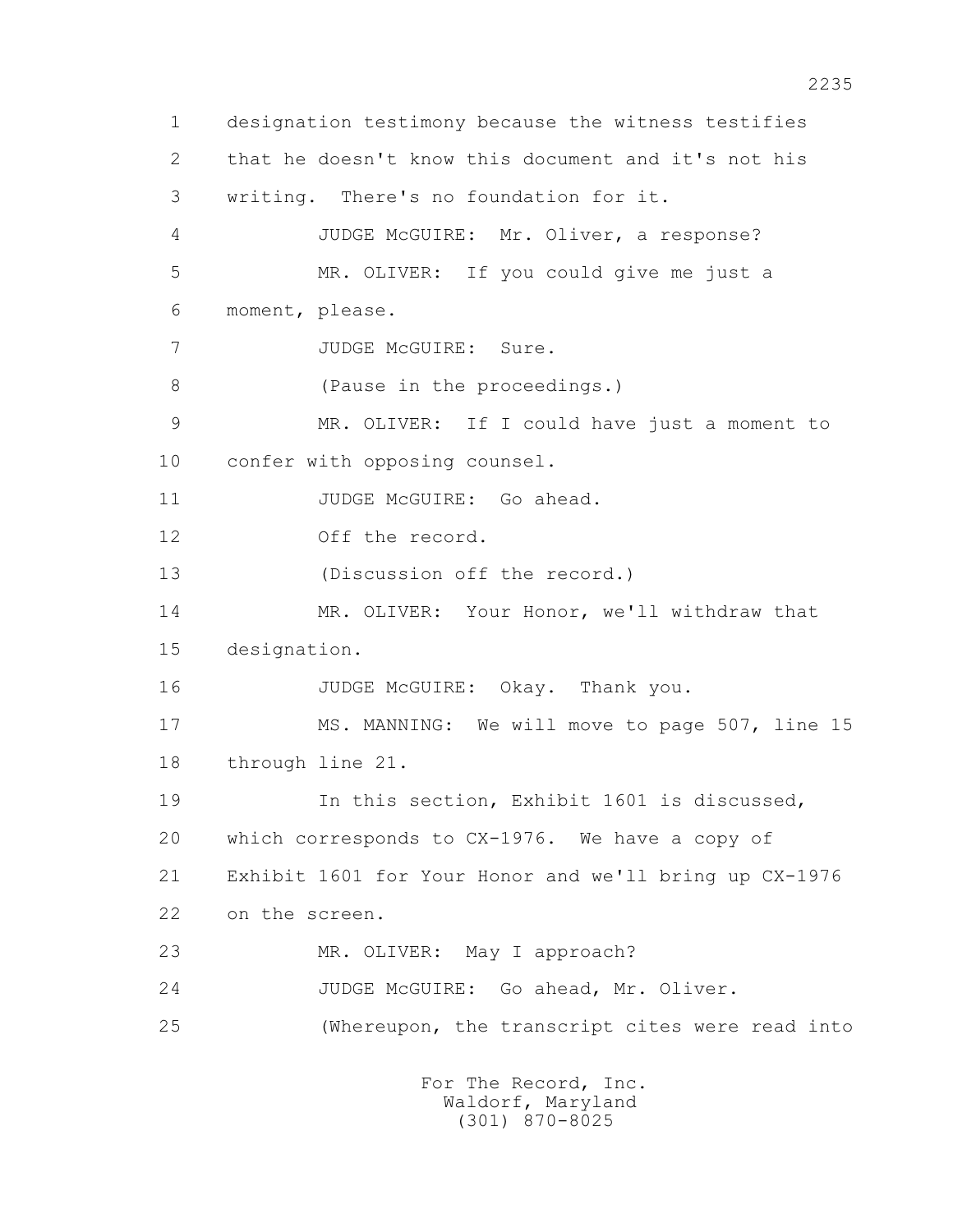1 the record in open court.)

 2 MS. MANNING: We'll continue to page 8 -- 3 pardon me -- we'll continue to page 508, line 10 4 through line 24. 5 (Whereupon, the transcript cites were read into 6 the record in open court.) 7 MS. MANNING: We will continue to page 522, 8 line 1 through line 21. 9 Exhibit 1611 is referenced, which corresponds 10 to CX-1983. 11 (Whereupon, the transcript cites were read into 12 the record in open court.) 13 MS. MANNING: We will now move to the 14 February 3, 2003 transcript at page 157, line 17, and 15 we will read through to page 157, line 24. 16 This passage references Exhibit 12, which has a 17 corresponding CX number of CX-1973. We have a copy of 18 Exhibit 12 for Your Honor and we will bring up the 19 CX-1973 on the screen. 20 (Whereupon, the transcript cites were read into 21 the record in open court.) 22 MS. MANNING: We will continue to page 160, 23 line 24 through to page 161, line 9. 24 (Whereupon, the transcript cites were read into 25 the record in open court.)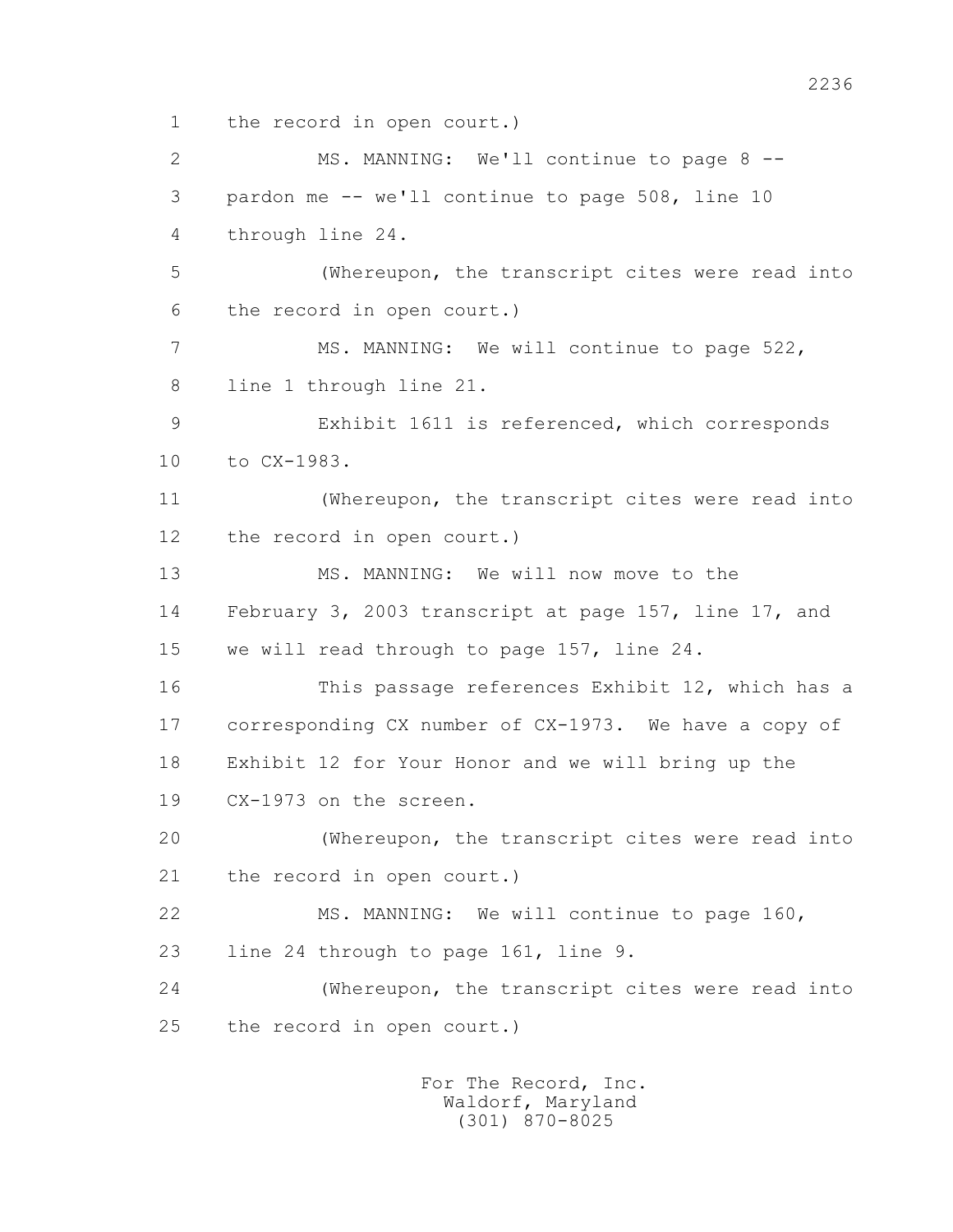1 MS. MANNING: We will continue to page 164, 2 line 16 and read through to page 164, line 23. 3 This passage references Exhibit 13, which has a 4 corresponding CX number of 2000. We have Exhibit 13 5 for Your Honor. 6 (Whereupon, the transcript cites were read into 7 the record in open court.) 8 MS. MANNING: We will read page 165, line 6 9 through to page 166, line 1. 10 (Whereupon, the transcript cites were read into 11 the record in open court.) 12 MS. MANNING: We will continue at page 166, 13 line 24 through to 168, line 19. 14 (Whereupon, the transcript cites were read into 15 the record in open court.) 16 MS. MANNING: We will progress to page 191, 17 line 21 and read through to page 192, line 12. 18 This passage discusses Exhibit 19, which has a 19 corresponding CX number of 1482. We have a copy of 20 Exhibit 19 for Your Honor and we will bring up CX-1482 21 on the screen. 22 (Whereupon, the transcript cites were read into 23 the record in open court.) 24 MS. MANNING: We will continue at page 193, 25 line 14 and read through to page 196, line 6.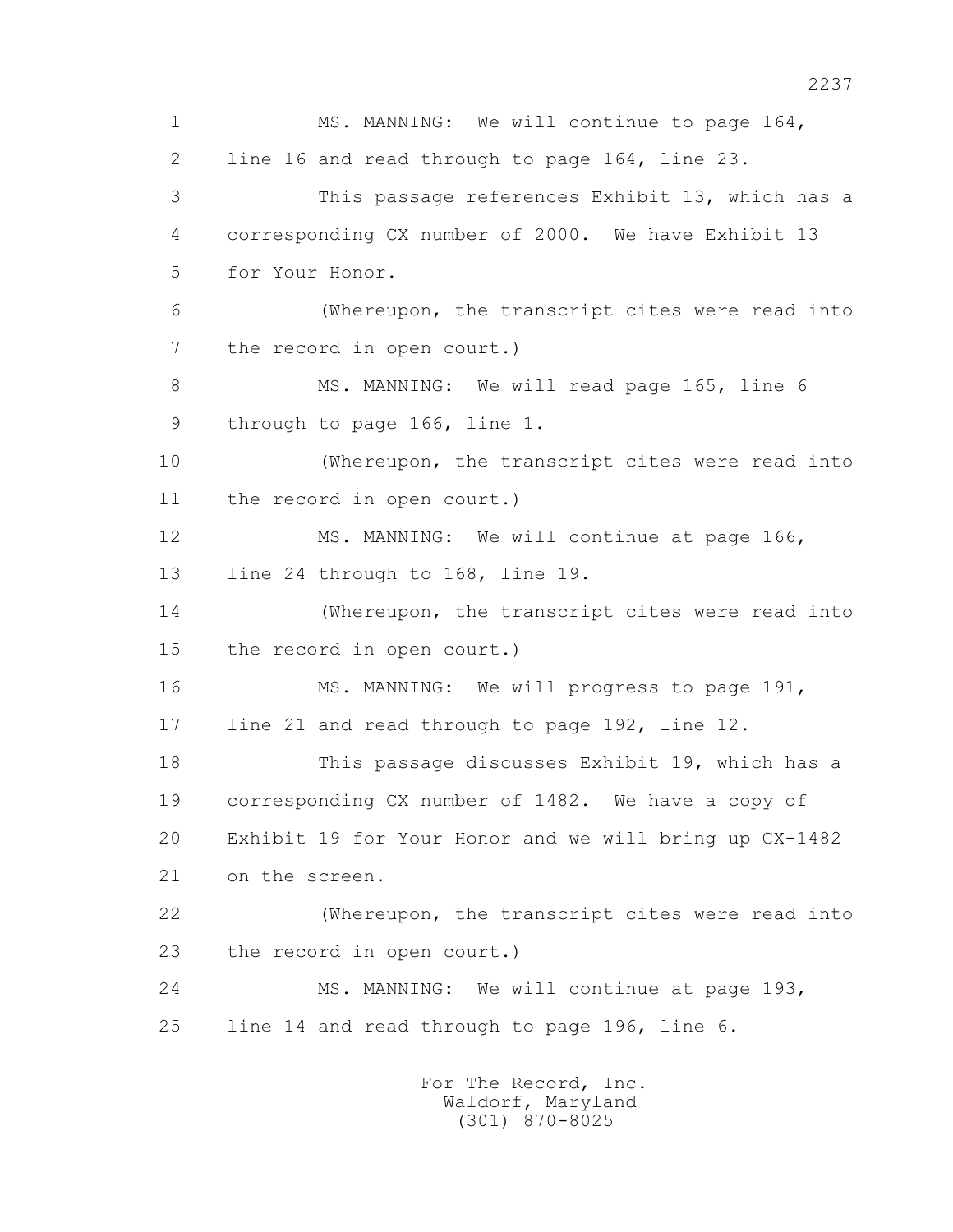1 (Whereupon, the transcript cites were read into 2 the record in open court.) 3 MS. MANNING: We will continue reading at 4 page 196, line 12 through to page 197, line 18, which 5 also discusses Exhibit 20 and its corresponding 6 exhibit number is CX-1487. We have a copy of 7 Exhibit 20 for Your Honor and we will bring up CX-1487 8 on the screen. 9 (Whereupon, the transcript cites were read into 10 the record in open court.) 11 MS. MANNING: We will continue reading at 12 page 197, line 19 through to page 199, line 24. 13 (Whereupon, the transcript cites were read into 14 the record in open court.) 15 MS. MANNING: We are now going to discuss 16 1996 and we will have two readings and then we will 17 actually view a video clip. 18 If we could go to April 12, 2001 at page 561, 19 line 5, we will read through to page 563, line 7. 20 And in that section there are two exhibits 21 that are discussed, Exhibit 1625 which corresponds to 22 CX-1994 and Exhibit 1626 which corresponds to CX-1992. 23 We have copies of Exhibits 1625 and 1626 for 24 Your Honor and we will bring up the CX exhibits on the 25 screen.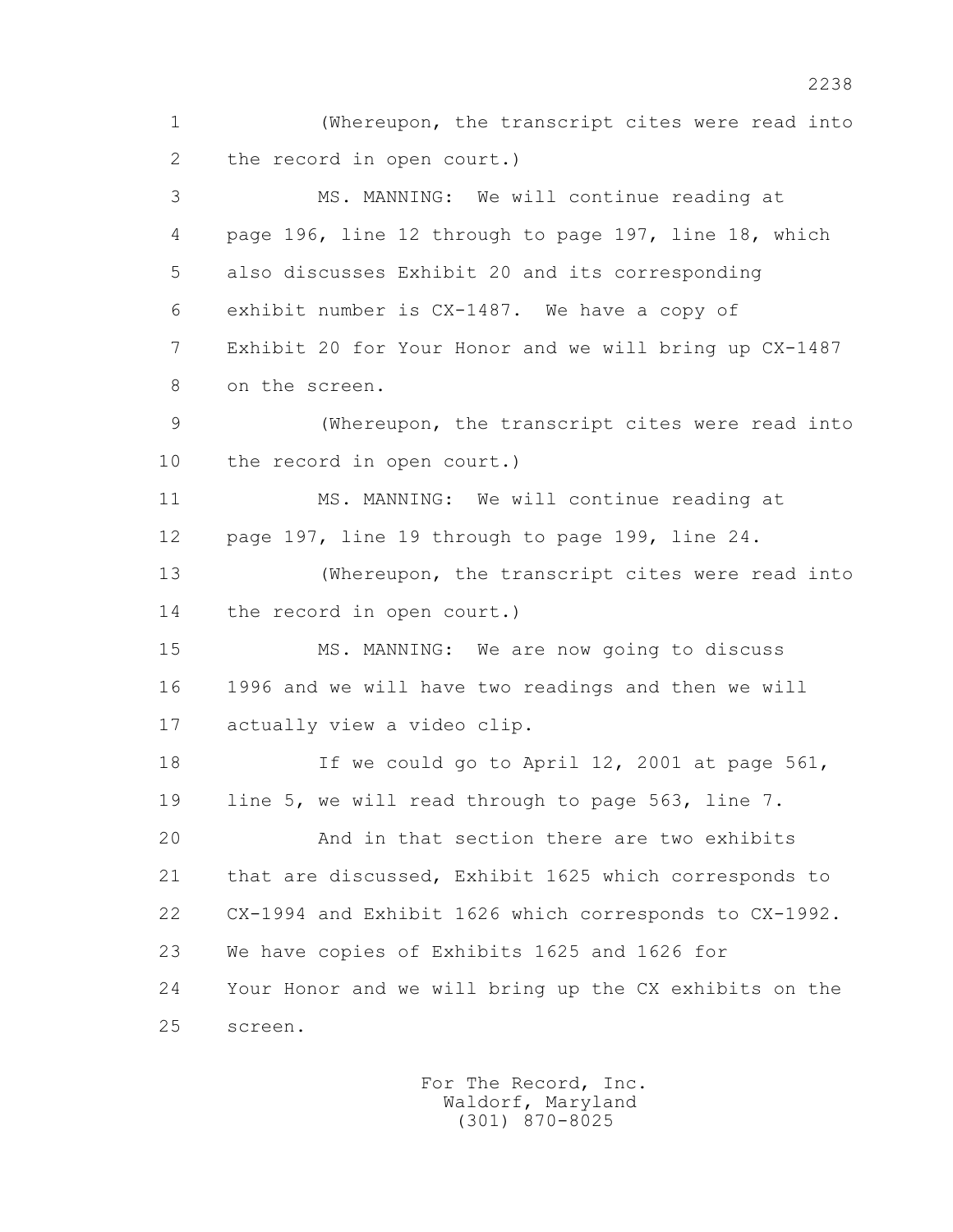1 (Whereupon, the transcript cites were read into 2 the record in open court.) 3 MS. MANNING: We will continue at page 563, 4 line 15 and read through to page 566, line 13. 5 This section also discusses Exhibit 1627 which 6 corresponds to CX-1996 and Exhibit 1628 for which we 7 have no corresponding CX or RX number. I have copies 8 of 1627 and 1628 for Your Honor. 9 (Whereupon, the transcript cites were read into 10 the record in open court.) 11 MS. MANNING: Your Honor, we're now going to 12 play a video clip from the April 12, 2001 transcript, 13 which encompasses pages 530, line 2 to page 531, 14 line 16. 15 During this passage, two exhibits are 16 discussed, Exhibit 1619 which corresponds to CX-1989 17 combined with CX-3051, and Exhibit 1509 is discussed, 18 which corresponds to RX-647 or CX-1990. We have a copy 19 of Exhibit 1619 for you and we have a copy of 20 CX-1990 which corresponds to 1509 for you and we will 21 bring up both of those CXs on the screen. 22 I take that back. We will not bring up the 23 exhibits on the screen. 24 (Whereupon, the videotape was played for the 25 record in open court.)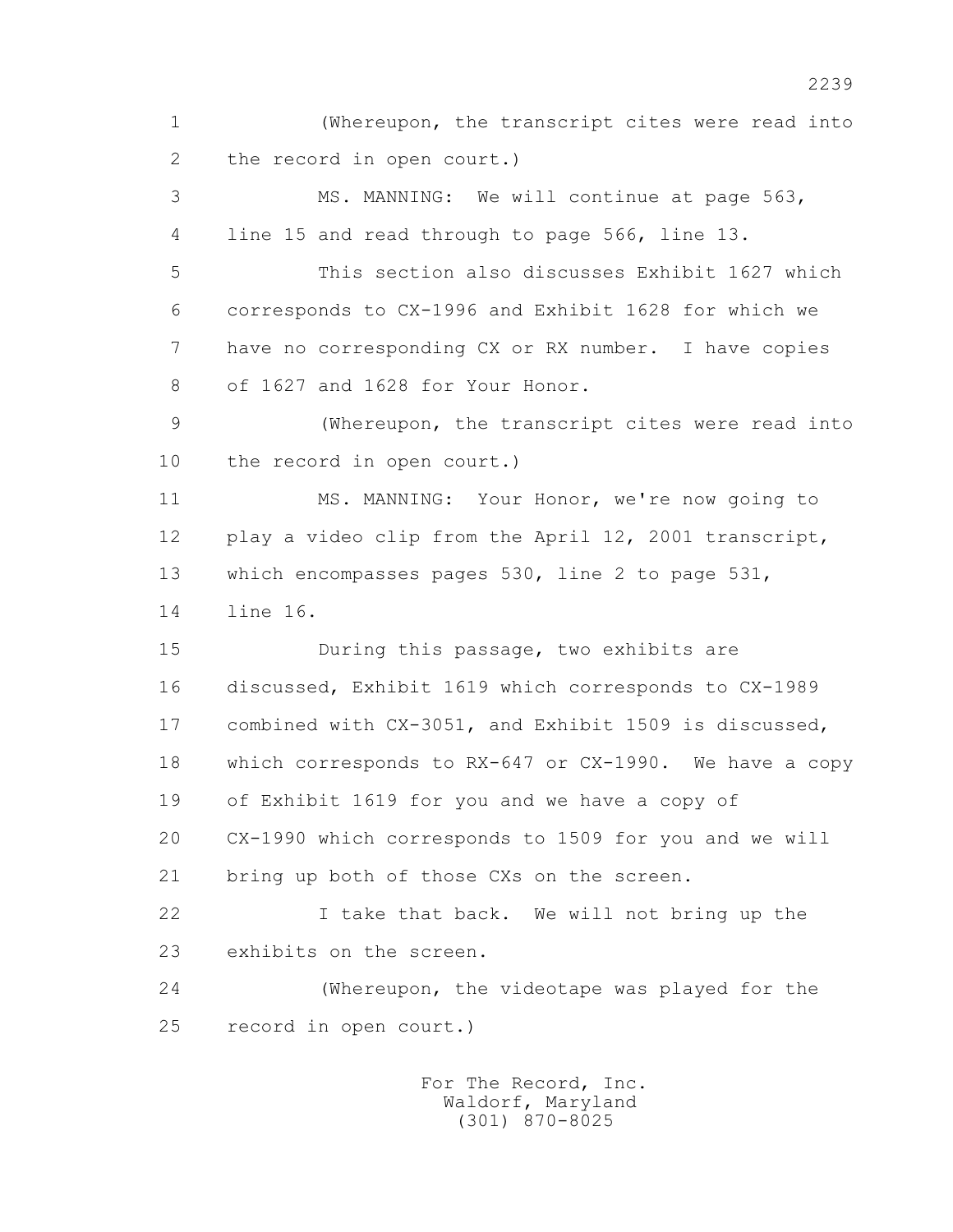1 MS. MANNING: Your Honor, that was not the 2 April 12, 2001 transcript. That was actually the 3 March 14, 2001 transcript. And I'll read the citations 4 into the record.

 5 That was 187, line 16 through 188, line 14; 6 page 189, line 21 to page 189, line 25; page 190, 7 line 14 to page 191, line 11; page 191, line 12 to 8 page 194, line 8; 194, line 9 to page 194, line 18; 9 page 196, line 18 to page 198, line 12; page 198, 10 line 14 to page 198, line 23; and finally, page 251, 11 line 24 to page 252, line 23.

 12 We will now play the April 12, 2001, page 530, 13 line 2 to 531, line 16, which references Exhibits 1619 14 and 1509.

 15 (Whereupon, the videotape was played for the 16 record in open court.)

 17 MS. MANNING: And we're going to read the last 18 portion. Unfortunately, we had technical difficulties. 19 It's October 9, 2001, page 404, line 24 through to 20 page 405, line 25.

 21 And that references Exhibit 1366, which is a 22 combination of Exhibit CX-1989 and CX-3051. And we 23 have a copy for Your Honor.

 24 (Whereupon, the transcript cites were read into 25 the record in open court.)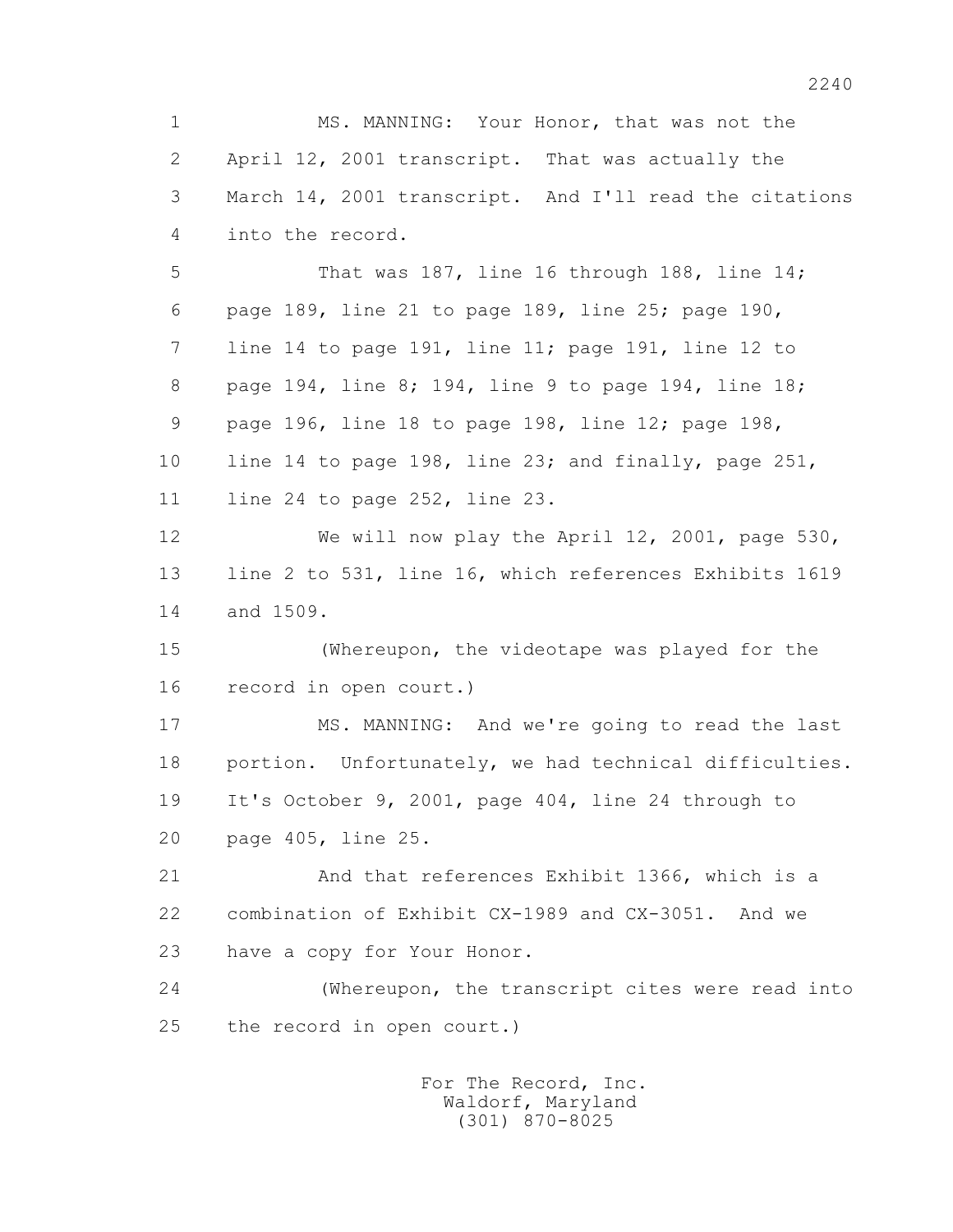1 MS. MANNING: We will continue at page 406, 2 line 8 through to page 407, line 11. 3 And here it references Exhibit 1002, which is 4 corresponding to CX-1990, and we have a copy for you. 5 (Whereupon, the transcript cites were read into 6 the record in open court.) 7 MS. MANNING: Your Honor, we have another video 8 that we're going to show from the April 12, 9 2001 transcript, specifically, page 537, line 5 to 540, 10 line 11, which references Exhibit 1618 and corresponds 11 to CX-1995. 12 Then we will go to page 543, line 18 to 546, 13 line 15, which references Exhibit 1624 and corresponds 14 to CX-1928. 15 And finally, we will go to page 548, line 24 to 16 page 554, line 23. 17 And I have copies of these two exhibits for 18 you. 19 MR. DETRE: Your Honor, one of those exhibits, 20 CX-1995 which corresponds to Exhibit 1618, is on 21 Rambus' in camera list of documents. I've reviewed the 22 associated testimony, and the associated testimony is 23 not in camera, but if we could just make sure that 24 1995 is not displayed on the screen. 25 JUDGE McGUIRE: Okay. Thank you, Mr. Detre.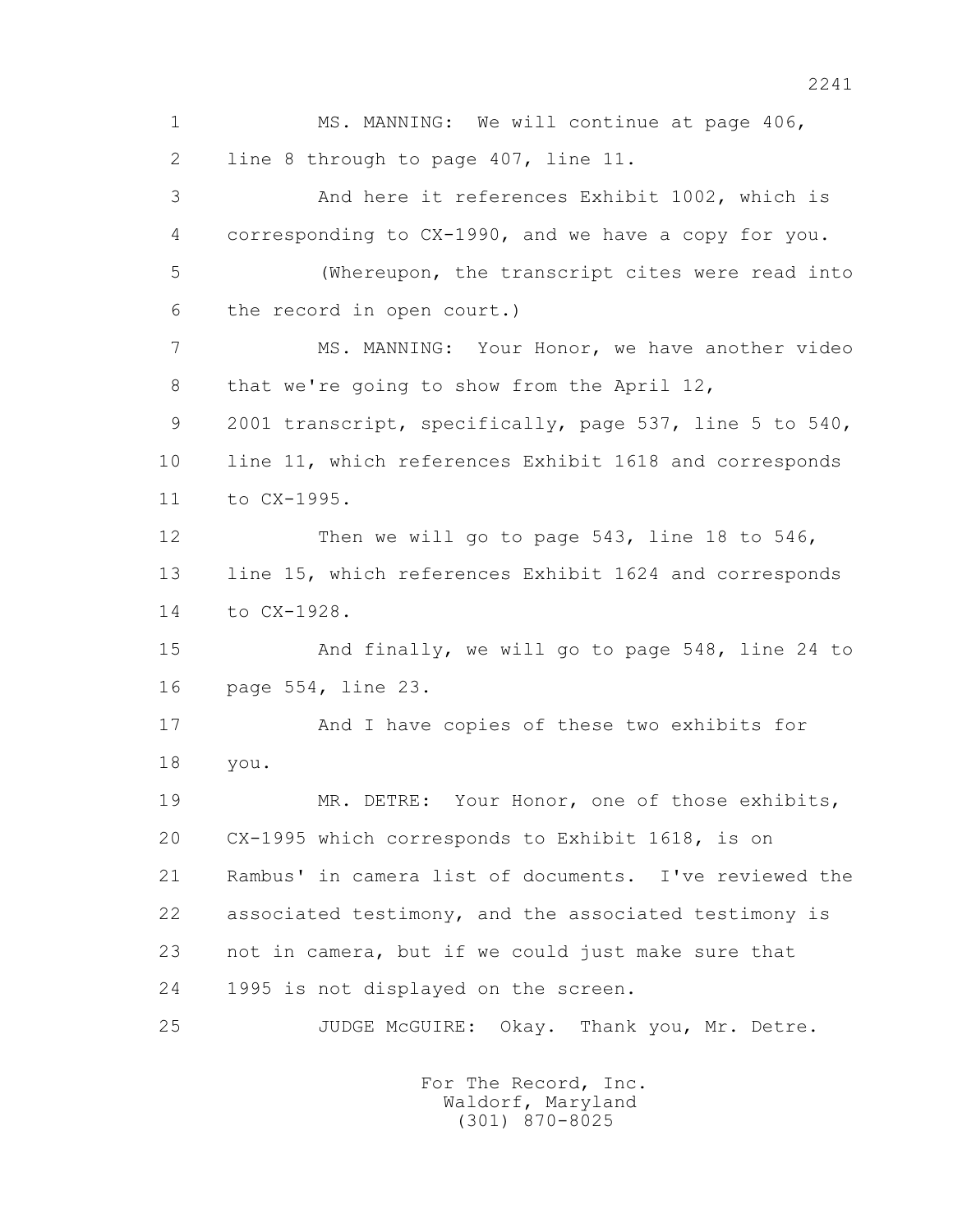1 (Whereupon, the videotape was played for the 2 record in open court.) 3 MS. MANNING: Your Honor, we will now read from 4 the October 9, 2001 transcript at page 451, line 13 to 5 page 454, line 12. 6 And during that portion, there's two exhibits 7 that are discussed, Exhibits 868 which corresponds to 8 CX-999 and 622 which corresponds to CX-1459. And we 9 have copies of Exhibit 868 and 102 -- pardon me -- 10 Exhibits 868 and 622 for Your Honor. 11 (Whereupon, the transcript cites were read into 12 the record in open court.) 13 MS. MANNING: We will continue on page 455 at 14 line 12 through line 14 -- pardon me -- line 11 through 15 line 14. 16 (Whereupon, the transcript cites were read into 17 the record in open court.) 18 MS. MANNING: We will now go to page 456, 19 line 18 through page 457, line 5. 20 In this section, Exhibit 869 is discussed, 21 which corresponds to CX-2001. We have a copy of 22 Exhibit 869 for you. 23 (Whereupon, the transcript cites were read into 24 the record in open court.) 25 MS. MANNING: We'll continue at page 457,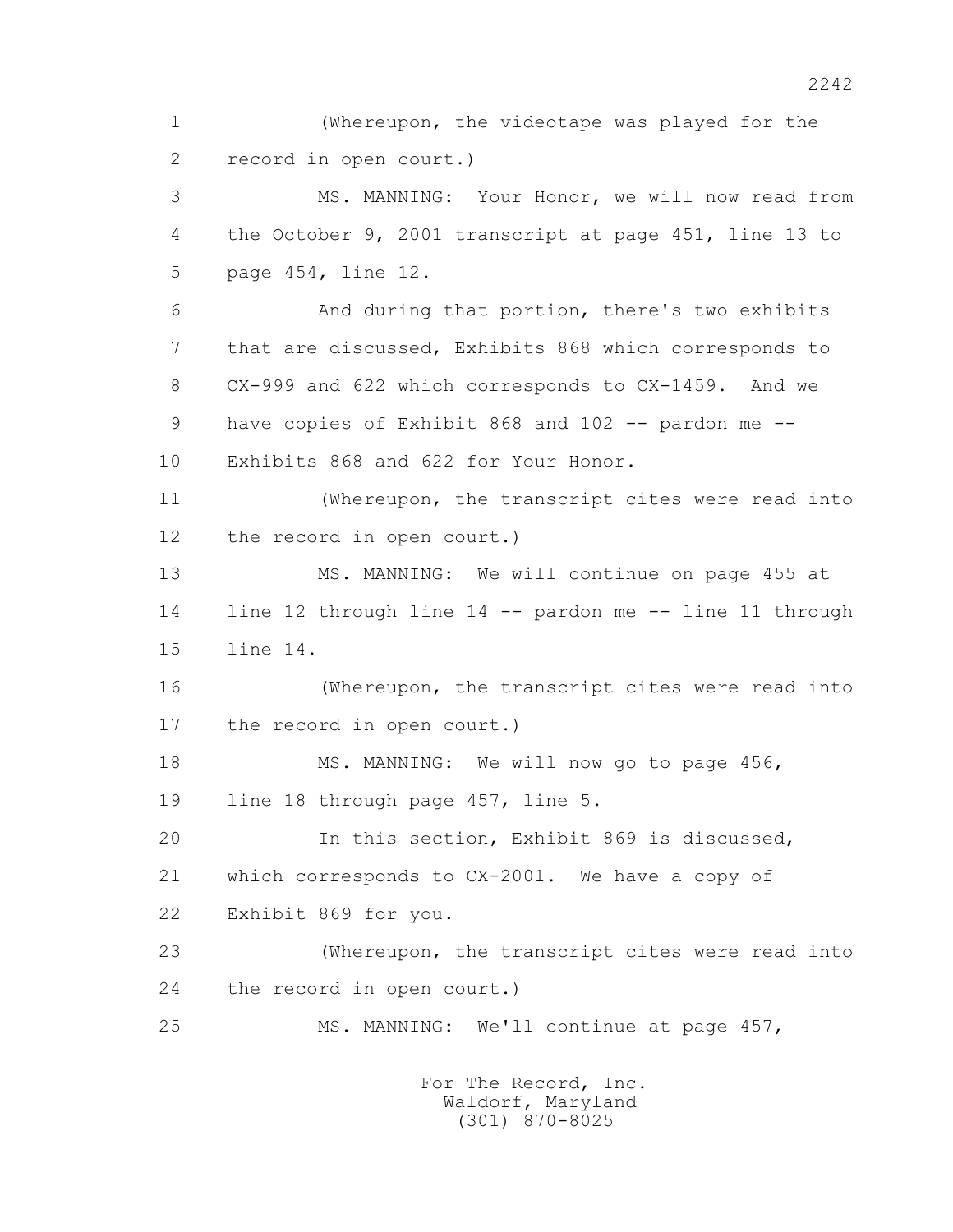1 line 21 and read through to page 460, line 20. 2 (Whereupon, the transcript cites were read into 3 the record in open court.) 4 MS. MANNING: We will continue to page 461, 5 line 4 through page 465, line 9. 6 (Whereupon, the transcript cites were read into 7 the record in open court.) 8 MS. MANNING: We will now read from the 9 April 12, 2001 transcript at page 573, line 9 through 10 575, line 22. 11 This passage discusses Exhibit 1633 which 12 corresponds to CX-2006 and we have a copy of 1633 for 13 Your Honor. 14 (Whereupon, the transcript cites were read into 15 the record in open court.) 16 MS. MANNING: We will now read from the 17 October 9, 2001 transcript at page 473, line 23 through 18 to page 476, line 14. 19 This passage discusses Exhibit 1374, which 20 corresponds to CX-883, and we have a copy of 1374 for 21 Your Honor. 22 MR. PERRY: Your Honor, may I inquire if this 23 is a decent time for a break? We've gone over two 24 hours. 25 JUDGE McGUIRE: I think this is a good time for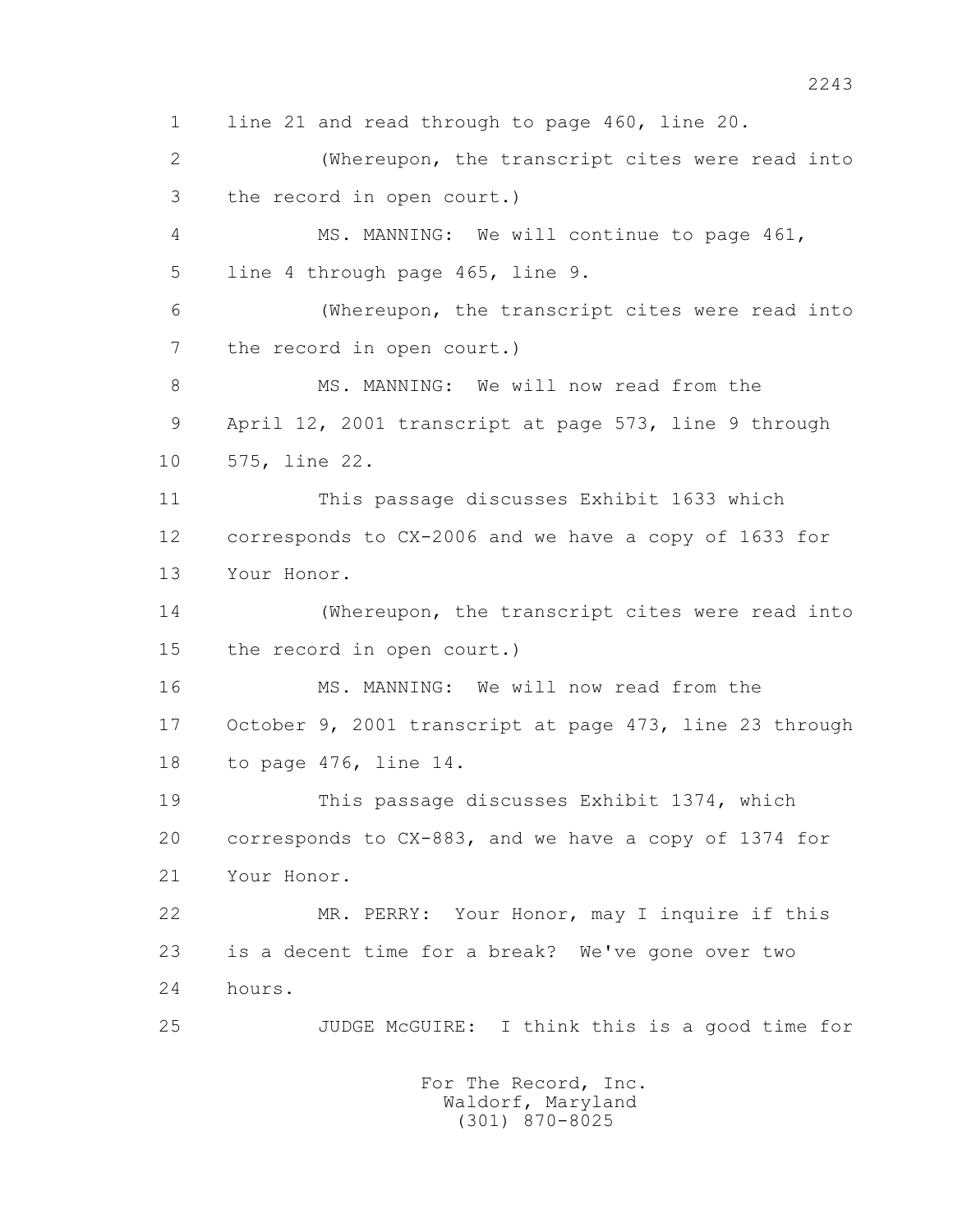1 a break. Let's go off for ten minutes. 2 MR. OLIVER: Thank you, Your Honor. 3 JUDGE McGUIRE: Thank you, Mr. Perry. 4 (Recess) 5 JUDGE McGUIRE: Go ahead, Mr. Perry. 6 MR. PERRY: A short housekeeping matter. The 7 parties have negotiated another proposed stipulation 8 with respect to admissibility of short lists. 9 JUDGE McGUIRE: Okay. 10 MR. PERRY: And it will be formally filed and 11 served tomorrow, but we have signature copies that I 12 could hand up to you. 13 JUDGE McGUIRE: Okay. Fine. 14 MR. PERRY: Thank you. 15 JUDGE McGUIRE: Thank you. 16 MS. MANNING: We're at the October 9, 17 2001 transcript, page 473, line 23 through page 476, 18 line 14. And we are showing Your Honor Exhibit CX-883. 19 MR. OLIVER: May I approach? 20 JUDGE McGUIRE: Yes. 21 (Whereupon, the transcript cites were read into 22 the record in open court.) 23 MS. MANNING: Your Honor, during that portion 24 of the transcript, it referenced Crisp Exhibit 28, 25 which we have a copy of that for Your Honor.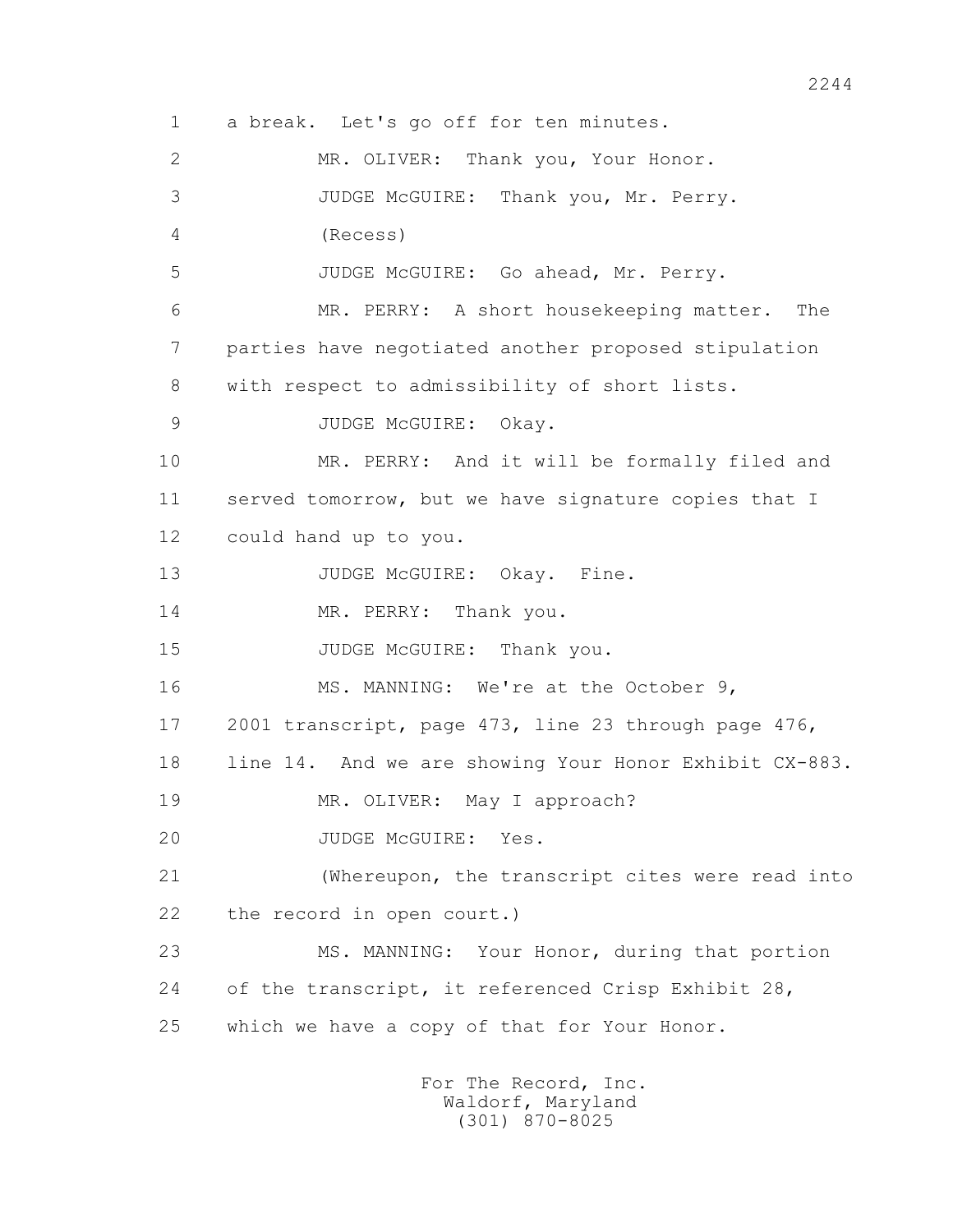1 We will now read page 537, line 16 to page 537, 2 line 19. 3 (Whereupon, the transcript cites were read into 4 the record in open court.) 5 MS. MANNING: We will now read page 537, 6 line 25 to page 539, line 8. 7 MR. OLIVER: I'm sorry, Your Honor. Could we 8 have just a moment, please? 9 JUDGE McGUIRE: Go ahead. 10 (Pause in the proceedings.) 11 MR. OLIVER: I'm sorry, Your Honor. 12 MS. MANNING: And can I correct the citation? 13 It would be 537, line 25 to 539, line 3. 14 (Whereupon, the transcript cites were read into 15 the record in open court.) 16 MS. MANNING: Your Honor, could we go off the 17 record for a minute? 18 JUDGE McGUIRE: Okay. Off the record. 19 (Discussion off the record.) 20 MS. MANNING: We will now read page 540, 21 line 15, to page 540, line 23. 22 (Whereupon, the transcript cites were read into 23 the record in open court.) 24 JUDGE McGUIRE: Let me just add on that that 25 you noted improperly -- that it began on line 13 for For The Record, Inc.

 Waldorf, Maryland (301) 870-8025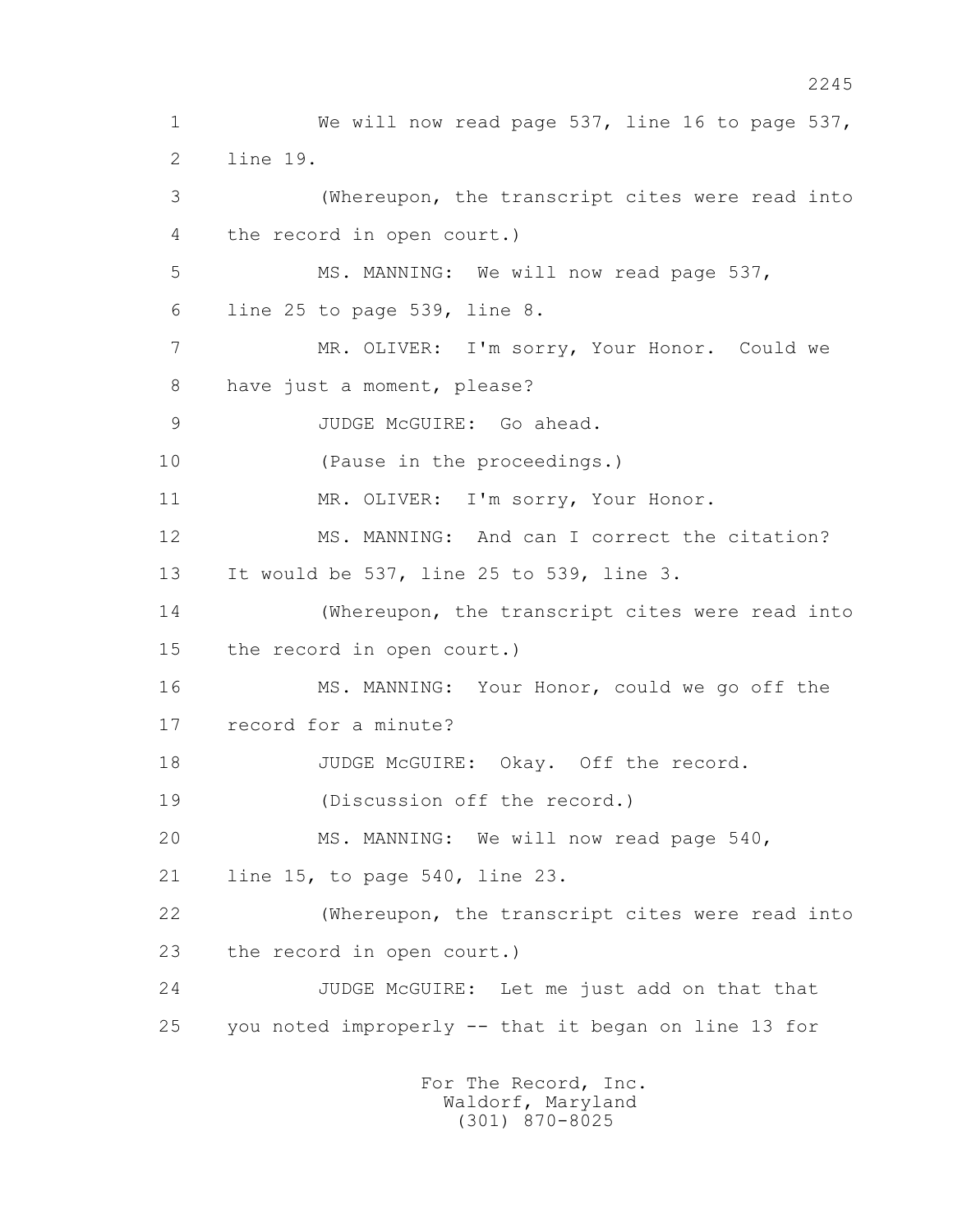1 the record. Actually you said line 15. 2 MS. MANNING: Thank you, Your Honor. 3 We will now read page 488, line 13 to 489, 4 line 8. 5 And this testimony references two exhibits that 6 we have previously given Your Honor, Crisp Exhibit 28 7 and Diepenbrock Exhibit 881. 8 (Whereupon, the transcript cites were read into 9 the record in open court.) 10 MS. MANNING: We will now read page 490, line 8 11 to 490, line 19. 12 (Whereupon, the transcript cites were read into 13 the record in open court.) 14 MS. MANNING: We will now read page 490, 15 line 20 to page 491, line 13. 16 (Whereupon, the transcript cites were read into 17 the record in open court.) 18 MS. MANNING: We will now read from the 19 March 14, 2001 transcript at page 233, line 6 to 20 page 235, line 21. 21 In this section, a few exhibits are discussed. 22 DTX 12 corresponds to CX-873. 23 DTX 13 corresponds to CX-874. 24 DTX 14 corresponds to CX-876. 25 DTX 15 corresponds to CX-880.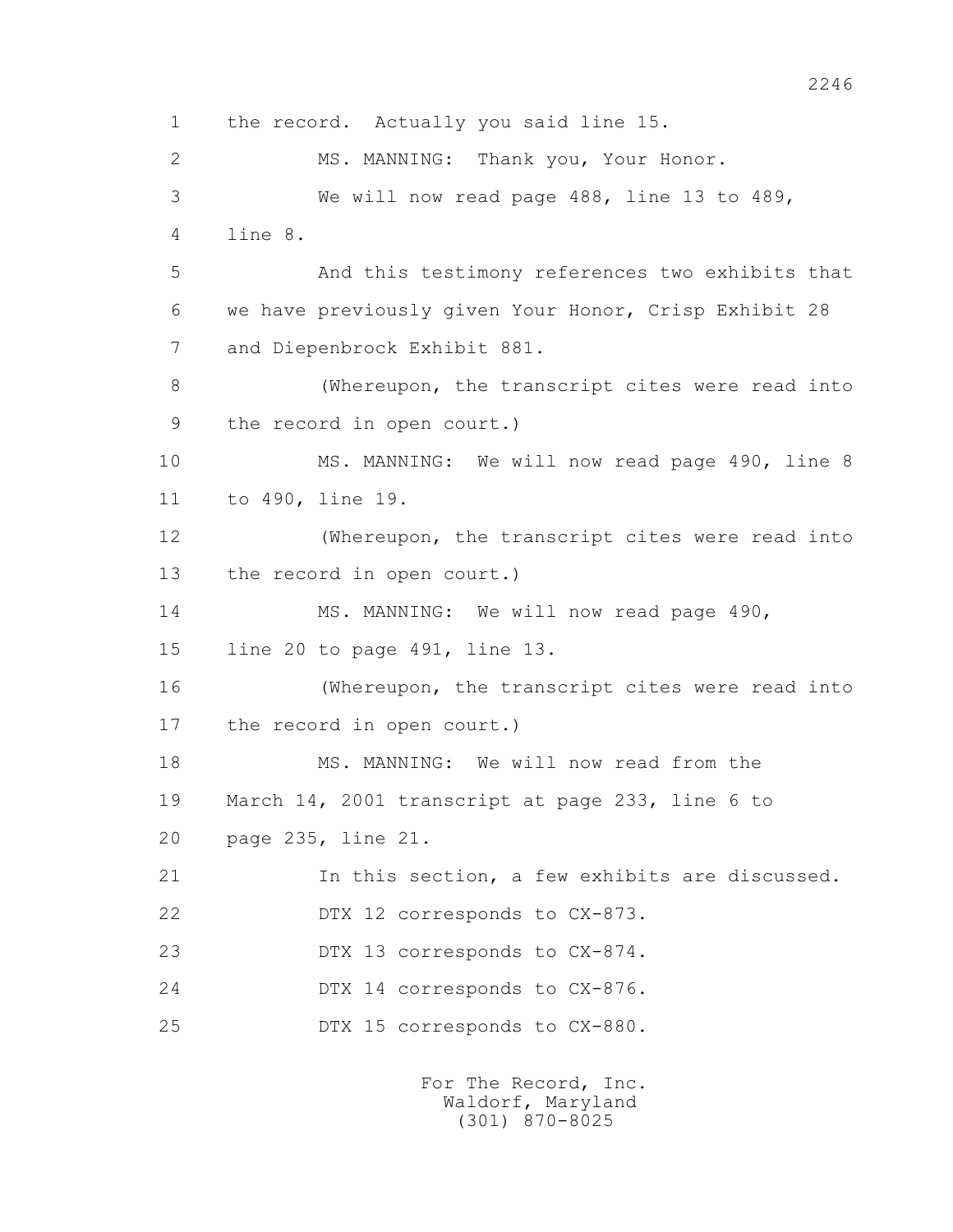1 DTX 125 corresponds to CX-887. 2 And we have copies of these for you, 3 Your Honor. 4 (Whereupon, the transcript cites were read into 5 the record in open court.) 6 MS. MANNING: We will now continue reading at 7 page 241, line 10 through page 242, line 1. 8 (Whereupon, the transcript cites were read into 9 the record in open court.) 10 MS. MANNING: We will continue reading at 11 page 242, line 2 to line 10. 12 (Whereupon, the transcript cites were read into 13 the record in open court.) 14 MS. MANNING: We will now read from the 15 October 9, 2001 transcript at page 496, line 1 to 16 line 6. 17 (Whereupon, the transcript cites were read into 18 the record in open court.) 19 MS. MANNING: We will now go to page 377 and 20 read line 11 through 23. 21 (Whereupon, the transcript cites were read into 22 the record in open court.) 23 MS. MANNING: We will read page 380, line 21 24 through page 382, line 11. 25 (Whereupon, the transcript cites were read into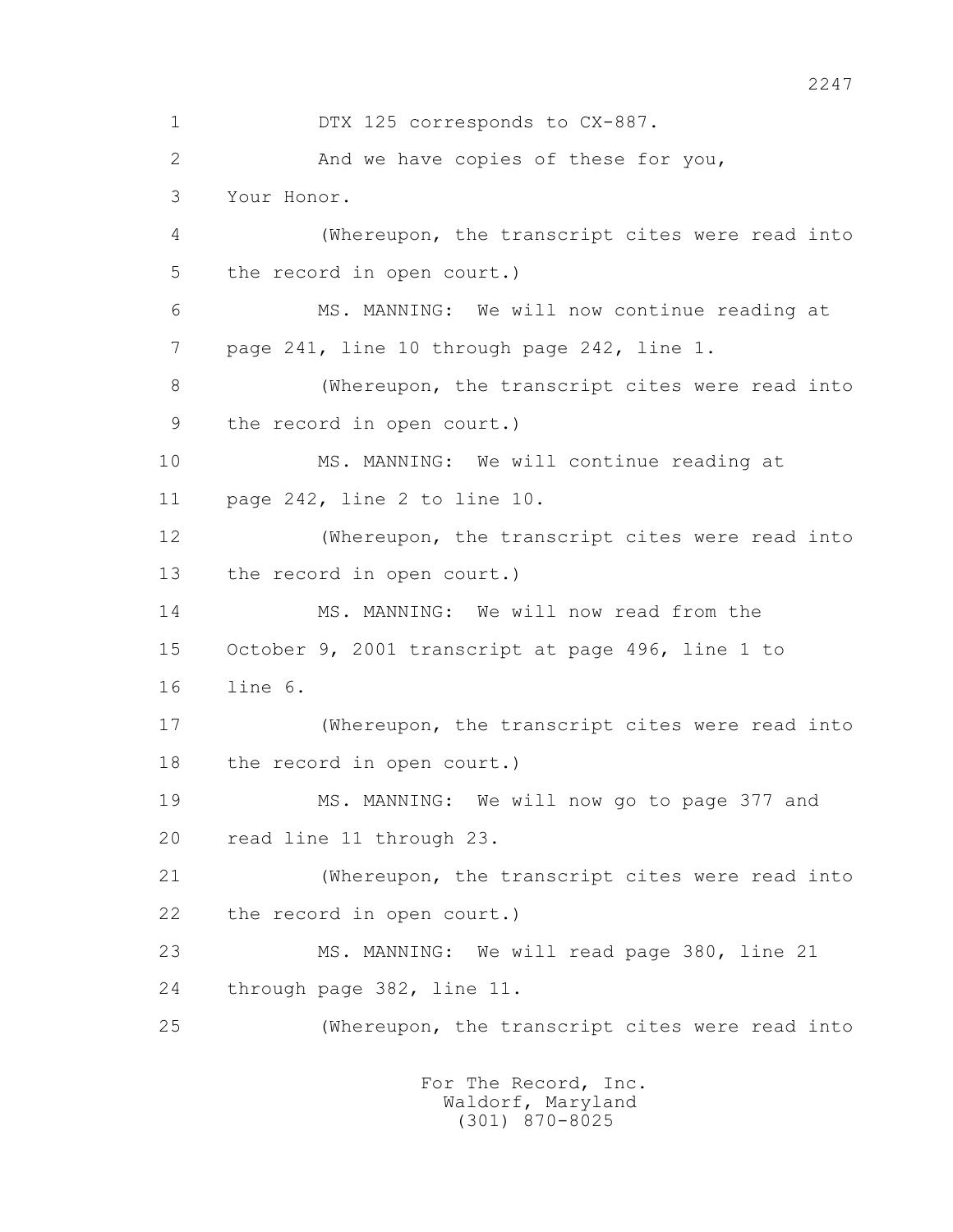1 the record in open court.)

 2 MR. OLIVER: Actually if I could just go off 3 the record for a minute, Your Honor? 4 JUDGE McGUIRE: Yes. 5 (Discussion off the record.) 6 MR. OLIVER: If you could pick up on line 17, 7 please. 8 (Whereupon, the transcript cites were read into 9 the record in open court.) 10 MS. MANNING: We will now read from page 383, 11 line 23 to page 384, line 22. 12 (Whereupon, the transcript cites were read into 13 the record in open court.) 14 MS. MANNING: We will read page 389, line 21 15 through page 390, line 2, which also references 16 Exhibit 883 and its corresponding CX number is 889. 17 (Whereupon, the transcript cites were read into 18 the record in open court.) 19 MS. MANNING: We continue at page 390, line 16 20 through line 20. 21 (Whereupon, the transcript cites were read into 22 the record in open court.) 23 MS. MANNING: We continue at page 391, line 15 24 through page 392, line 6. 25 (Whereupon, the transcript cites were read into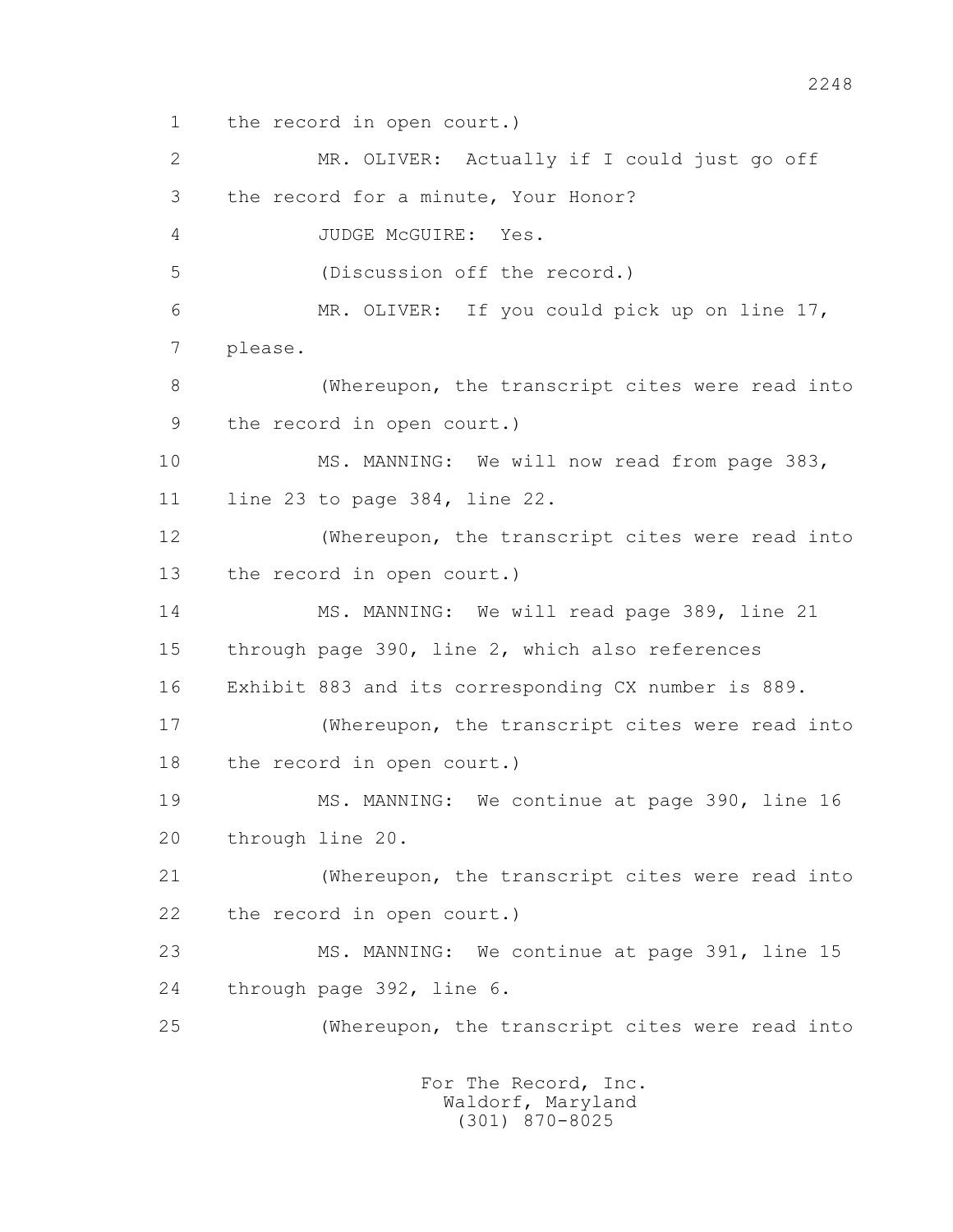1 the record in open court.)

 2 MS. MANNING: We continue at page 392, line 24 3 through page 393, line 20.

 4 (Whereupon, the transcript cites were read into 5 the record in open court.)

 6 MS. MANNING: We continue at page 395, line 8 7 through line 13.

 8 (Whereupon, the transcript cites were read into 9 the record in open court.)

 10 MS. MANNING: We continue at page 395, line 21 11 through page 396, line 8.

 12 Correction. That's through page 396, line 9. 13 (Whereupon, the transcript cites were read into 14 the record in open court.)

 15 MS. MANNING: We'll now read from page 397, 16 line 7 to line 19.

 17 (Whereupon, the transcript cites were read into 18 the record in open court.)

 19 MS. MANNING: We'll continue at page 397, 20 line 23 through page 399, line 23.

 21 In this section, Exhibit 865 is referenced, 22 which corresponds to CX-890, and we have a copy of 865 23 for Your Honor.

 24 (Whereupon, the transcript cites were read into 25 the record in open court.)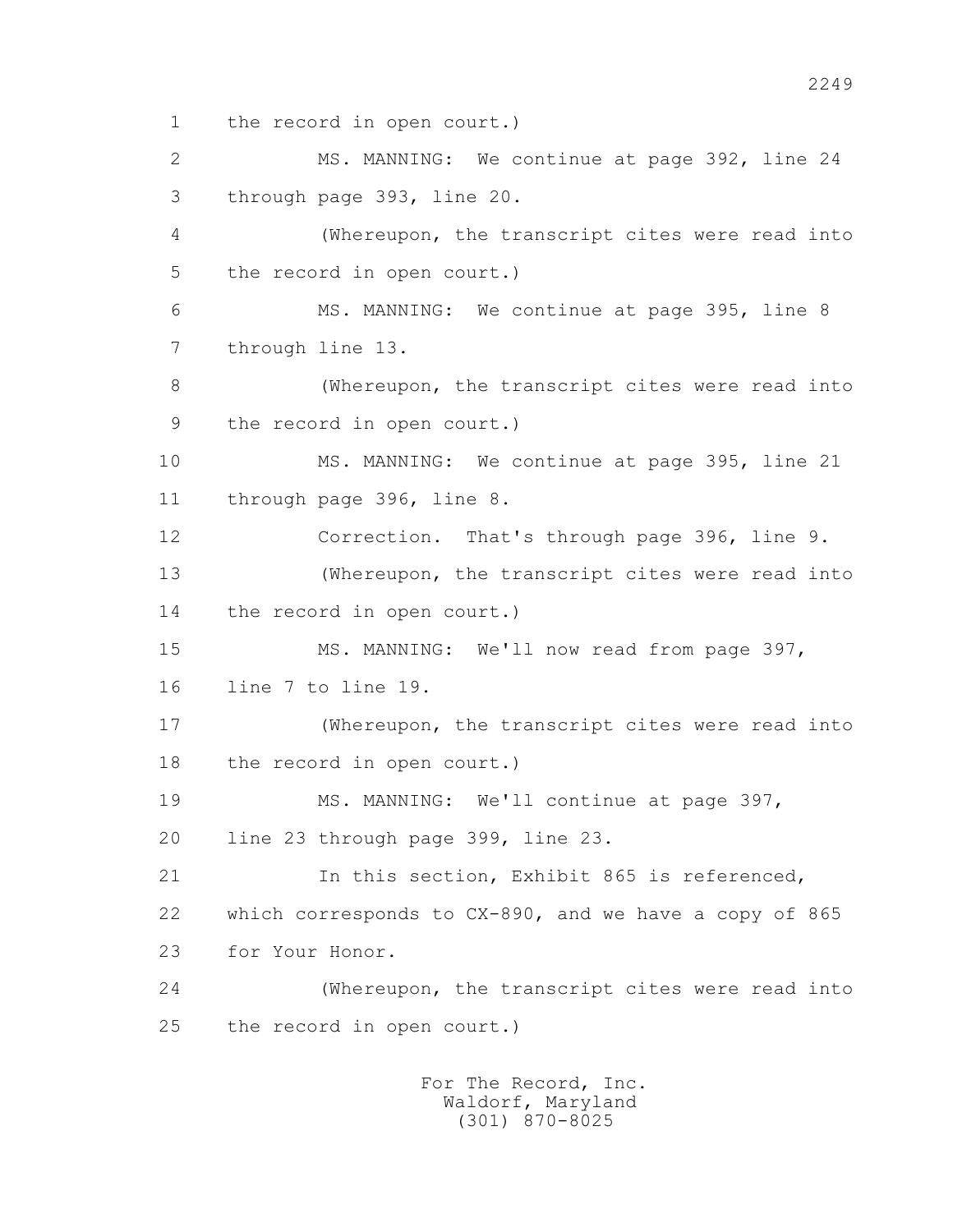1 MS. MANNING: We will next read page 400, 2 line 3 to page 402, line 20, which also references 3 Exhibit 1365, which corresponds to CX-2014. We have a 4 copy of 1365 for Your Honor. 5 (Whereupon, the transcript cites were read into 6 the record in open court.) 7 MS. MANNING: And we will read page 403, 8 line 14 to line 21. 9 (Whereupon, the transcript cites were read into 10 the record in open court.) 11 MS. MANNING: And this should conclude the 12 testimony being read. I'll check with respondent to 13 see if they have everything that they know that we have 14 missed. 15 MR. DETRE: I believe that's right. 16 MS. MANNING: Okay. Finally, we have a video 17 clip that's approximately 26 minutes long, and that 18 will be the end of the day. 19 The first clip should be from October 9, 2001. 20 It should encompass page 529, line 5 to page 533, 21 line 22; page 534, line 9 to page 536, line 11; 22 page 536, line 18 to page 537, line 14; page 539, 23 line 5 to page 540, line 12; page 542, line 13 to 24 page 542, line 23; page 543, line 8 to page 544, 25 line 9.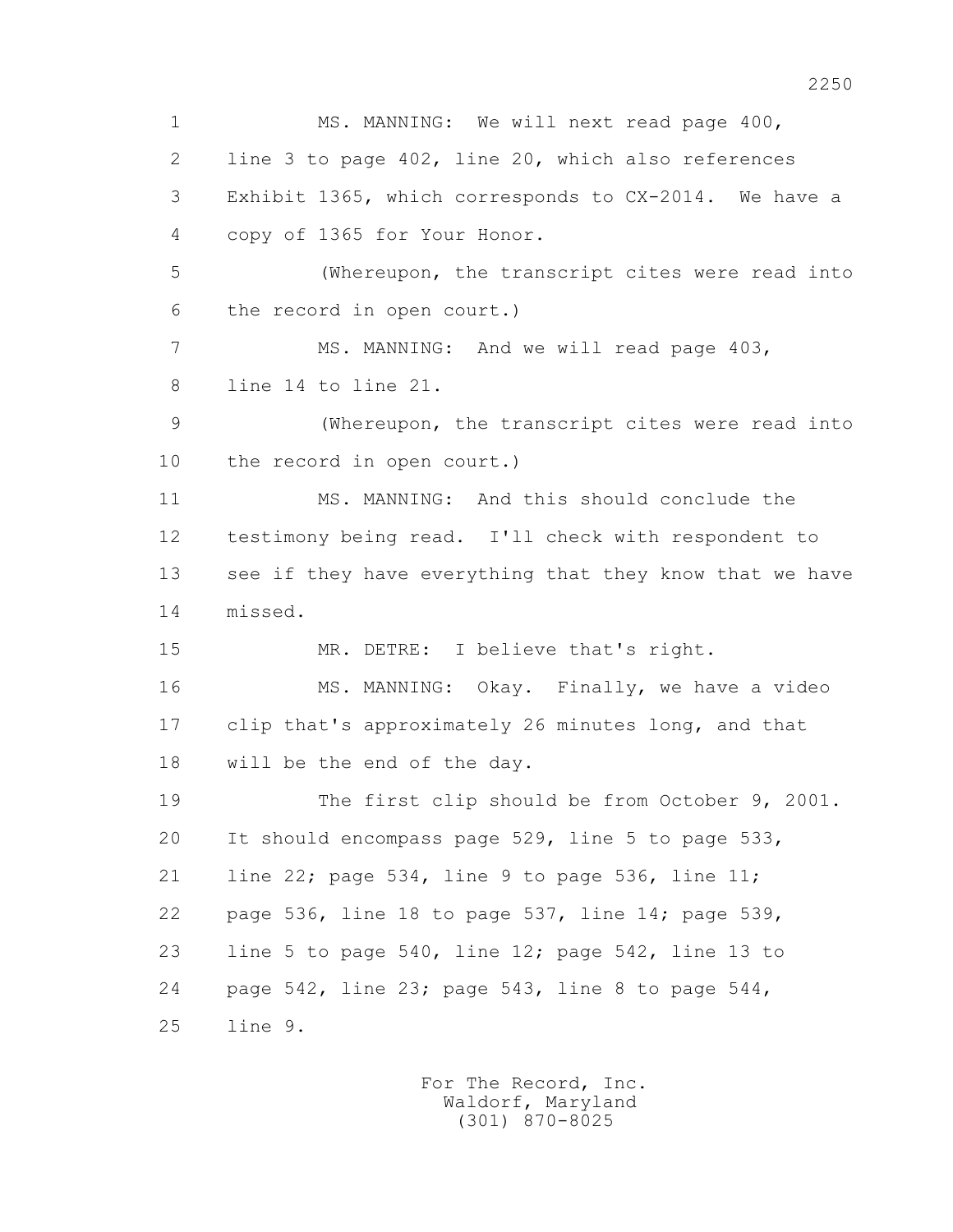1 (Pause in the proceedings.) 2 Your Honor, can we go off the record for a few 3 minutes? We're having some technical problems. 4 JUDGE McGUIRE: Yes. Let's go off the record 5 then. 6 (Discussion off the record.) 7 JUDGE McGUIRE: You may proceed. 8 (Whereupon, the videotape was played for the 9 record in open court.) 10 MR. OLIVER: Your Honor, we've paused the 11 record here for a moment. 12 The next portion that was designated by 13 respondent's side contains a series of questions that 14 were asked by counsel for Rambus and we have objected 15 to the questions as leading. We believe that they 16 would be topics that respondent could ask of 17 Mr. Vincent when he appears to testify live, but with 18 respect to these questions, at this time we believe 19 they should not be permitted to ask the leading 20 questions. 21 JUDGE McGUIRE: Mr. Detre? 22 MR. DETRE: Well, there are certain questions 23 that call for a yes or no answer, but they don't 24 suggest the answer to be given, so we disagree that 25 they're leading, and not all of the questions fall in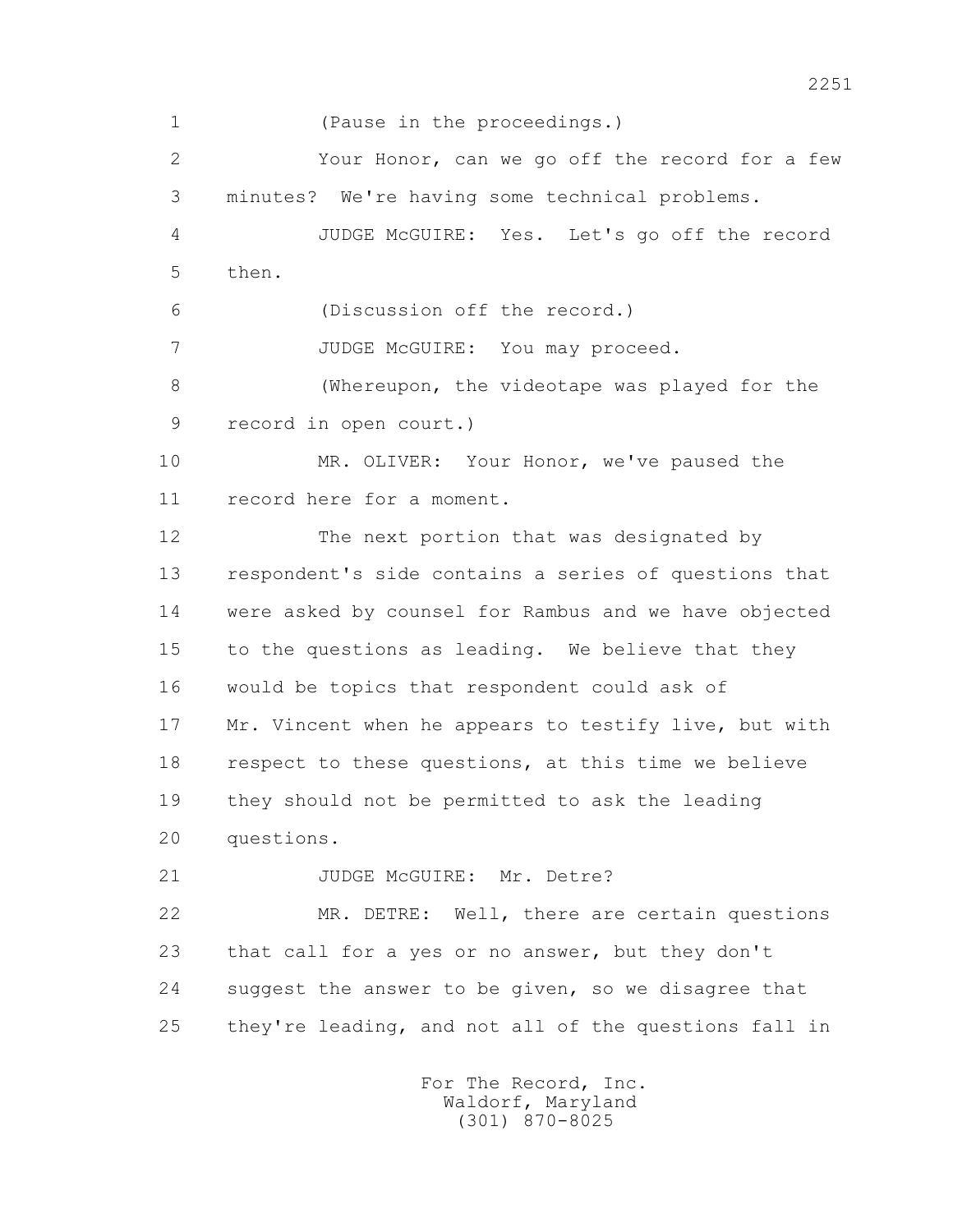1 that category, so...

 2 JUDGE McGUIRE: Well, I mean, that's the 3 standard. Just because they require an answer of a yes 4 or no is not inherently leading. The issue is whether 5 the questions suggest the answers, so on that ground, 6 I'm going to overrule the objection. 7 MR. DETRE: Thank you, Your Honor. 8 (Whereupon, the videotape was played for the 9 record in open court.) 10 MR. OLIVER: Your Honor, now that you've had 11 an opportunity to actually hear the questions, I'd 12 like to renew my objection to these questions as 13 leading. 14 JUDGE McGUIRE: Go ahead, Mr. Detre. 15 MR. DETRE: Well, we disagree, Your Honor, on 16 the same basis I said before. He could answer yes or 17 no completely truthfully to those questions. 18 MR. OLIVER: Your Honor, I believe that the 19 answer was very implicit in the questions being asked 20 by Rambus' own counsel. The answer that Rambus' 21 counsel was seeking was evident in the nature of those 22 questions. 23 MR. DETRE: Well, obviously -- 24 JUDGE McGUIRE: Can we play those two questions 25 back? Is that possible?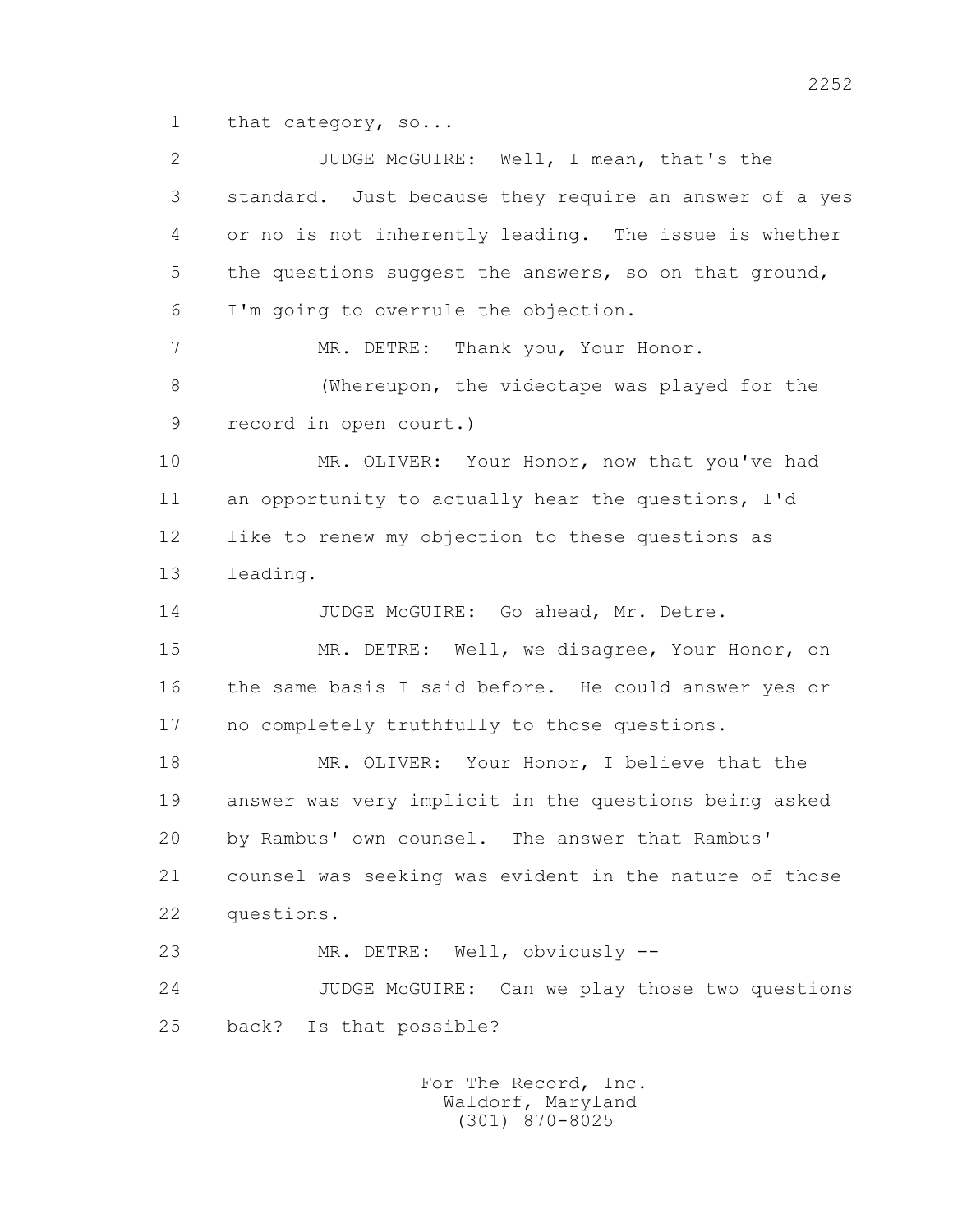1 (Whereupon, the videotape was played for the 2 record in open court.) 3 JUDGE McGUIRE: Stop it right there. 4 All right. That objection is overruled. That 5 question is not leading. 6 Now, let's go to the next one. 7 (Whereupon, the videotape was played for the 8 record in open court.) 9 JUDGE McGUIRE: Stop it there. 10 That objection is overruled. That is not a 11 leading question. 12 Now, how many more of these do we have that we 13 need to rule on? 14 MR. OLIVER: Your Honor, I think they fall in 15 the same category. If that's your ruling, then I think 16 we'll withdraw the remaining objections. 17 JUDGE McGUIRE: Okay. Fair enough. 18 (Whereupon, the videotape was played for the 19 record in open court.) 20 MR. OLIVER: We would object to this question 21 as irrelevant. 22 JUDGE McGUIRE: I'll hear you, Mr. Detre, but 23 I'm prepared to rule. 24 MR. DETRE: Well, yes, Your Honor. I mean, 25 obviously there's been a cloud here over Mr. Vincent For The Record, Inc.

 Waldorf, Maryland (301) 870-8025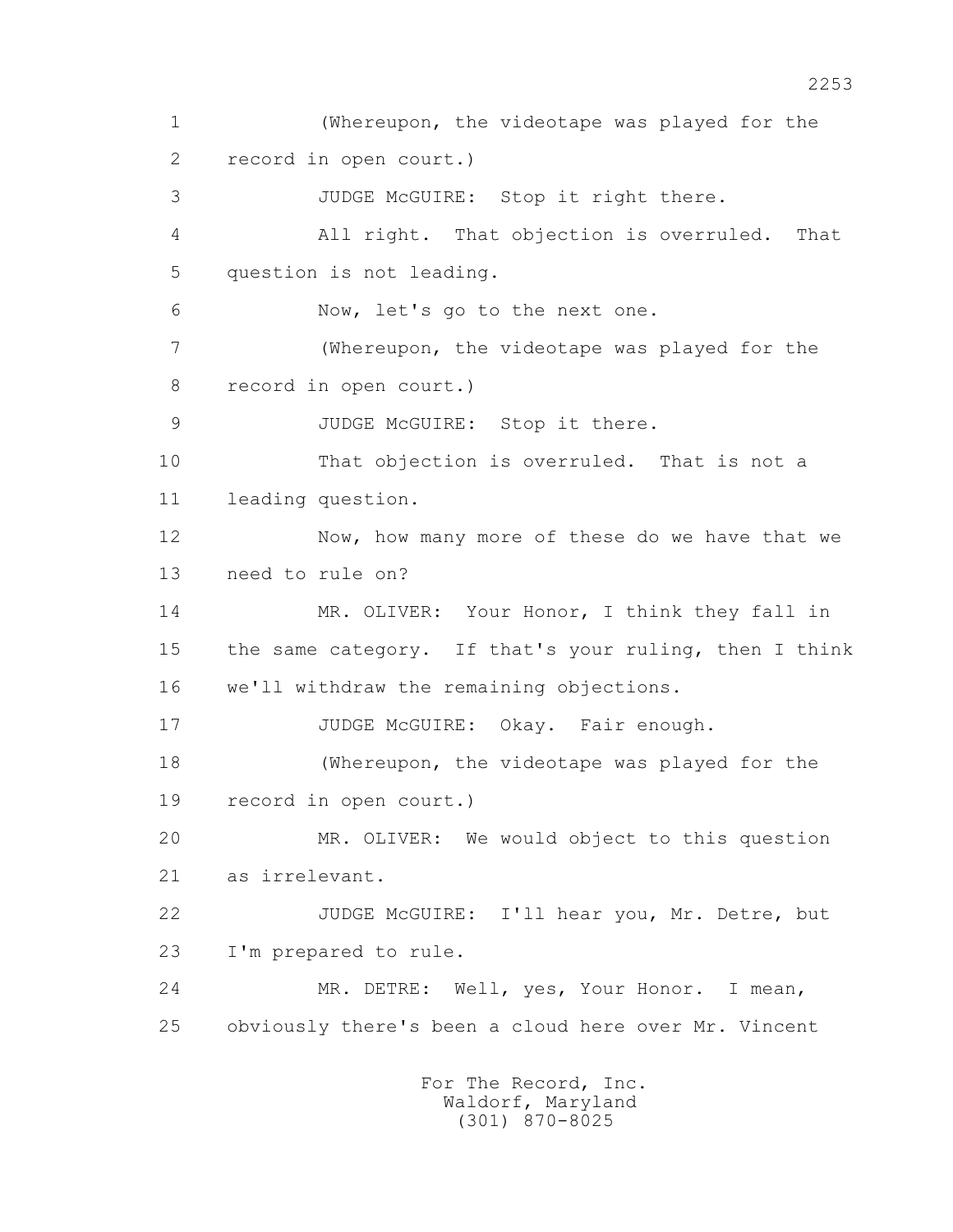1 and Rambus for destroying documents in certain files, 2 and his general procedures about document retention is 3 certainly relevant to other --

 4 JUDGE McGUIRE: Okay. That objection is 5 sustained. It is irrelevant.

 6 MR. OLIVER: Your Honor, the following two 7 questions also relate to other clients and we would 8 raise the same objection as to relevance for those two 9 questions as well.

10 JUDGE McGUIRE: Also sustained.

11 MR. OLIVER: Your Honor, for technical reasons, 12 we may have to play these two portions anyhow, but for 13 the portion that we will submit for the record -- for 14 the portion --

 15 JUDGE McGUIRE: Wait a minute. Now, let's be 16 consistent with what I've done here. I don't want to 17 play them back if they've been -- if the testimony that 18 you've asked me to rule on has been overruled, I mean, 19 you know, we don't want to play something that we've 20 already determined is not to be played.

 21 MR. OLIVER: Then if you can hold on a 22 moment --

 23 JUDGE McGUIRE: I will. Let's go off the 24 record.

25 MR. PERRY: Before we go off the record --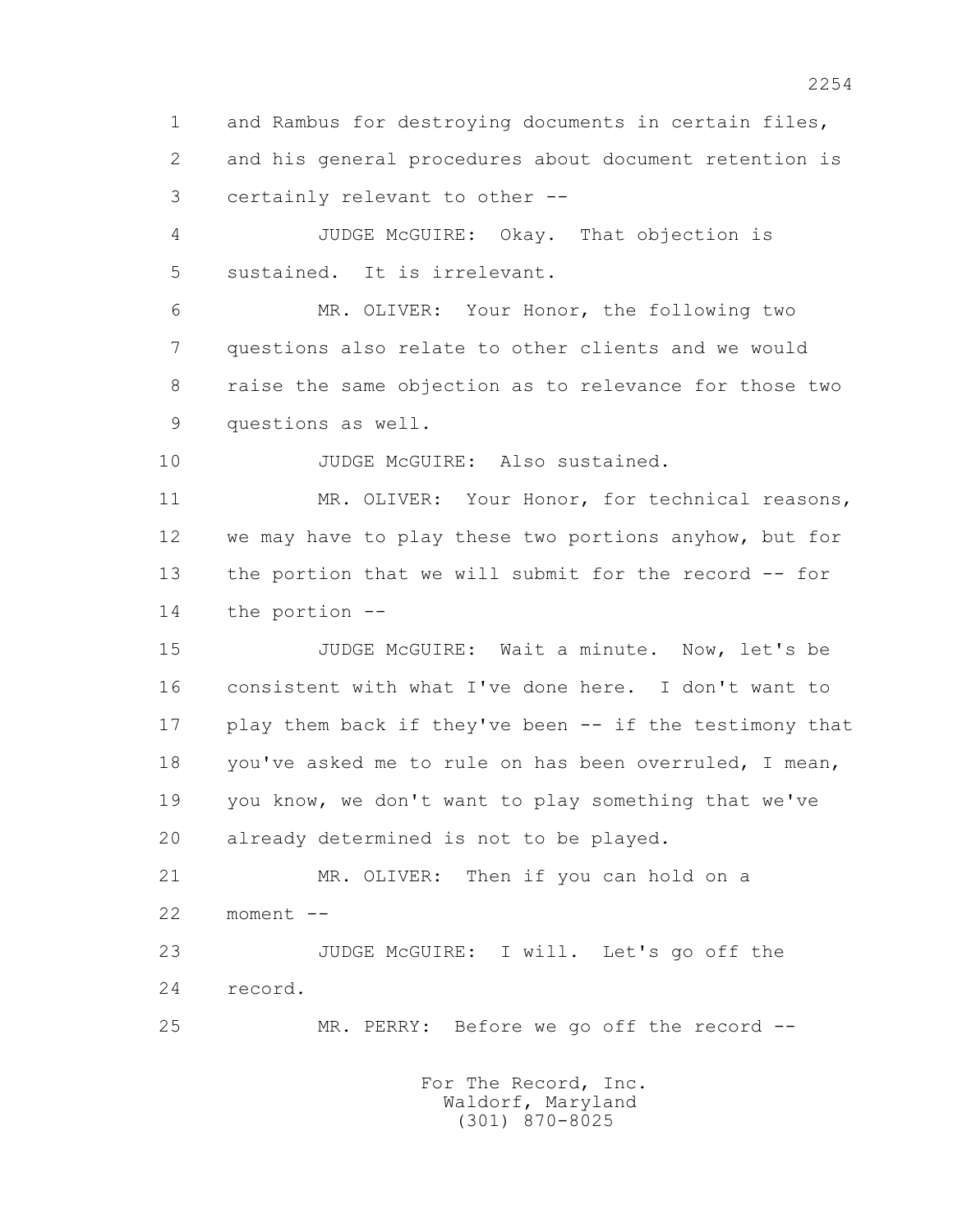1 JUDGE McGUIRE: Let's stay on the record.

 2 MR. PERRY: You may recall there's a provision, 3 even if you exclude evidence, it has to be in some 4 place.

 5 JUDGE McGUIRE: Right. You can make that offer 6 of proof.

 7 MR. PERRY: So I don't see that there's any 8 harm in having you hear it since it needs to be in the 9 record that goes up anyway, if it's going to be 10 technically difficult, but at least what Mr. Oliver 11 said, he wouldn't include it when it's offered. We've 12 got to figure out a way to put that in because we do 13 believe that his ordinary practice and the fact that he 14 wasn't going and doing anything different than what he 15 ordinarily does is relevant here.

 16 JUDGE McGUIRE: Well, we can certainly -- you 17 are correct that that can be maintained in the file 18 because you have, you know, objected and you've stated 19 the grounds, and should there be an appeal in this 20 case, then we'd have to have that then preserved for 21 the full commission.

 22 Do you have any response to that, Mr. Oliver? 23 MR. OLIVER: I just wanted to say that we want 24 to be clear that with respect to the portions being 25 included in the record for purposes of findings and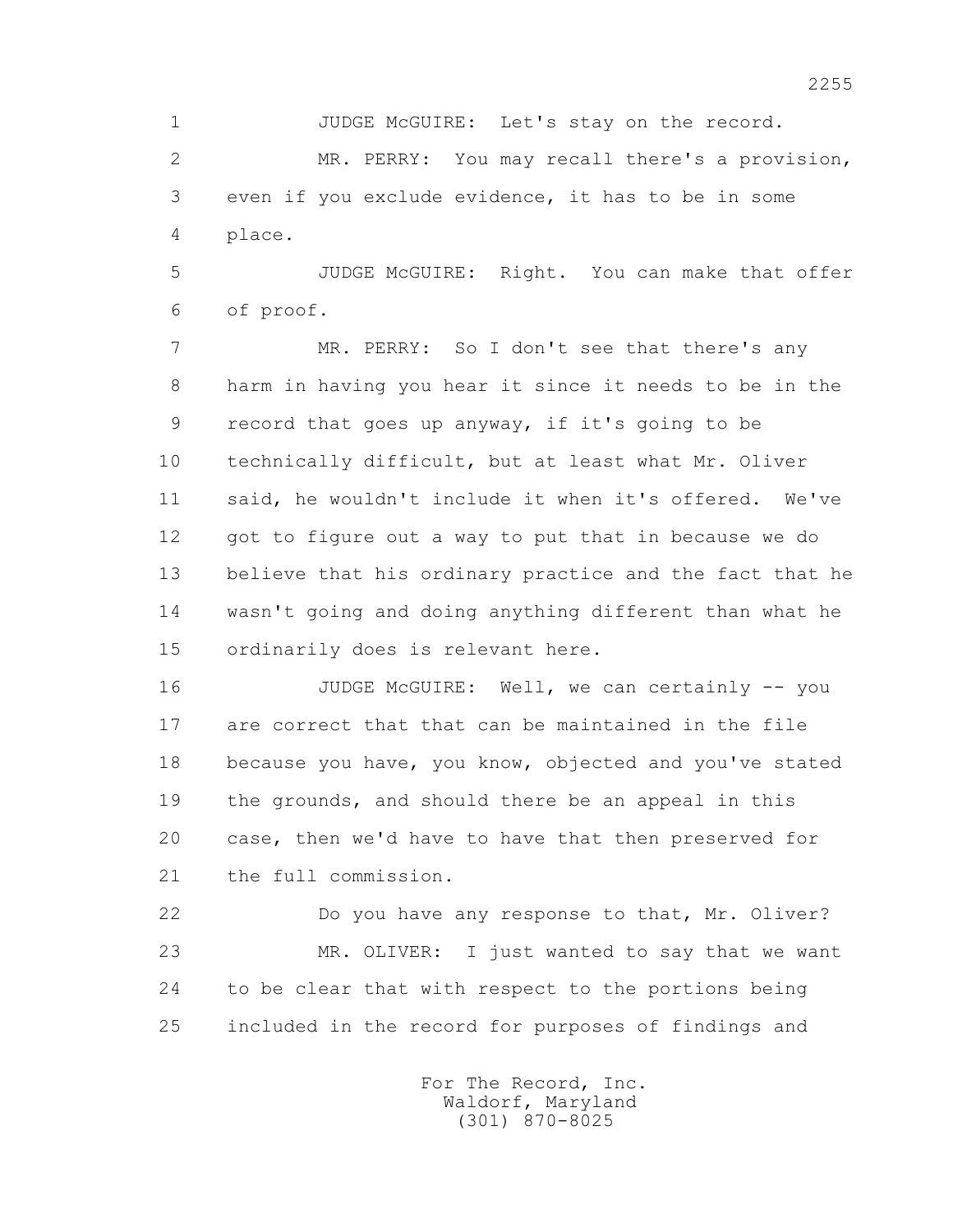1 briefs, et cetera, that it should be clear that the 2 objections to these three questions have been 3 sustained.

 4 JUDGE McGUIRE: Okay. Then with that caveat, 5 we'll then proceed.

 6 MR. OLIVER: We've actually been able to 7 advance the tape to the following question.

8 JUDGE McGUIRE: Okay.

 9 (Whereupon, the videotape was played for the 10 record in open court.)

 11 MS. MANNING: Your Honor, this is the final 12 portion of our 26-minute clip. It's approximately ten 13 more minutes and this will be from the April 12, 14 2001 transcript and include the following pages: 15 page 407, line 22 to page 408, line 19; page 416, 16 line 12 to page 416, line 22; page 419, line 10 to 17 page 419, line 17; page 419, line 25 to page 422, 18 line 21; page 423, line 12 to page 425, line 5; 19 page 425, line 15 to page 426, line 25. 20 (Whereupon, the videotape was played for the

21 record in open court.)

 22 MS. MANNING: Your Honor, that's the last clip. 23 I don't think that that was entirely inclusive of all 24 the testimony that's been designated, so we're going to 25 take a look at that, and if we have something further,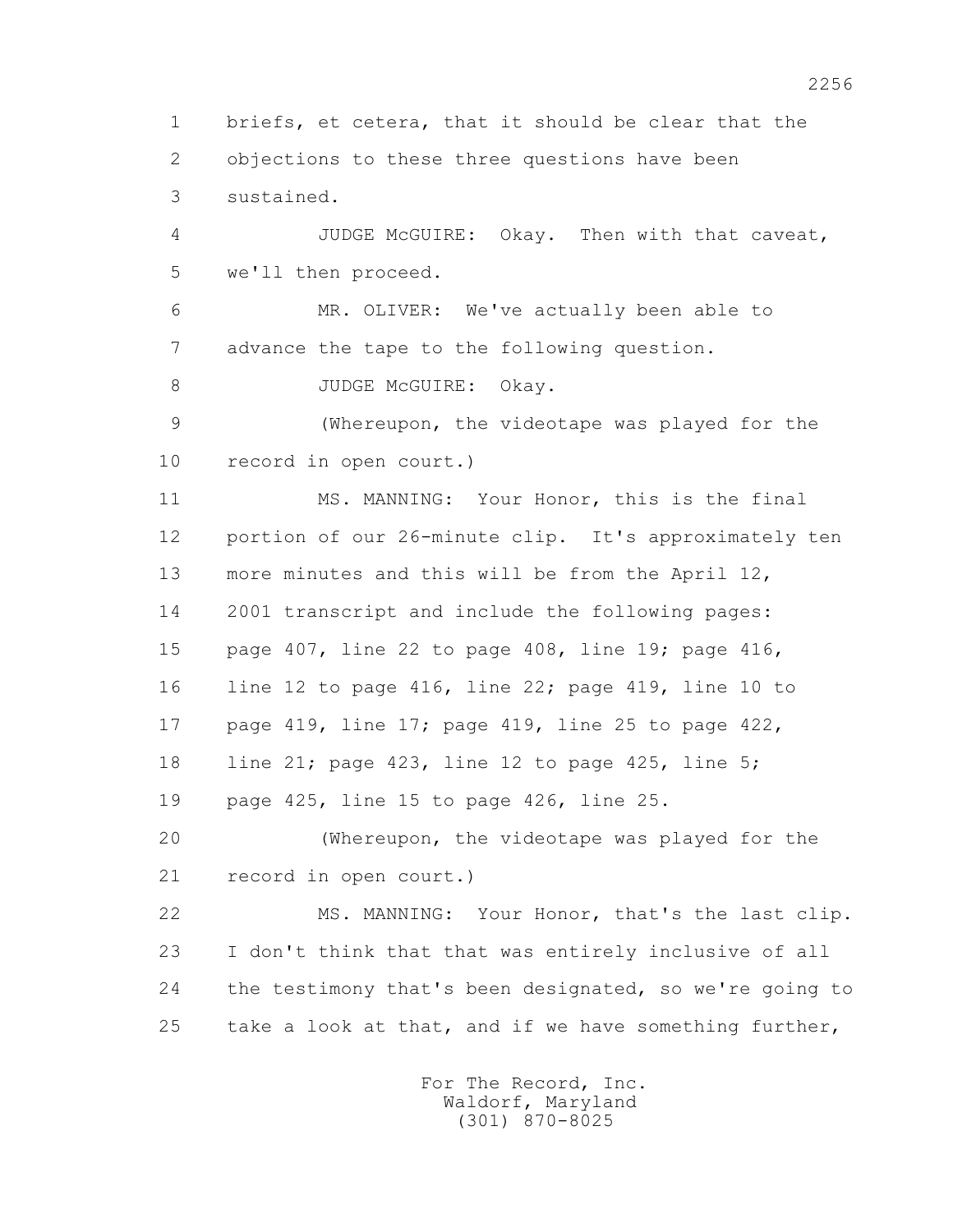1 we will submit that to you after discussing it with 2 respondent.

 3 JUDGE McGUIRE: Okay. Fair enough. 4 Who do you intend to call on Tuesday, 5 Mr. Oliver? 6 MR. OLIVER: Your Honor, tomorrow morning we 7 intend to call Ms. Jackie Gross, formerly of Compaq, 8 now with Hewlett-Packard. And then tomorrow afternoon 9 we intend to call Mr. Gordon Kelley of IBM and a former 10 member of the JEDEC council and chairman of the JC-42 11 committee. 12 JUDGE McGUIRE: Anything else that we need to 13 pick up before we adjourn? 14 MR. OLIVER: Your Honor, we've mentioned that 15 one thing. We've obviously used a lot of exhibits 16 today. In light of our stipulation, we'd like to go 17 back and cross-check how many of those exhibits are 18 part of our stipulation and at a future point in time 19 move into evidence any remaining exhibits. 20 JUDGE McGUIRE: Okay. All right. Very good.

21 Just don't forget that. Okay?

22 MR. OLIVER: Yes.

23 JUDGE McGUIRE: Then it's been a long day, 24 everyone, but it's time we all go home.

25 I want you to pick up your hard copies. I've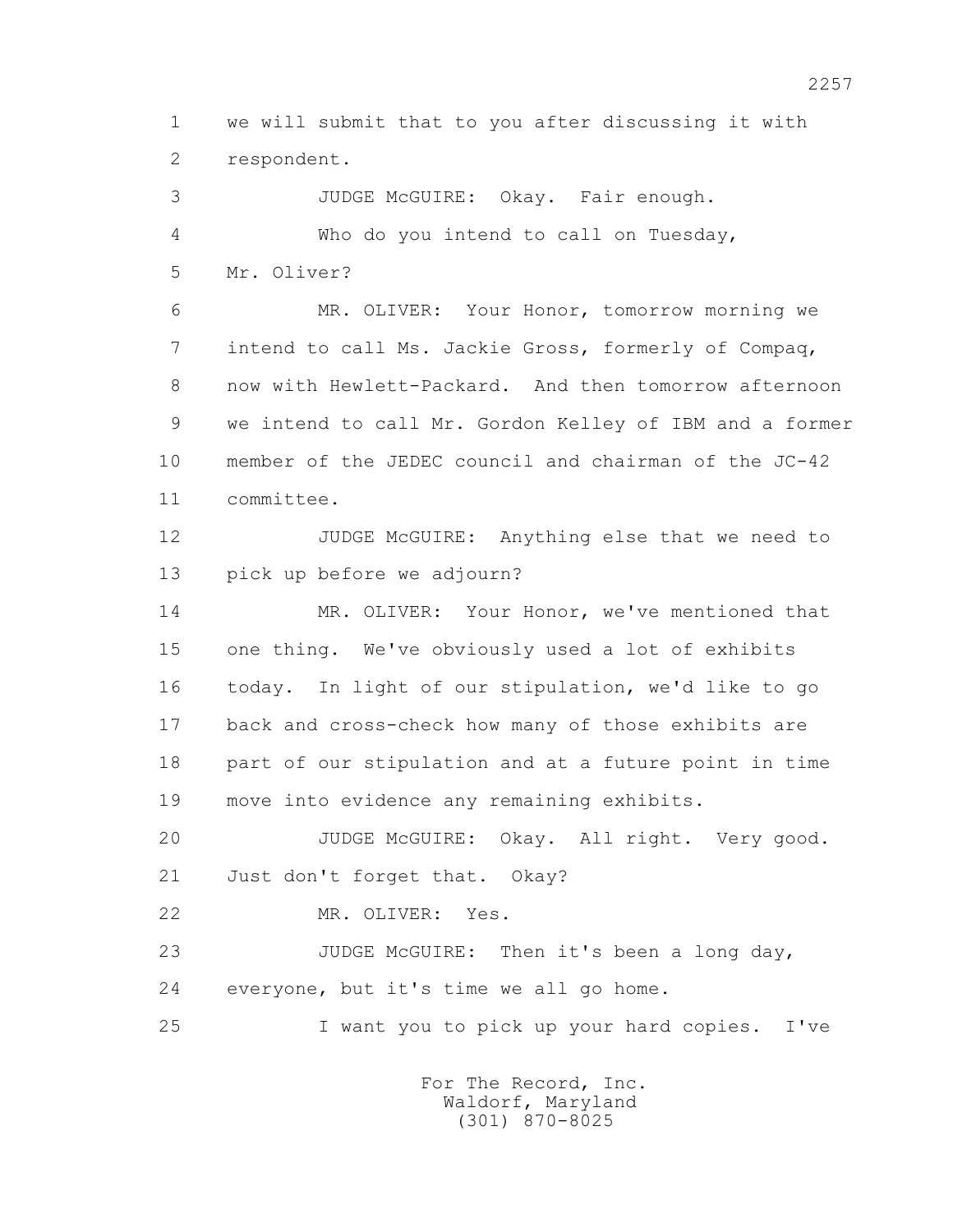1 put these in order. These are the ones you gave me, in 2 order, or in opposite order, and then we'll be back on 3 Tuesday at 9:30 a.m. 4 The hearing is adjourned. 5 MR. OLIVER: Thank you, Your Honor. 6 MR. DETRE: Thank you, Your Honor. 7 (Time noted: 6:03 p.m.)